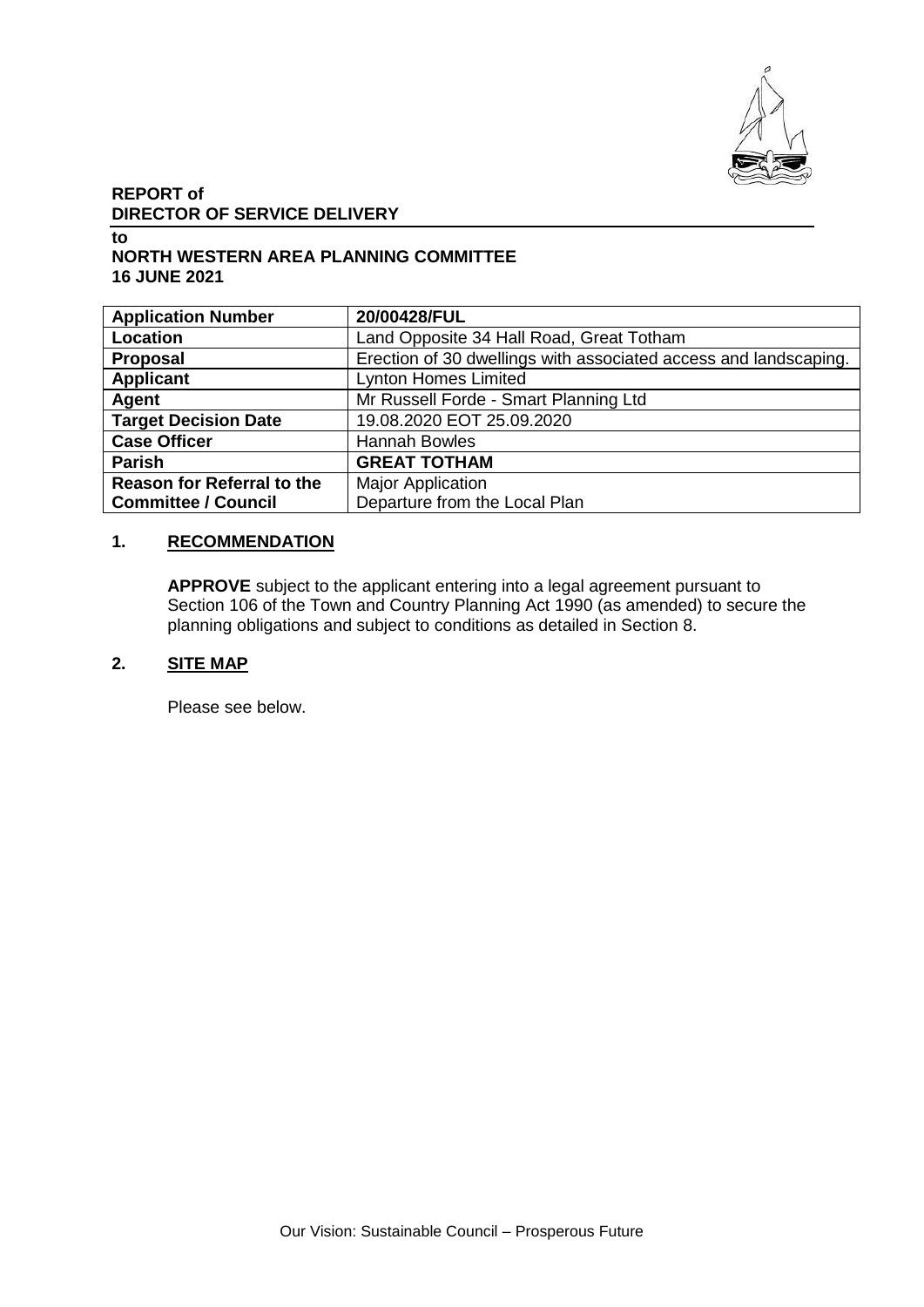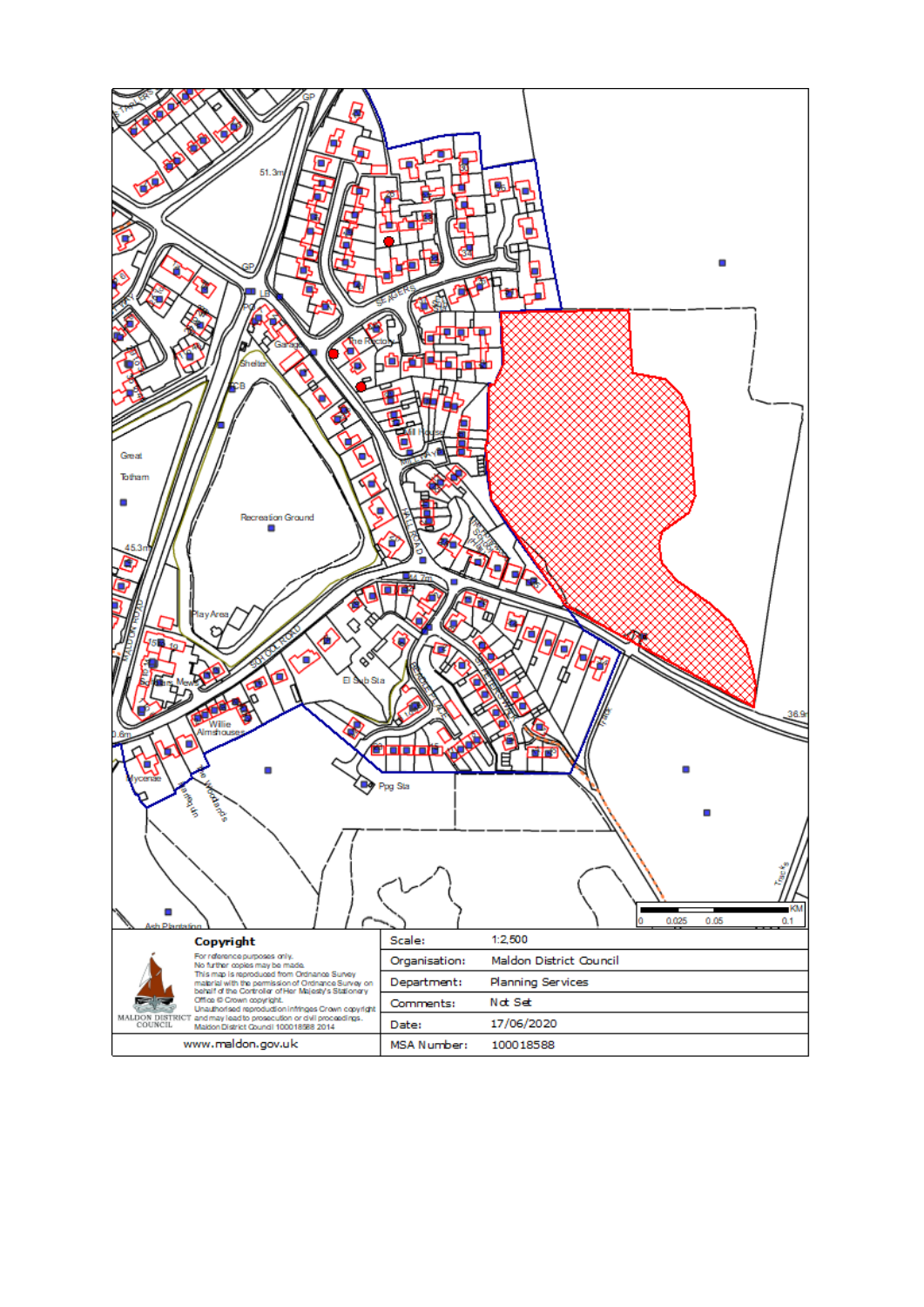## **3. SUMMARY**

## **3.1 Proposal / brief overview, including any relevant background information**

#### Site description

- 3.1.1 The application site is located to the north of Hall Road, outside but adjacent to the settlement boundary of Great Totham. The site is approximately 1.84 hectares in size and is located on the eastern edge of the village of Great Totham. The site is undeveloped and is currently in a natural state, laid to grass with vegetation covering parts of the site and around the boundaries. The site was formerly used as a gravel pit which has since been back filled and is undulated in appearance.
- 3.1.2 There is open and undeveloped countryside to the east of the site, the southern boundary of the site fronts Hall Road, the western boundary abuts the settlement boundary and the rear garden of several properties, along with the majority of the northern boundary.
- 3.1.3 There is an existing access point from Hall Road along the southern boundary of the site, which is positioned almost directly opposite No. 34 Hall Road. The access is currently a concrete hardstanding leading to a metal entrance gate. The area of land immediately east of the site is also within the Applicant's ownership (as edged in blue on the location plan).

#### Proposal

- 3.1.4 Planning permission is sought for the construction of 30 dwellings, with associated access and access road, parking, private amenity spaces, two areas of public open space and landscaping.
- 3.1.5 In terms of layout the site would be accessed from Hall Road, the access road would run from the access point, which has been moved in a westward direction when compared to the existing access. The first area of public open space is immediately to the west of the proposed access. Plots 1-12 and 18-19 are positioned along the eastern side of the access road. Plots 13-17 and 28 are located along the western side of the access road, to the north of the first area of public open space. The access road branches off the west providing access to plots 29 and 30 and continues round in a north-west direction, with plots 19-28 set around the second area of public open space in a cul-de-sac arrangement.
- 3.1.6 18 of the proposed dwellings would be open market and 12 would be affordable housing units (40%).
- 3.1.7 The following dwelling types are proposed:

#### 3.1.8 Plots 1-4 (affordable housing)

Plots 1-4 are one bedroom flats which are contained within a building measuring 13m wide, 11.4m deep and 8m to the ridge. The building would be finished with a side facing gable roof form and would feature a front facing gable projection. Internally the flats are identical with an open plan kitchen and living room, bedroom and bathroom. The proposed finish materials would be grey Marley Eternit cedral weatherboarding, Marley Eternit slimline fibre cement slate roof tiles and uPVC windows.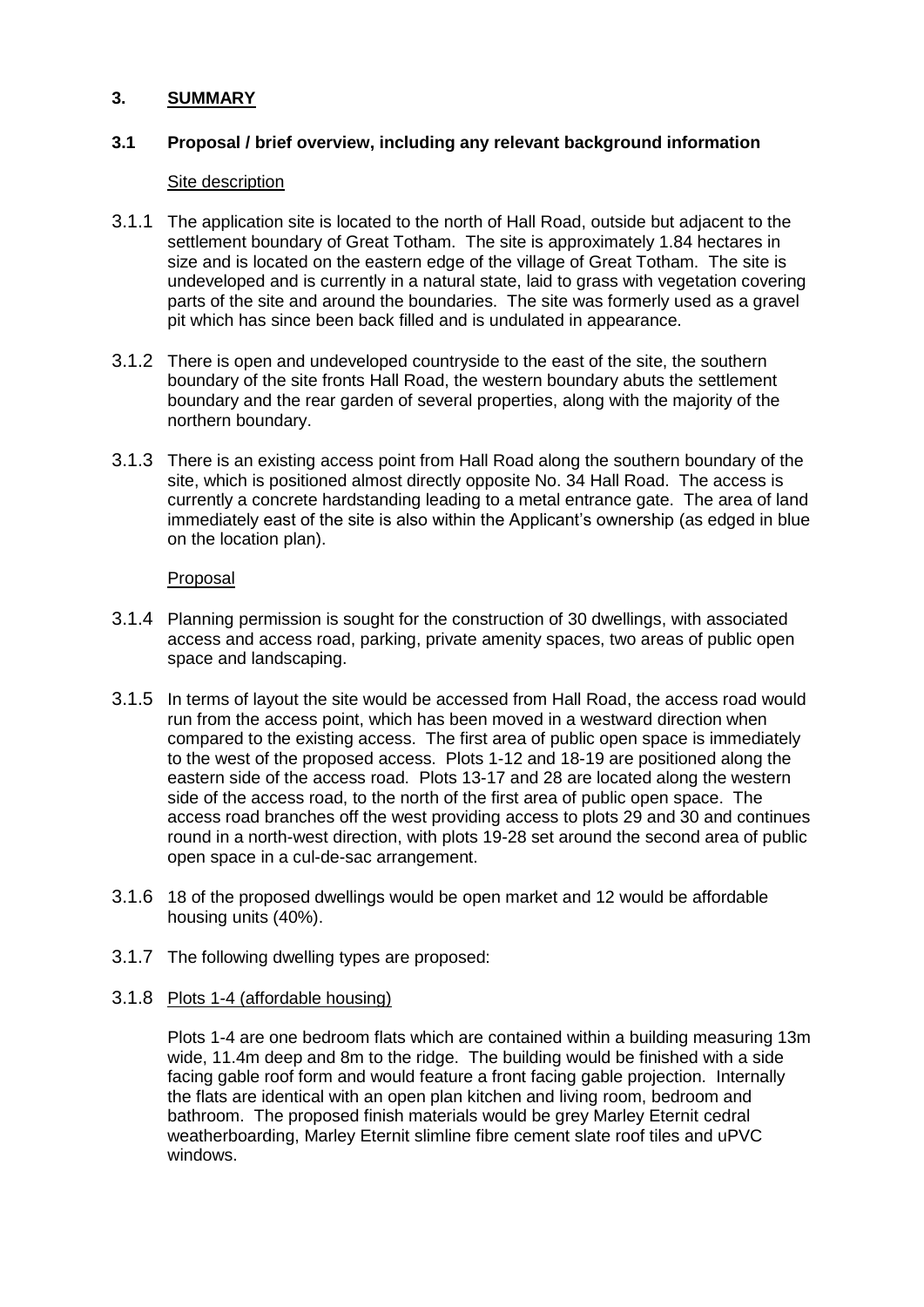A pitched roof bin and cycle store measuring 4.3m by 3.6m with a ridge height of 3.8m would serve the flats. A communal amenity area in excess of 400sqm could be provided to the rear of the building. A dedicated parking space for each unit would be provided to the north east of the building.

## 3.1.9 Plots 5-8 (affordable housing)

Plots 5, 6, 7 and 8 are a row of two bedroom terrace dwellings. The proposed building would measure 21.3m wide, 11.4m deep and 8.7m to the ridge. The building would be finished with a side facing gable roof form and each unit would have a single storey lean to element to the rear. Internally the dwellings are identical with a hall and WC, living room, kitchen/diner and utility room at ground floor and two bedrooms and a bathroom at first floor. The proposed finish materials would be offwhite Marley Eternit cedral weatherboarding, Marley Eternit slimline fibre cement slate roof tiles and uPVC windows.

| Plot No. | <b>Private Amenity Space</b> | <b>Parking Spaces</b> |
|----------|------------------------------|-----------------------|
| Plot 5   | 65 metres squared            |                       |
| Plot 6   | 53 metres squared            | ◠                     |
| Plot 7   | 55 metres squared            | ◠                     |
| Plot 8   | 110 metres squared           | ◠                     |

## 3.1.10 Plots 9-10 (affordable housing)

Plots 9 and 10 are a pair of semi-detached three bedroom dwellings. The proposed building measures 15.1m wide, 9.3m deep and 8m to the ridge. The building would be finished with a side facing gable roof form with two front facing gables which feature bay windows at ground floor level and a single storey flat roof projection would be located to the rear of each dwelling. Internally the dwellings are identical with a hall, WC, living room, kitchen/diner and utility room at ground floor and three bedrooms, one with an en-suite and family bathroom at first floor level. The proposed finish materials would be yellow rustic brick, acme single camber clay plain tile red sand faced and uPVC windows.

| Plot No. | <b>Private Amenity Space</b> | <b>Parking Spaces</b> |
|----------|------------------------------|-----------------------|
| Plot 9   | 125 metres squared           |                       |
| Plot 10  | 75 metres squared            |                       |

#### 3.1.11 Plots 11-12 (affordable housing)

Plots 11 and 12 are a pair of semi-detached two bedroom dwellings. The proposed building measures 10.7m wide, 11m deep and 7.7m to the ridge. The building would be finished with a side facing gable roof form and would feature an open sided storm porch with a single storey lean to element to the rear. Internally the dwellings are identical with a hall, WC, living room, kitchen/diner and utility room at ground floor and two bedrooms both with en-suites at first floor level. The proposed finish materials would be atherstone red brick façade, acme single camber clay plain tile farmhouse brown and uPVC windows.

| <b>Plot No.</b> | <b>Private Amenity Space</b> | <b>Parking Spaces</b> |
|-----------------|------------------------------|-----------------------|
| Plot 11         | 75 metres squared            |                       |
| Plot 12         | 50 metres squared            |                       |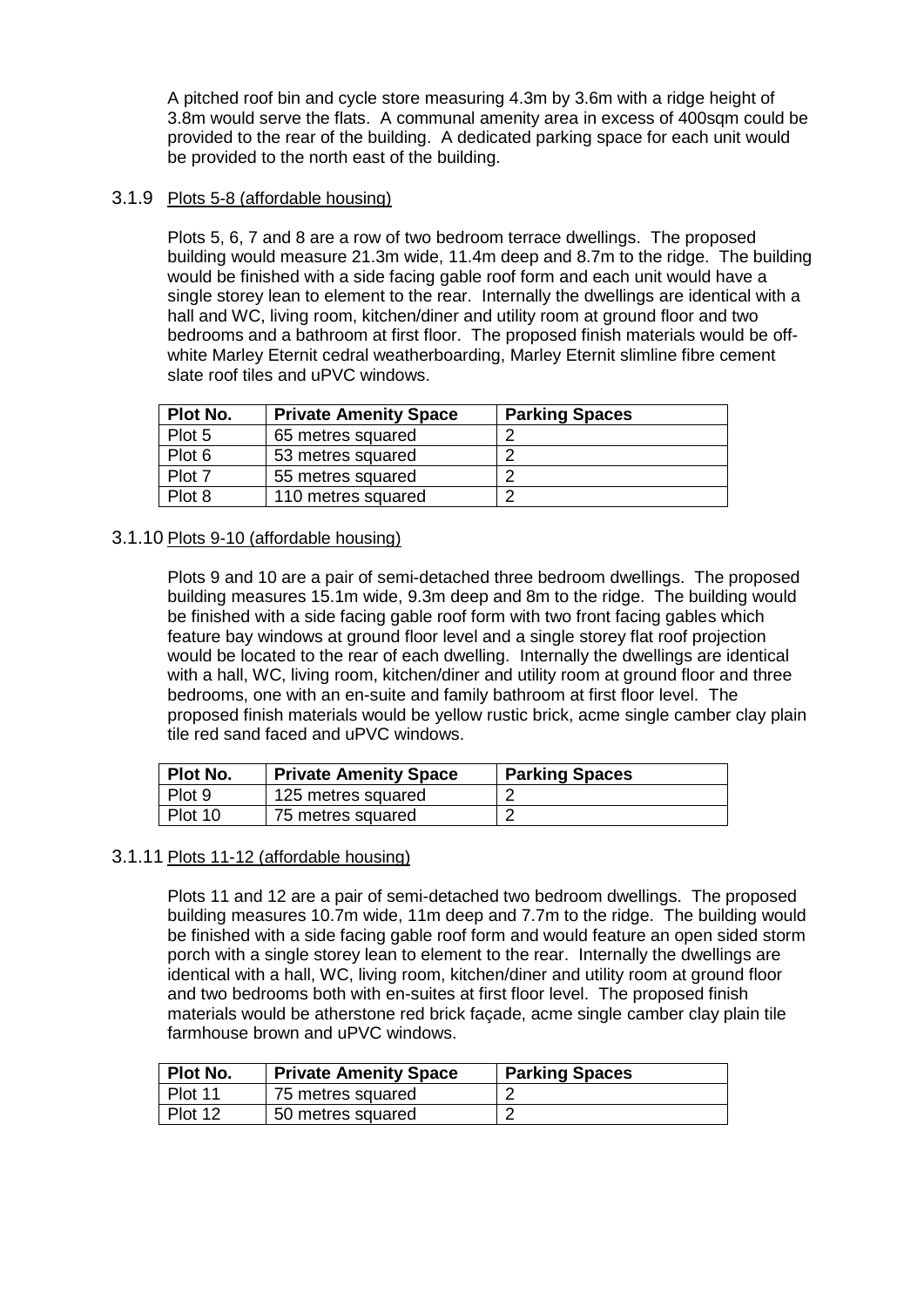#### 3.1.12 Plots 13, 14, 25 and 26 (open market)

The dwellings within plots 13 and 14 and 25 and 26 would be the same house type as that described above for plots 9 and 10. The only differences are that the footprint would be slightly larger at 15.6m wide and 10.5m deep and the finish materials, which are proposed to be yellow rustic brick, acme single camber clay plain tile red sand faced and uPVC windows.

To the rear of plots 13 and 14 a carport is proposed to provide one space to each dwelling. The carport would measure 7.6m wide, 7.6m deep and 4m to the ridge. A further space would be provided to the east for plot 13 and to the west for plot 14.

To the north of plot 25 a double garage is proposed to serve the dwelling. The garage would measure 7.6m by 7.6m with a ridge height of 5.3m, two roller shutter doors would be located along the front elevation and a pedestrian doorway on the side elevation. This would provide two car parking spaces for the dwelling within plot 25.

To the south of plot 26 is a shared garage block (with plot 29) that would provide five car parking spaces. The building would measure 16.6m wide, 7.6m deep and 4.9m to the ridge. It would have three secure bays, with garage doors and two open bays. This building would provide one secure bay for plot 26 and a further space to the front of the garage.

| Plot No. | <b>Private Amenity Space</b> | <b>Parking Spaces</b> |
|----------|------------------------------|-----------------------|
| Plot 13  | 85 metres squared            |                       |
| Plot 14  | 110 metres squared           |                       |
| Plot 25  | 80 metres squared            |                       |
| Plot 26  | 112 metres squared           |                       |

#### 3.1.13 Plots 15, 16 and 17 (open market)

The dwellings within plots 15, 16 and 17 are in the form of a row of three 3-bedroom terrace dwellings. The proposed building measures 23.6m wide, 10.7m deep and 9.2m to the top of the ridge. It would have a pitched roof form with two large front facing gables, each unit would have a single storey rear element. Internally units 15 and 17 are handed replicas with a hall, living room, utility room and open plan kitchen / dining / family room at ground floor level and three bedrooms, one with an en-suite and a family bathroom at first floor level. Unit 16 would provide a hallway, living room, study, utility room and an open plan kitchen / dining / family room at ground floor level and three bedrooms, one with an en-suite and a family bathroom at first floor level. The proposed finish materials would be off-white render façade to the front facing gable ends and atherstone red brick façade to the centre unit, Marley Eternit slimline fibre cement slate roof tile and uPVC windows.

The parking provision for terrace dwellings would be located in a shared garage block to the west of the building. The garage block would measure 15.7m wide, 7.6m deep and 5.3m to the ridge. Three secure parking bays, one to serve each unit and a shared bicycle and bin store would be accommodated within the building. A further space to serve each unit would be provided to the front of the garage bays.

| Plot No. | <b>Private Amenity Space</b> | <b>Parking Spaces</b> |
|----------|------------------------------|-----------------------|
| Plot 15  | 115 metres squared           |                       |
| Plot 16  | 90 metres squared            |                       |
| Plot 17  | 110 metres squared           |                       |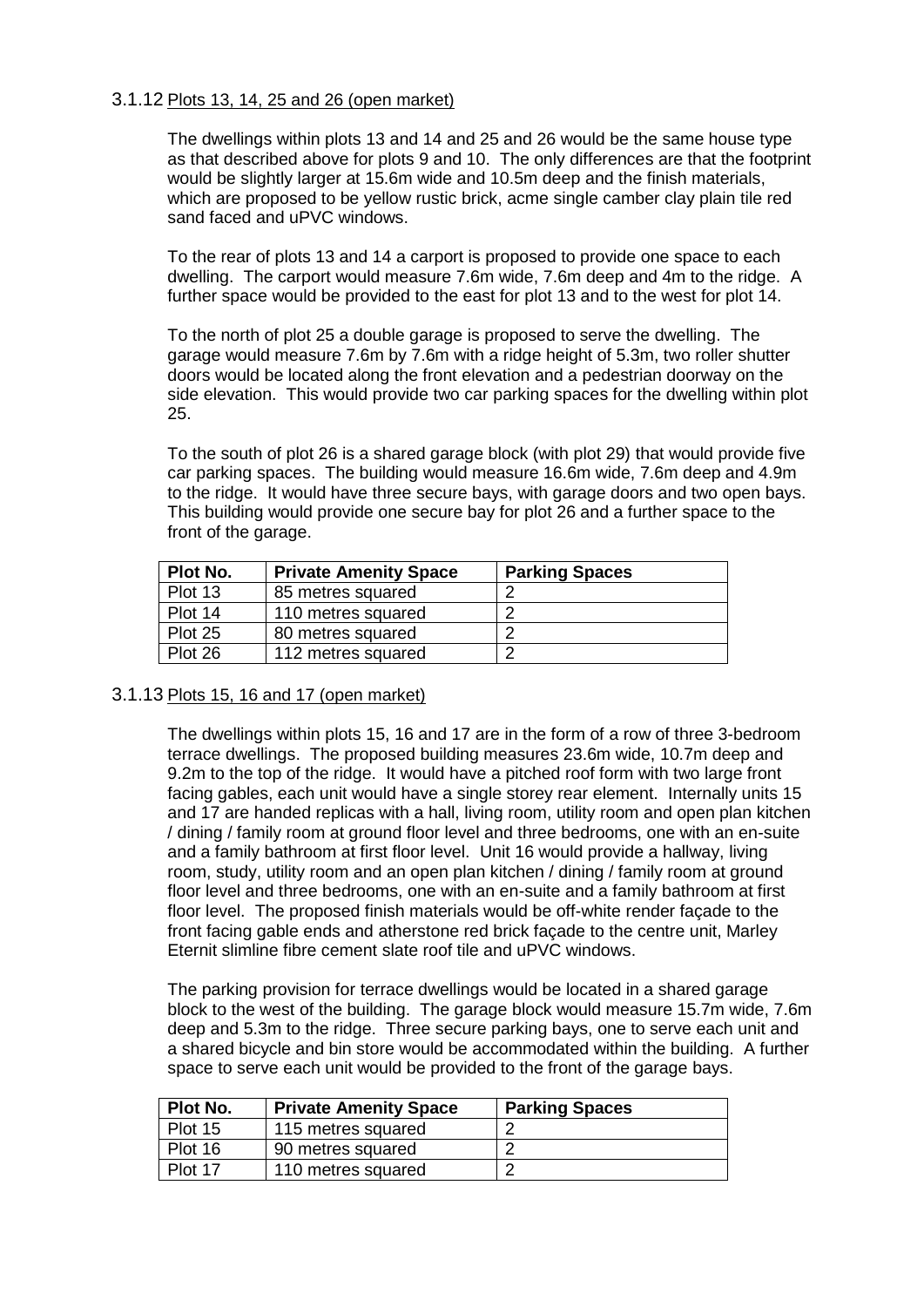#### 3.1.14 Plots 18, 24 and 30 (open market)

The dwelling within plots 18, 24 and 30 is a four bedroom detached property. The dwelling measures 13.3m, including the single storey lean to element along the side elevation, 9.8m deep and 7.7m to the ridge. The dwelling would have a side facing gable roof form with two bay windows along the front elevation and a rear facing gable projection. The ground floor would accommodate a hall, living room, study, kitchen / diner and utility room and the first floor would accommodate four bedrooms, two with an en-suite and two with a shared en-suite. The proposed finish materials would be a red brick plinth, off-white Marley Eternit cedral weatherboarding, Marley Eternit slimline fibre cement slate roof tiles and uPVC windows.

Each dwelling would be served by a two bay garage providing two spaces with parking provision to the front of the garage which provides a further two spaces.

| Plot No. | <b>Private Amenity Space</b> | <b>Parking Spaces</b> |
|----------|------------------------------|-----------------------|
| Plot 18  | 185 metres squared           | ⊿                     |
| Plot 24  | 240 metres squared           | Δ                     |
| Plot 30  | 290 metres squared           | 4                     |

#### 3.1.15 Plots 19, 22 and 28 (open market)

The dwelling within plots 19, 22 and 28 is a detached four bedroom property. The dwelling measures 10.4m wide, 11.5m deep and 8m to the top of the ridge. The dwelling would have a side facing gable roof form with two flat roof bay windows and a flat roof storm porch and a large rear facing gable projection. The ground floor would accommodate a hall, dining room, living room, WC, utility room and kitchen and breakfast area and the first floor would provide four bedrooms two with en-suites and a family bathroom. The proposed finish materials would be atherstone red brick façade, acme single camber clay plain tile farmhouse brown and uPVC windows.

The parking provision to serve the dwellings would be provided in the form of a two bay garage, with further parking provision to the front of the garage providing a further two spaces.

| Plot No. | <b>Private Amenity Space</b> | <b>Parking Spaces</b> |
|----------|------------------------------|-----------------------|
| Plot 19  | 195 metres squared           | Δ                     |
| Plot 22  | 185 metres squared           | ⊿                     |
| Plot 28  | 115 metres squared           | 4                     |

#### 3.1.16 Plots 20, 23 and 29 (open market)

The dwelling within plots 20, 23 and 29 is a detached four bedroom property. The dwelling measures 10.6m wide, 12.6m deep, including the bay window to the front of the property, and 7.7m to the top of the ridge. The dwelling would have a side facing gable roof form with two hipped roof bay windows and a large rear facing gable projection. The ground floor of the dwelling would provide a WC, dining room, living room and large open plan kitchen / dining / family room and a utility room and the first floor would accommodate four bedrooms, two with en-suites, a family bathroom and a study. The proposed finish materials would be an atherstone red brick façade, Marley Eternit slimline fibre cement slate roof tiles and uPVC windows.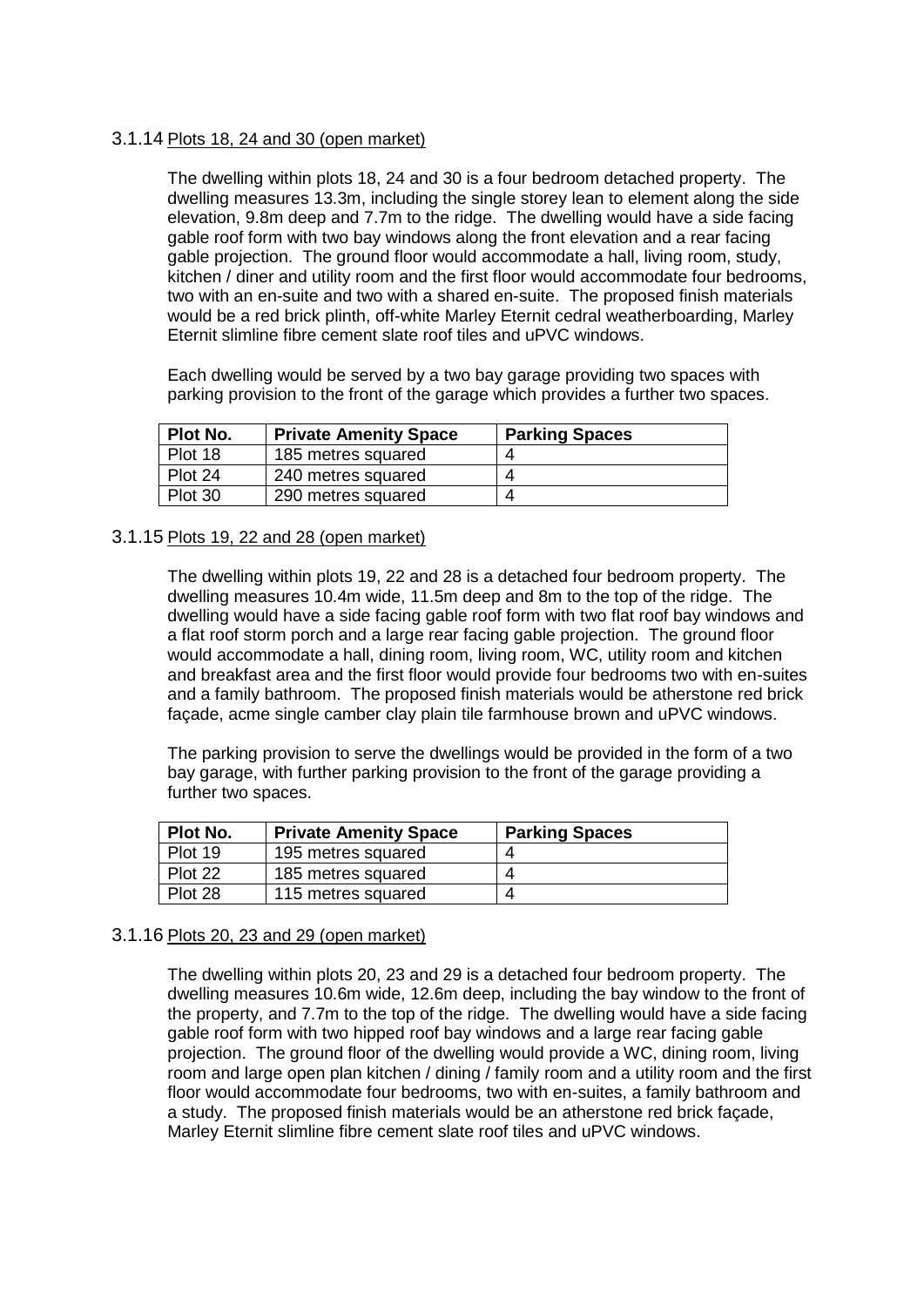A double garage is proposed to serve the dwellings within plots 20 and 23 with two further spaces provided to the front of the garages. To the north of plot 29 is a shared garage block (with plot 26). This building would provide two secure bays for plot 29 and two further parking spaces to the front of the garage.

| Plot No. | <b>Private Amenity Space</b> | <b>Parking Spaces</b> |
|----------|------------------------------|-----------------------|
| Plot 20  | 140 metres squared           |                       |
| Plot 23  | 230 metres squared           | ⊿                     |
| Plot 29  | 280 metres squared           | 4                     |

#### 3.1.17 Plot 21 (open market)

The dwelling within plot 21 would be the same house type as that described above for plots 20, 23 and 29. The only difference is the proposed finish materials which are yellow rustic brick, acme single camber clay plain tile red sand faced and uPVC windows.

A double garage, located to the north of the dwelling, would provide space to park two cars with two additional parking spaces to the front of the garage. The private amenity area would be provided in excess of 185sqm.

#### 3.1.18 Plot 27 (open market)

The dwelling within plot 27 would be the same house type as that described above for plots 19, 22 and 28. The only difference is the proposed finish materials which are a red brick plinth, off-white Marley Eternit cedral weatherboarding, Marley Eternit slimline fibre cement slate roof tiles and uPVC windows.

A double garage would provide space to park two vehicles with two additional parking spaces to the front of the garage. The usable private amenity area would measure around 95sqm.

#### Background information

- 3.1.19 This application follows the expiration of approved application 16/00289/OUT, which lapsed on 14 March 2020. Application 16/00289/OUT was initially refused by the North West Planning Committee meeting on 3 October 2016 contrary to officers recommendation to approve planning permission, due to the impact of the proposal on the character and appearance of the area. This decision was subsequently appealed, and the appeal was allowed on 14 March 2017.
- 3.1.20 The number of units and housing mix have not been altered when compared to the previously allowed scheme and only minor changes to the indicative layout submitted with 16/00289/OUT have been made, following comments made by the Inspector in his decision to allow the appeal.

#### Planning Obligations

3.1.21 The Planning Obligations sought relate to the production and distribution of a Residential Travel Plan and Pack, Education Contributions, Highways Improvement Works, Affordable Housing provision, Open Space and the required RAMS Contribution.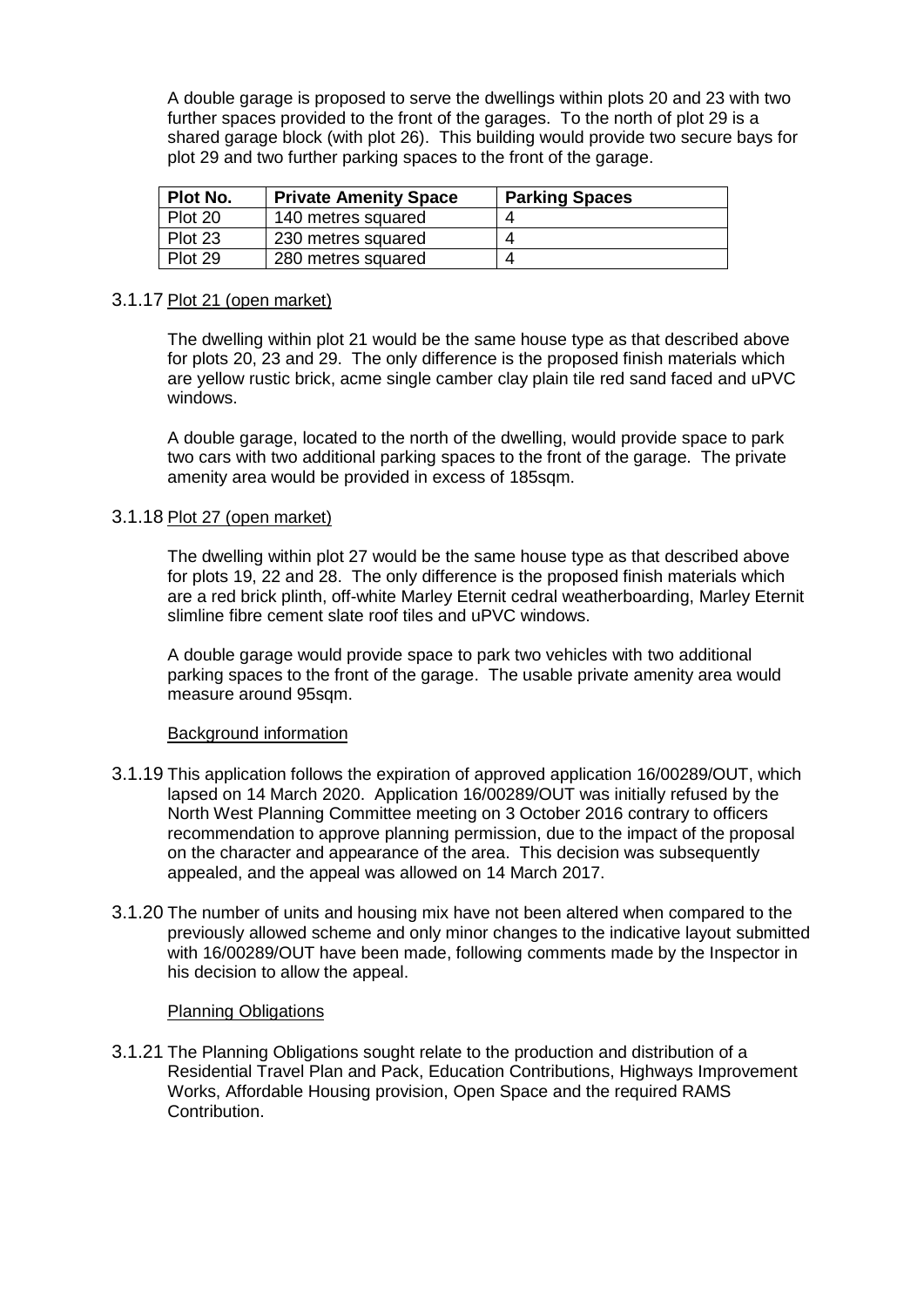## **3.2 Conclusion**

- 3.2.1 This application follows two previous applications for residential development at the application site. The most recent and relevant planning history relates to reference 16/00289/OUT, which was refused by the Council for one reason relating to the impact of the development on the character and appearance of the area. This decision was subsequently appealed and the appeal was allowed in March 2017. Although the application has expired, given that there have been no significant changes to the site or surrounding area it is considered that this historic application carries significant weight in the determination of this application and it is considered to be a material consideration that outweighs the conflict with the Local Development Plan (LDP).
- 3.2.2 The Council, given the single reason for refusal previously on application 16/00289/OUT, and the Planning Inspector have not historically objected to the principle of residential development at the application site and it is not considered that there are any justifiable reasons to alter this stance. The proposed scheme is largely in line with the illustrative layout submitted at the time of application 16/00289/OUT, which was found to be acceptable by the Planning Inspector, subject to minor changes which have been addressed within this proposal. The appearance, layout and scale of the scheme are considered to be of an acceptable quality which assimilates into the settlement immediately adjacent to the western boundary of the application site. In addition, no concerns in relation to the impact upon residential amenity are raised.
- 3.2.3 The assessment of the application demonstrates that the proposed development would be acceptable having regard to all other material considerations subject to conditions and planning obligations where required.
- 3.2.4 Therefore, given that the proposal is not considered to harm the character and appearance of the area, the amenity of the neighbouring occupiers and provides adequate parking and amenity space the proposal is considered to be in accordance with the policies of the LDP and the guidance contained within the National Planning Policy Framework (NPPF).

## **4. MAIN RELEVANT POLICIES**

Members' attention is drawn to the list of background papers attached to the agenda.

## **4.1 National Planning Policy Framework 2019 including paragraphs:**

- 7 Achieving sustainable development
- 11 The presumption in favour of sustainable development
- 47-50 Delivering a sufficient supply of homes
- 102-105 Promoting sustainable transport
- 117-118 Making effective use of land
- 124-128 Achieving well-designed places
- 170-177 Conserving and enhancing the natural environment

#### **4.2 Maldon District Local Development Plan 2014 – 2029 approved by the Secretary of State:**

- S1 Sustainable Development
- S2 Strategic Growth
- S8 Settlement boundaries and the Countryside
- D1 Design Quality and Built Environment
- D2 Climate Change and Environmental Impact of New Development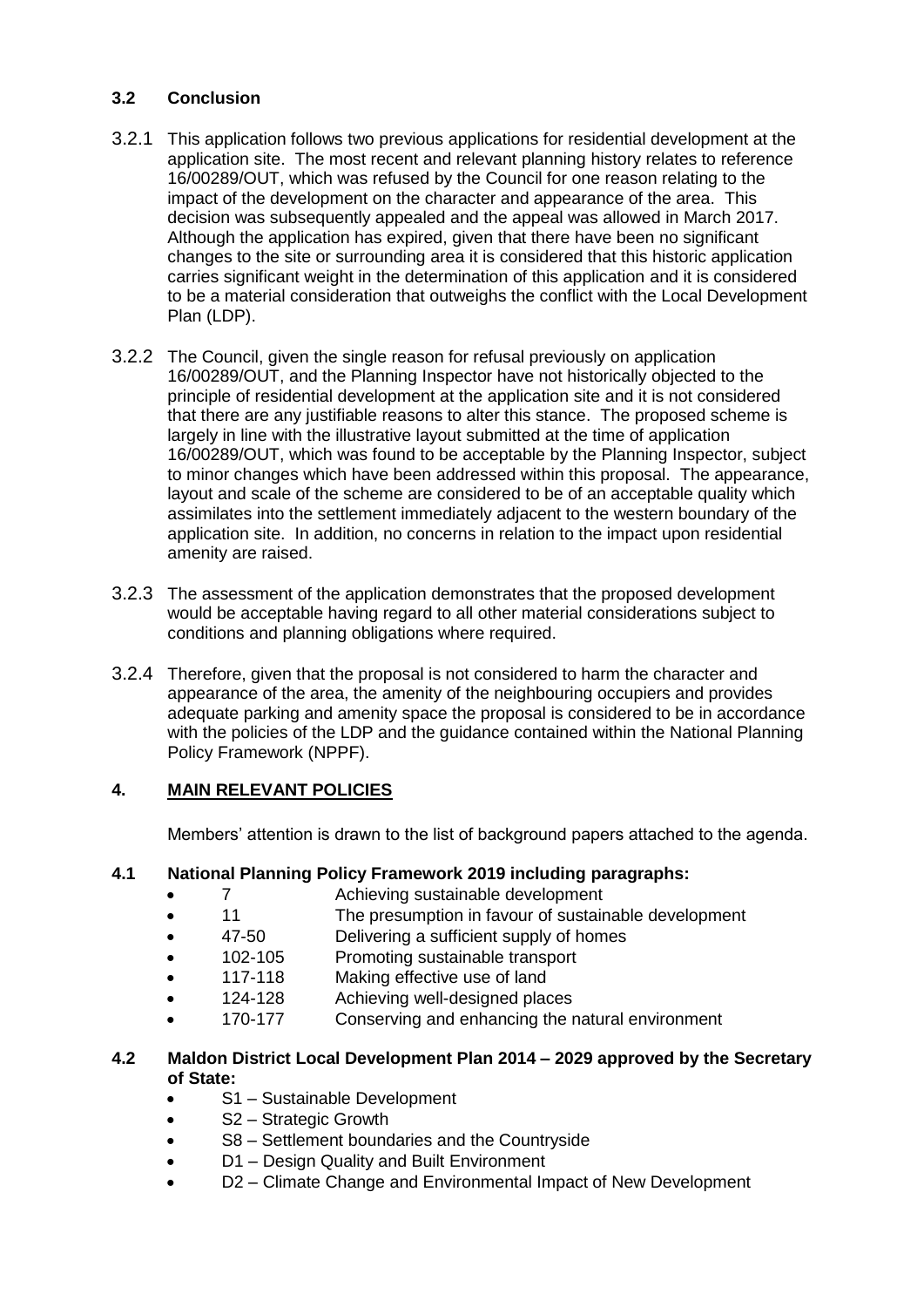- D5 Flood Risk and Coastal Management
- E3 Community Services and Facilities
- H1 Affordable Housing
- H2 Housing Mix
- H4 Effective Use of Land
- N2 Natural Environment, Geodiversity and Biodiversity
- T1 Sustainable Transport
- T2 Accessibility
- I1 Infrastructure and Services

#### **4.3 Relevant Planning Guidance / Documents:**

- National Planning Policy Guidance (NPPG)
- National Planning Policy Framework (NPPF)
- Car Parking Standards (VPS)
- Essex Design Guide
- Maldon District Design Guide (MDDG)

## **5. MAIN CONSIDERATIONS**

#### **5.1 Principle of Development and Sustainability**

- 5.1.1 Planning permission is sought for the construction of 30 dwellings outside but immediately adjacent to the settlement boundary of Great Totham South.
- 5.1.2 Section 38(6) of the Planning and Compulsory Purchase Act 2004, Section 70(2) of the 1990 Act and paragraph 47 of the NPPF require that planning applications are determined in accordance with the Development Plan unless material considerations indicate otherwise. In this case the development plan comprises of the approved LDP.
- 5.1.3 As part of the drive to deliver new homes the Government has stated that there is a need for councils to demonstrate that there are sufficient sites available to meet the housing requirements for the next five years; this is known as the Five Year Housing Land Supply (5YHLS).
- 5.1.4 Where a Local Planning Authority (LPA) is unable to demonstrate that it has a 5YHLS, the presumption in favour of sustainable development will apply; this is known as the 'Tilted Balance'. This position is set out in paragraph 11d, together with its footnote 7, of the NPPF which states:

"For decision taking this means:

*"(d) where there are no relevant development plan policies, or the policies which are most important for determining the application are out-of-date, granting permission unless:*

*"(i) the application of policies in this Framework that protect areas or assets of particular importance provides a clear reason for refusing the development proposed; or*

*"(ii) any adverse impacts of doing so would significantly and demonstrably outweigh the benefits, when assessed against the policies in this Framework taken as a whole."*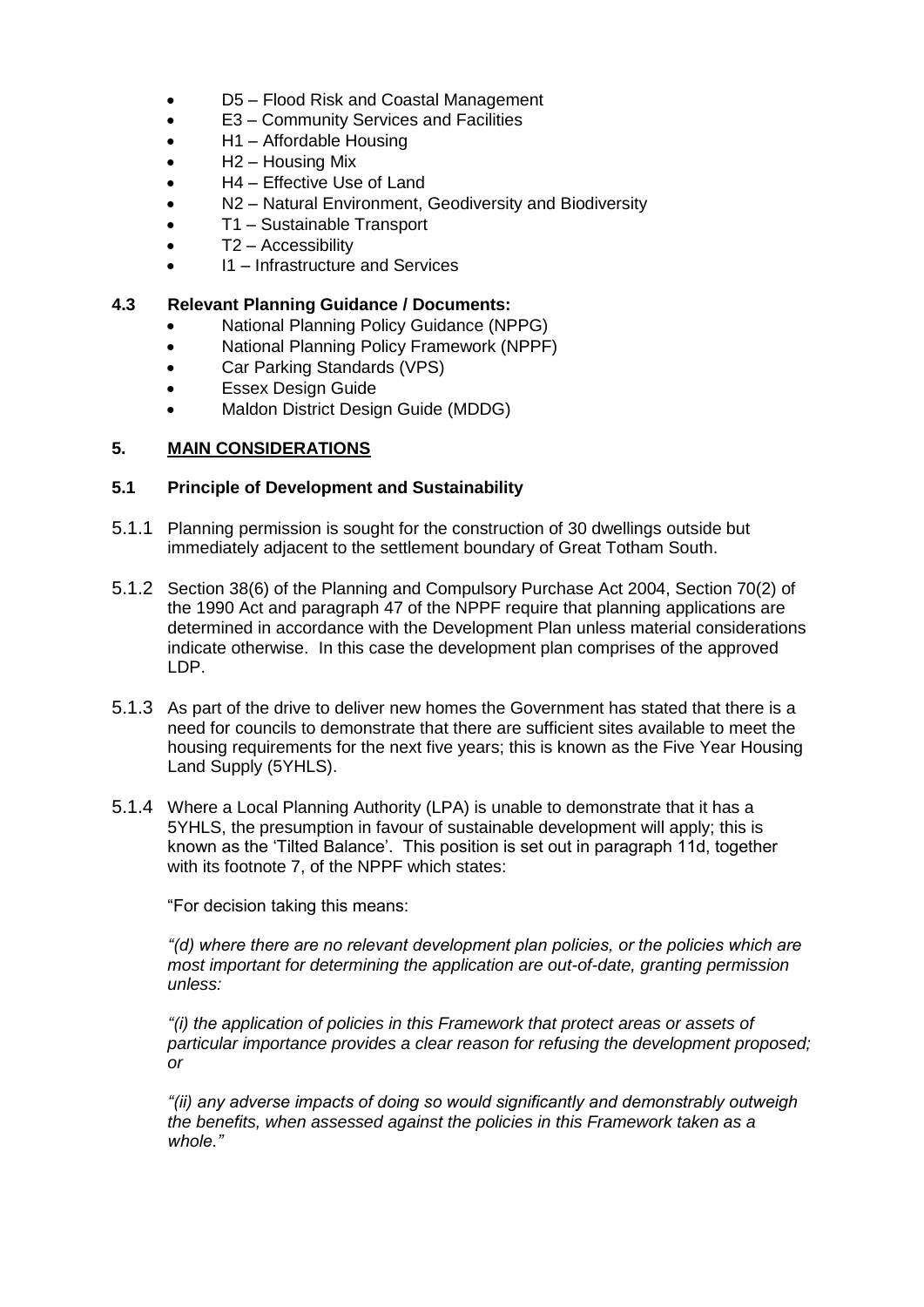*Footnote 7 - 7 This includes, for applications involving the provision of housing, situations where the local planning authority cannot demonstrate a five year supply of deliverable housing sites (with the appropriate buffer, as set out in paragraph 73)*

- 5.1.5 At the heart of the NPPF is a presumption in favour of sustainable development (the 'presumption') which is central to the policy approach in the Framework, as it sets out the Government's policy in respect of housing delivery within the planning system and emphasises the need to plan positively for appropriate new development. The NPPF replaces those Local Plan (LP) policies that do not comply with the requirements of the NPPF in terms of housing delivery. In addition, leading case law assists the LPA in its application of NPPF policies applicable to conditions where the 5YHLS cannot be demonstrated (Suffolk Coastal DC v Hopkins Homes and Richborough Estates v Cheshire East BC [2017] UKSC 37).
- 5.1.6 It is necessary to assess whether the proposed development is 'sustainable development' as defined in the NPPF. If the site is considered sustainable then the NPPF's presumption in favour of sustainable development' applies. However, where the development plan is 'absent, silent or relevant policies are out of date', planning permission should be granted 'unless any adverse impacts of doing so would significantly and demonstrably outweigh the benefits, when assessed against the policies in this Framework taken as a whole; or that specific policies in this Framework indicate development should be restricted'.
- 5.1.7 In judging whether a residential scheme should be granted, it is necessary to consider the weight attributed to the planning benefits which the proposal offers in making up the current housing land supply shortfall, against the adverse impacts identified (if any) arising from the proposal in relation to the policies contained within the NPPF and relevant policies in the LP. It is noted that the inspector, in considering the appeal against the Councils refusal of the outline planning application stated at paragraph 37 of the appeal decision "Overall therefore, I conclude that the proposal would amount to sustainable development and so is supported by the presumption in favour of sustainable development set out in Framework paragraph 14. These considerations outweigh the proposals limited conflict with LP Policies H1 and S2 (now LDP policies S1 and S8)" (Parenthesis added).
- 5.1.8 There are three dimensions to sustainable development as defined in the NPPF. These are the economic, social and environmental roles. The LDP through Policy S1 re-iterates the requirements of the NPPF but there are no specific policies on sustainability in the current LP. Policy S1 allows for new development within the defined development boundaries. The presumption in favour of sustainable development does not change the statutory status of the development plan as the starting point for decision making. However, because the Council cannot demonstrate an up to date five year supply of deliverable housing and on the basis that sites outside of the defined development boundaries could be judged to be 'sustainable development' through the three dimension tests of the NPPF, the LPA are obliged to exercise its judgement as to whether to grant planning permission having regard to any other relevant planning policies and merits of the scheme
- 5.1.9 In this instance, as stated above a previous application for the same proposal, reference 16/00289/OUT, was initially refused but subsequently allowed at appeal. The planning history of the site is a material consideration that carries significant weight and weighs heavily in favour of the proposal. In this respect, an objection to the principle and sustainability which encompasses accessibility to services, has not historically been raised by the LPA or the Planning Inspectorate.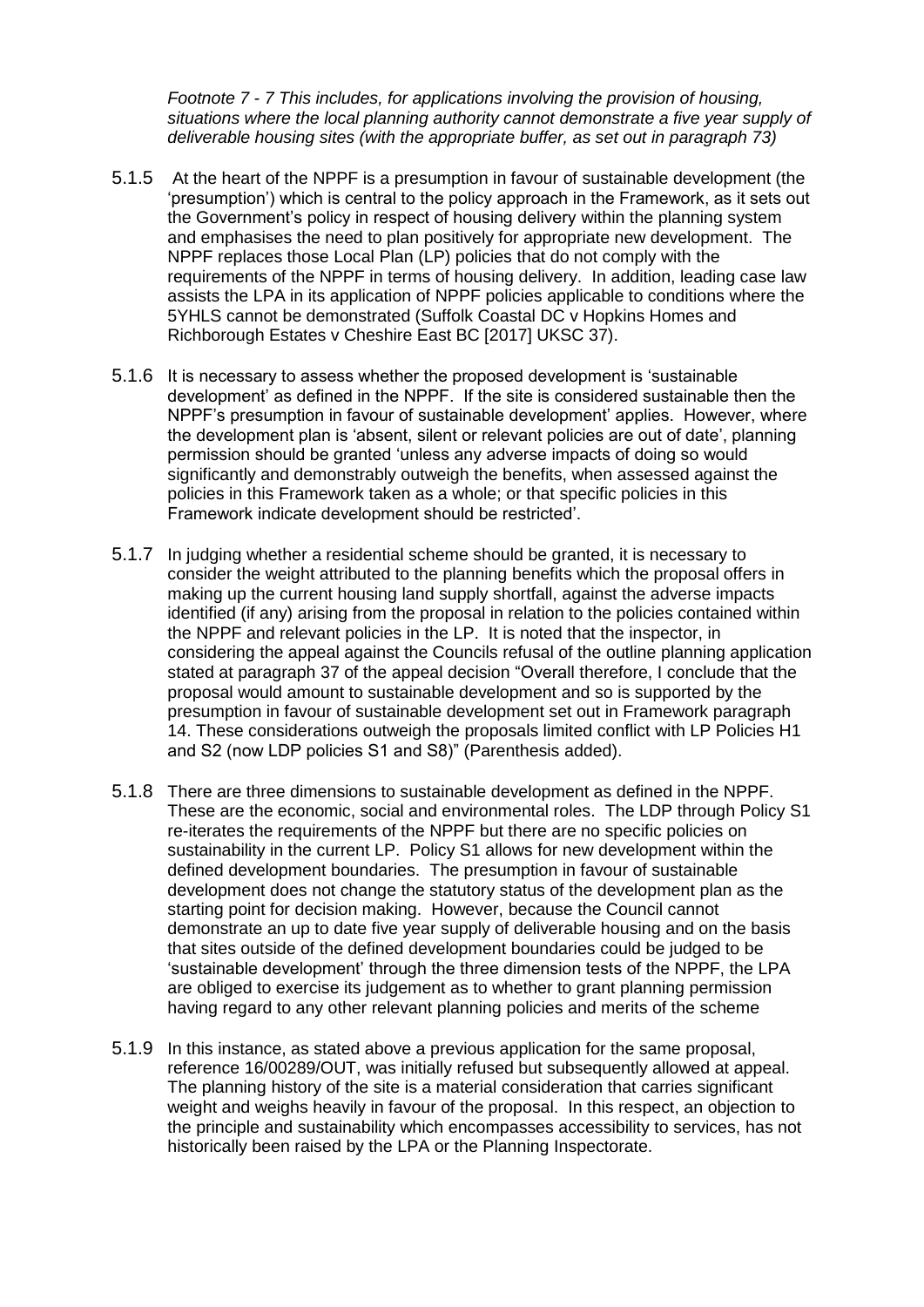5.1.10 At the time of the previous application and appeal the Council could demonstrate a 5YHLS. The approved MDLDP was still at draft stage and the NPPF has been revised since the determination of the previous application. However, there has been no material change in that policy position that would justify a change in the stance previously taken by the LPA and the Inspector. In addition, it is noted there have not been changes to the site or surrounding area of any significance that would affect this position. Therefore, it would be considered to be unreasonable to raise an objection on the ground of sustainability or the principle of the development in this location. The below conclusion drawn by the Planning Inspector is considered to be highly relevant in the determination of this application:

*'The Council contends that it can demonstrate a five year supply of housing land in the District. This has not been disputed by the appellant. Nevertheless, the provision of 30 dwellings would make a meaningful contribution to the supply of housing and, in accordance with Framework paragraph 47, merits a measure of support for the proposal. I have also found that the provision of 12 affordable housing units would be a benefit. Future occupiers could be expected to make a worthwhile contribution to the vitality of the community. Consequently, I consider that the proposal would make a positive contribution to the social role. Taking into account my conclusions on the main issue and the other considerations above, I find that proposal would be neutral with regard to the environmental role. Overall therefore, I conclude that the proposal would amount to sustainable development and so is supported by the presumption in favour of sustainable development set out in Framework'*

- 5.1.11 The Outline permission has expired and cannot be implemented as a Reserved Matters application was not validly submitted within the required period following the approval of the scheme on appeal. However, the stance previously taken by the LPA and the appeal findings are still relevant and in the interests of fairness and consistency it is appropriate to give them full weight.
- 5.1.12 Therefore, given the planning history of the site and the stance previously taken by the LPA and the Planning Inspectorate, it is considered that the proposed development would comply with policies S1, S8 and T2 of the MDLDP.

#### **5.2 Affordable Housing and Housing Mix**

#### Affordable Housing

- 5.2.1 This application is proposing the provision of 30 dwellings which triggers the requirements for Affordable Housing under Policy H1 of the MDLDP 2014 - 2029.
- 5.2.2 The proposal triggers the 40% affordable housing requirement under policy H1 of the LDP. The affordable housing requirement on 30 units at 40% is 12 units. The scheme proposes that 12 of the 30 dwellings would be affordable dwellings and would comprise of the following:
	- 4 x 1 bedroom flats
	- 6 x 2 bedroom houses
	- 2 x 3 bedroom houses
- 5.2.3 The Affordable Scheme detailing tenure, cost and allocation of units is to be agreed by Maldon District Council's Housing Department as part of the Section 106 Agreement. The Council's Strategic Housing Team have been consulted on the application and have confirmed that the application is meeting the required number and size of affordable housing units having regard to the Nationally Described Space Standards, Strategic Housing Market Assessment (SHMA) and Policy H1 of the LDP.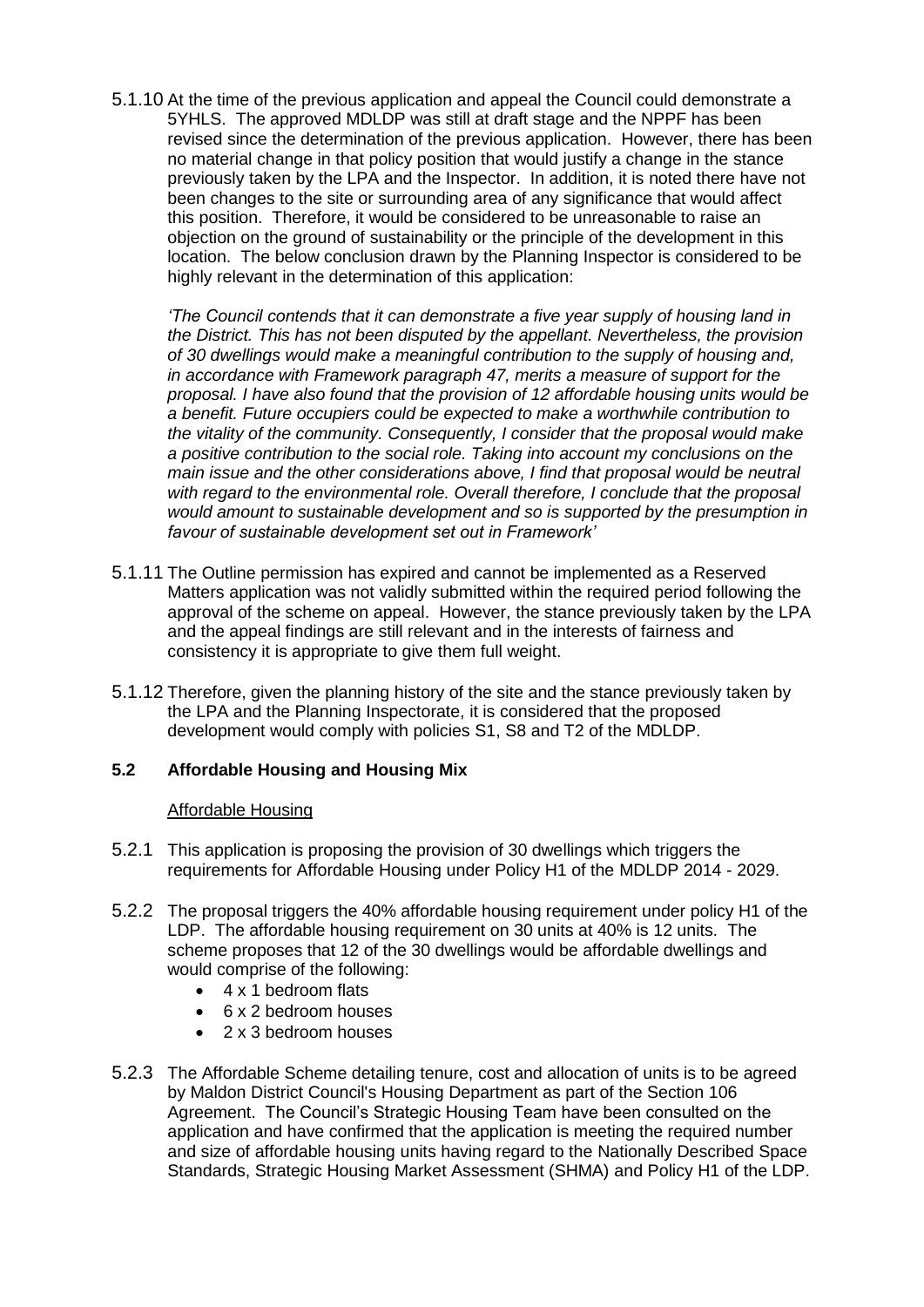Strategic Housing fully supports the application which will meet the affordable housing needs of the district.

## Housing Mix

5.2.4 The application seeks permission for the following mix of unit sizes and types:

|                | <b>Market Housing</b> | <b>Affordable Housing</b> | ™otal    |
|----------------|-----------------------|---------------------------|----------|
| 1 bedroom unit |                       | 4 (flats)                 |          |
| 2 bedroom unit |                       |                           |          |
| 3 bedroom unit |                       |                           |          |
| 4 bedroom unit |                       |                           |          |
| Total          | 18 units              | 12 units                  | 30 units |

- 5.2.5 Policy H2 of the LDP contains a policy and preamble (paragraph 5.2.2) which when read alongside the evidence base from the SHMA shows an unbalanced high number of dwellings of three or more bedrooms, with less than half the national average for one and two bedroom units. Policy H2 of the LDP encourages the provision of a greater proportion of smaller units to meet the identified needs and demands. The Council's updated SHMA, published in June 2014, identifies the same need requirements for 60% of new housing to be for one or two bedroom units and 40% for three bedroom plus units.
- 5.2.6 The Council is therefore encouraged in policy H2 to provide a greater proportion of smaller units to meet the identified needs and demands. As detailed above, 10 units (33%) would be smaller 1 and 2 bedroom dwellings and 18 units (67%) would be larger 3 bedroom plus units.
- 5.2.7 The proposed housing mix is not in line with the 60% smaller 40% larger split set out within the SHMA. However, it is line with the housing mix proposed at the time of the previously approved application 16/00289/OUT; it is noted that the Inspector for the appeal stated *'The officer's report for the appealed application found that the proposed housing mix and provision of affordable housing would meet the requirements of the Council's Strategic Housing Market Assessment and would help to meet the housing needs of the District. There is nothing substantive in the Council's appeal statement to invalidate that conclusion. The proposed mix of house types could be secured by condition and the affordable housing provision by a Planning Obligation. Consequently, the proposal draws support from ELP* [Emerging Local Plan] *Policy H2.'* Subsequently a condition was imposed to secure the housing mix. Attention is also drawn to the Councils housing officers' support for the scheme at 7.3 of the report below. Therefore, given the planning history and the stance taken in respect of the housing mix, it is considered that it would be unreasonable to object to the proposal on this basis.

## **5.3 Design and Impact on the Character of the Area**

- 5.3.1 The planning system promotes high quality development through good inclusive design and layout, and the creation of safe, sustainable, liveable and mixed communities. Good design should be indivisible from good planning. Recognised principles of good design seek to create a high quality built environment for all types of development.
- 5.3.2 It should be noted that good design is fundamental to high quality new development and its importance is reflected in the NPPF. The NPPF states that: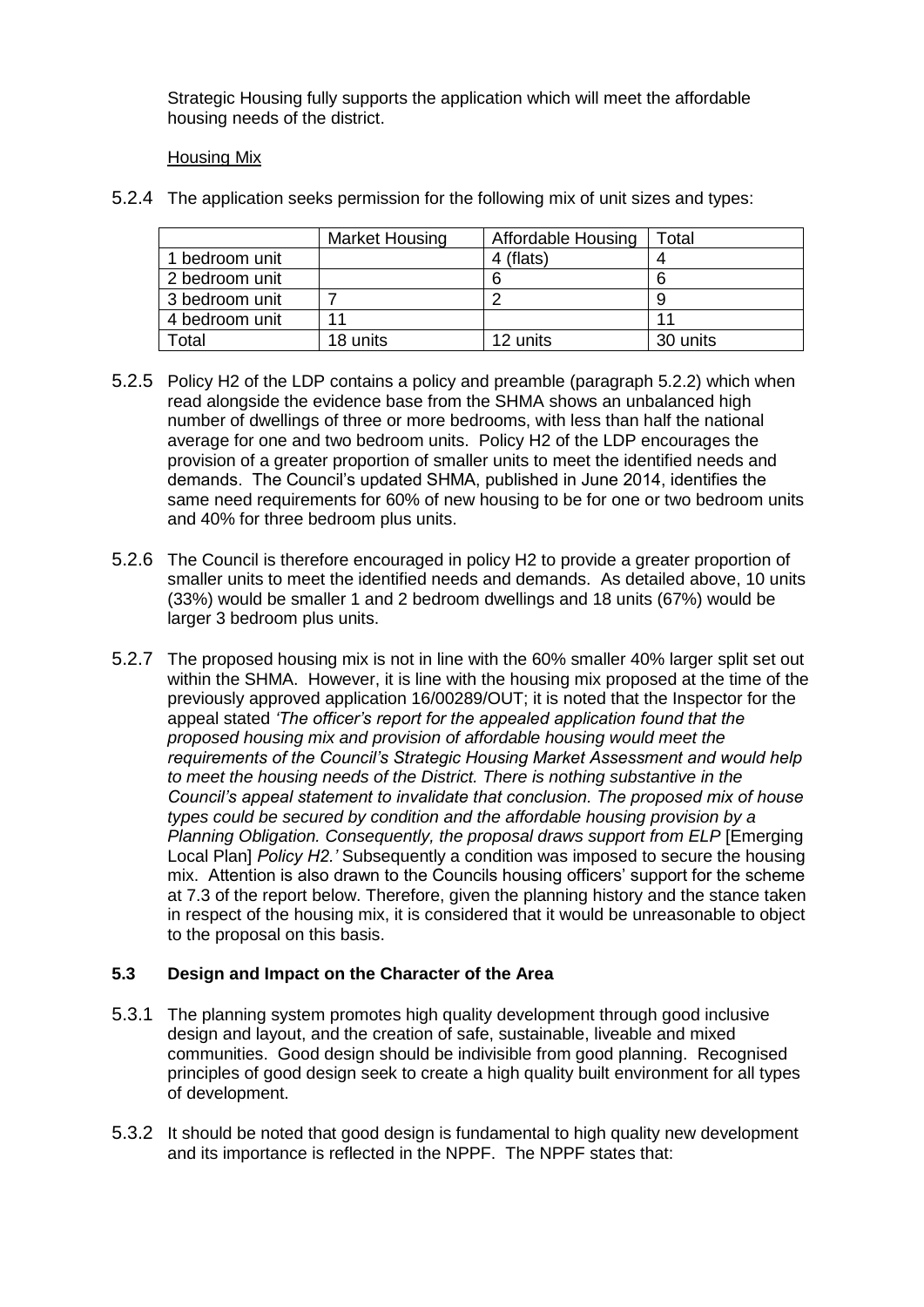*"The creation of high quality buildings and places is fundamental to what the planning and development process should achieve. Good design is a key aspect of sustainable development, creates better places in which to live and work and helps make development acceptable to communities".* 

*"Permission should be refused for development of poor design that fails to take the opportunities available for improving the character and quality of an area and the way it functions, taking into account any local design standards or style guides in plans or supplementary planning documents".*

- 5.3.3 The basis of policy D1 of the approved LDP seeks to ensure that all development will respect and enhance the character and local context and make a positive contribution in terms of:
	- a) Architectural style, use of materials, detailed design features and construction methods. Innovative design and construction solutions will be considered where appropriate;
	- b) Height, size, scale, form, massing and proportion;
	- c) Landscape setting, townscape setting and skylines;
	- d) Layout, orientation, and density;
	- e) Historic environment particularly in relation to designated and non-designated heritage assets;
	- f) Natural environment particularly in relation to designated and non-designated sites of biodiversity / geodiversity value; and
	- g) Energy and resource efficiency.
- 5.3.4 Similar support for high quality design and the appropriate layout, scale and detailing of development is found within the MDDG (2017).
- 5.3.5 The application site lies outside of the defined development boundary of Great Totham South. According to policies S1 and S8 of the LDP, the countryside will be protected for its landscape, natural resources and ecological value as well as its intrinsic character and beauty. The policies stipulate that outside of the defined settlement boundaries, the Garden Suburbs and the Strategic Allocations, planning permission for development will only be granted where the intrinsic character and beauty of the countryside is not adversely impacted upon and provided the development is for proposals that are in compliance with policies within the LDP, neighbourhood plans and other local planning guidance. However, given the Councils lack of a 5YHLS, the tilted balance is engaged and the LDP policies that seek to direct development to within settlement boundaries are out of date and no longer carry primary weight in the decision making process (set out at 5.1.1-5.5.7 above). As also explained above, the allowed appeal against the refusal of the outline scheme 16/00289/OUT is a material consideration of significant weight, and it has been found that there is no conflict with point (ii) of paragraph 11d of the framework which states *"(ii) any adverse impacts of doing so (granting permission) would significantly and demonstrably outweigh the benefits, when assessed against the policies in this Framework taken as a whole.*
- 5.3.6 The application site is located at the eastern edge of the settlement boundary of Great Totham South. The western boundary of the site abuts residential development within Millways and Seagers and a small number of dwellings located at the western end of Hall Road. The eastern boundary of the site abuts open land within the same ownership as the applicant. The application site is part of a former gravel pit which was subsequently subject to landfill. The land rises to the north and is characterised by a gently undulating surface with scattered trees, low level scrub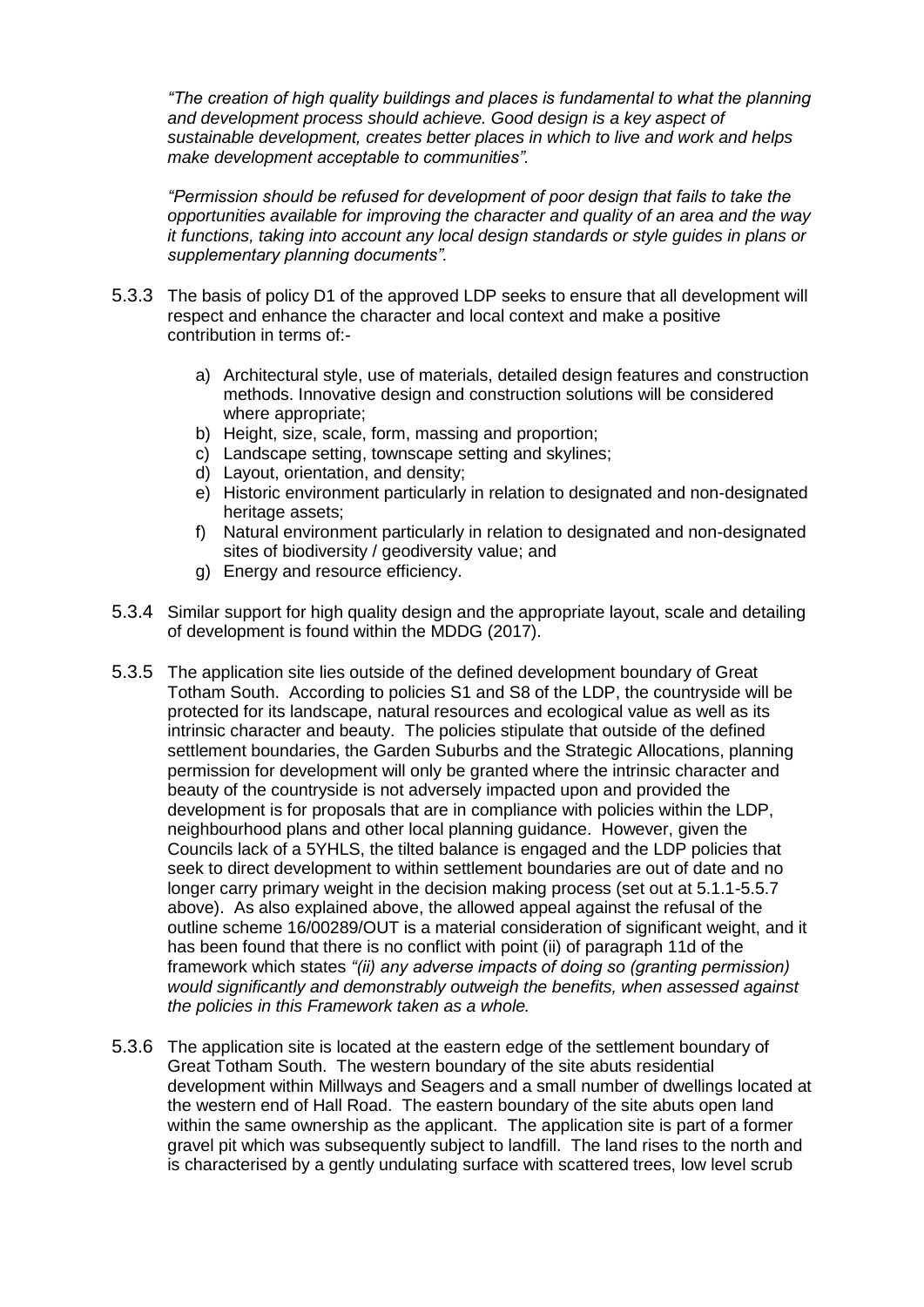vegetation and rough grassland. The site and surrounding area have not significantly changed since the determination of the 2016 appeal.

5.3.7 The development of the currently open and undeveloped site, for 30 residential dwellings would sustainably change the character and appearance of the edge of settlement site. However, the planning history of the site is a material consideration that weighs heavily in favour of the proposed development. Application 16/00289/OUT, which proposed 30 dwellings at the application site, was allowed on appeal. The Inspector for the appeal stated the following:

*'Inevitably, the built form and domestic activity associated with residential development would have an urbanising effect on the site. Nevertheless, even allowing for two storey development on the higher, northern part of the site, the effect would be visually contained and, for the reasons set out above, the development would not impact significantly on the wider landscape.'*

*'The vehicle and pedestrian movements generated by the development, as well as domestic activity, would lead to some noise and disturbance. However, the site adjoins established residential development to the west and south and, although, currently undeveloped, it cannot be regarded as remote or isolated. As such, I am not persuaded that the likely level of noise and disturbance would materially erode the tranquillity of the countryside.'*

*'Therefore, I find that the proposal would not be harmful to the character and appearance of the area'*

- 5.3.8 As stated above, it is not considered that the site or surrounding area has significantly changed since the determination of the 2016 application. Therefore, it would be unjustifiable to discount the findings of the Inspector. The principle of 30 dwellings on the application site, subject to the layout, scale and appearance is considered to have an acceptable visual impact on the character and appearance of the site and surrounding area.
- 5.3.9 In terms of the proposed layout, the site would have a single vehicular access point from Hall Road, the access track would curve through the site, running from the access point, which has been moved around 20-25m to the west when compared to the existing access point. The first area of public open space is located immediately to the west of the access point. Plots 1-12 and 18-19 are positioned along the curve of the eastern side of the access road. Plots 13-17 and 28 are located along the western side of the access road, to the north of the first area of public open space. The access road branches off the west providing access to plots 29 and 30 and continues round in a north-west direction, with plots 19-28 set around the second area of public open space in a cul-de-sac arrangement.
- 5.3.10 The layout is not sustainably different from the illustrative layout that was before the Inspector for the allowed appeal and therefore the following comment is considered to be relevant in the assessment of this application:

*'The dwellings would be arranged with rear gardens adjoining the eastern boundary. The layout would, therefore, be fairly loose and responsive to the site's location at the edge of the settlement.'*

5.3.11 The only significant change to the illustrative layout submitted with the 2016 application is the adjustment to the location of the access point which has been shifted by around 20-25m in a westward direction, to allow plots 1-10 to benefit from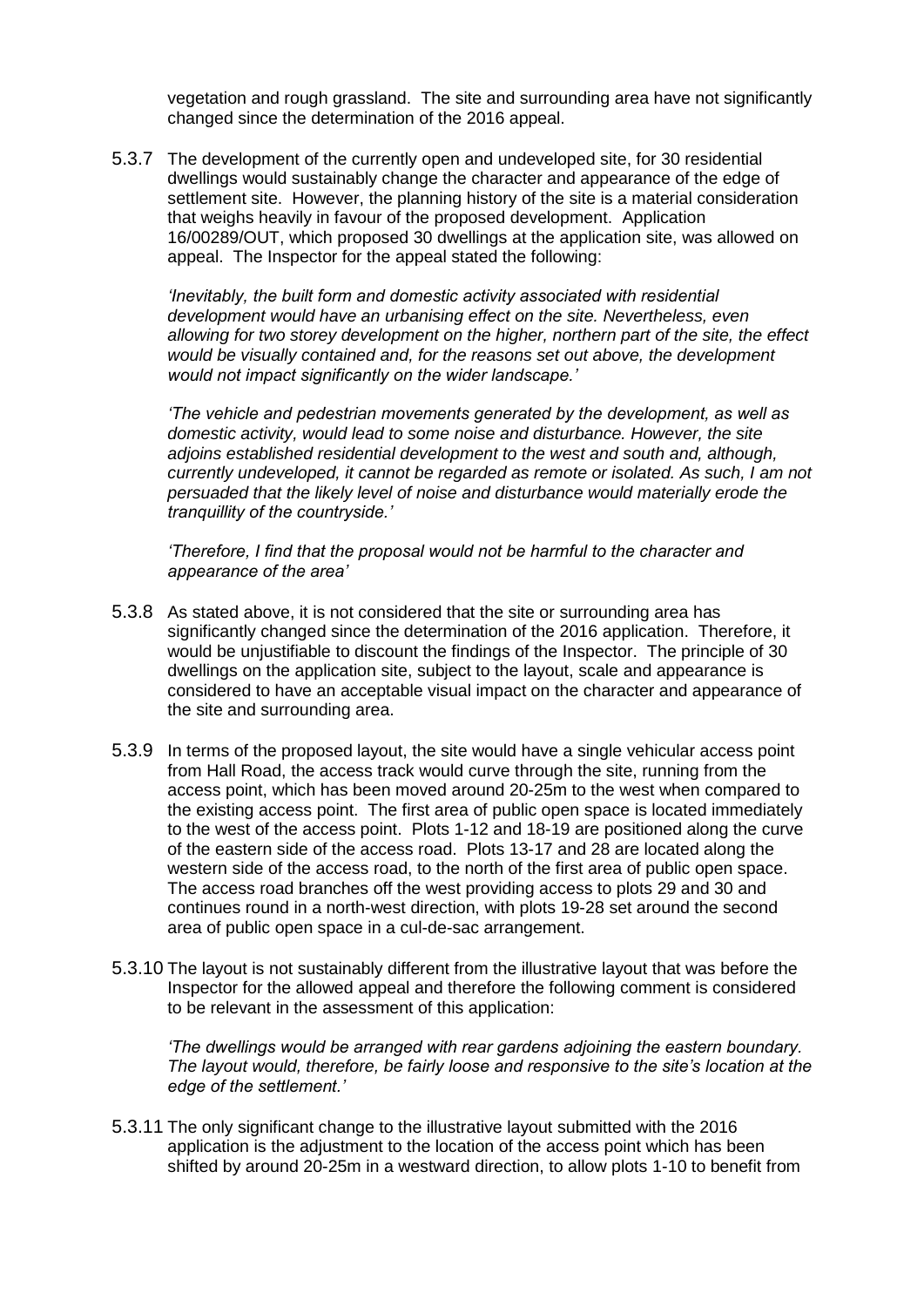deeper plots and to allow space for a deeper planting belt along this part of the eastern boundary. This element has been revised in response the following comments from the Planning Inspector: *'I have reservations about the siting of plots 1 to 10 which would be close to the eastern site boundary. I also consider that the planting belt all the way along that boundary should be significantly deeper.'* Plots 1- 10 in the illustrative layout ranged between 3.8m-10.4m from the eastern boundary of the site. The alteration to the layout has resulted in plots 1-10 being set between 7.5m-24m from the eastern boundary. A thick planting belt ranging between 2.6m-7m would be located along the eastern boundary, separated from the rear gardens it would abut. The alterations to the layout are considered to have achieved a softer and more gradual transition into the countryside, appeasing the concerns raised by the Inspector in relation to the illustrative layout.

- 5.3.12 In addition, the proposed development is not considered to contrast with the existing developments within the settlement in terms of the orientation and density. The loose urban grain, two areas of public open space and generous landscaping along the eastern boundary would enable the development to integrate well with the countryside immediately adjacent to the site. Overall, the proposed layout is considered to have an acceptable visual impact.
- 5.3.13 The development surrounding the site is an eclectic mix of dwellings in terms of house types, scale, design and appearance. There are examples of fairly recent developments and repetitive house types within the adjacent settlement. The proposed development provides a mix a house types of differing scales and design and appearance with differing finish materials.
- 5.3.14 In terms of scale the proposed dwellings are all two storeys with a ridge height ranging between 7.7m-9.2m. The footprint of the individual dwellings are of a similar scale to the existing dwellings within 'Seagars' and 'Millways'. In terms of appearance, as detailed within the summary section of this report there are a range of dwelling types proposed within the development. However, all would take a traditional style and form. The dwellings would be finished with a traditional pallet of materials.
- 5.3.15 The scale of the proposed dwellings are considered to be cohesive with the existing development within the adjacent settlement. Therefore, the height width and depth of the proposed units are not objected to. There are examples of detached, semidetached and terrace dwellings within the immediate surrounding area. Whilst flats are not a prevalent form of development within the area, the proposed block of flats has been designed sympathetically and are considered to respect the existing character and appearance of the area and are cohesive with the units within the proposed development. Therefore, no concerns in respect of the house types are raised.
- 5.3.16 In terms of appearance, the dwellings are considered to be traditional in appearance which is considered to respect the established character of the settlement, to which the application site is attached. In addition, the development is considered to appear cohesive as a development as a whole. Policy H2 requires that the design and appearance of affordable housing is indistinguishable from market housing. In that respect it is noted that the affordable housing follows the same design principles and ques as the open market housing and would therefore comply with the requirements of policy H2.
- 5.3.17 Given the above, it is considered that the proposed development of the site for 30 dwellings would have an acceptable impact on the site and surrounding area. The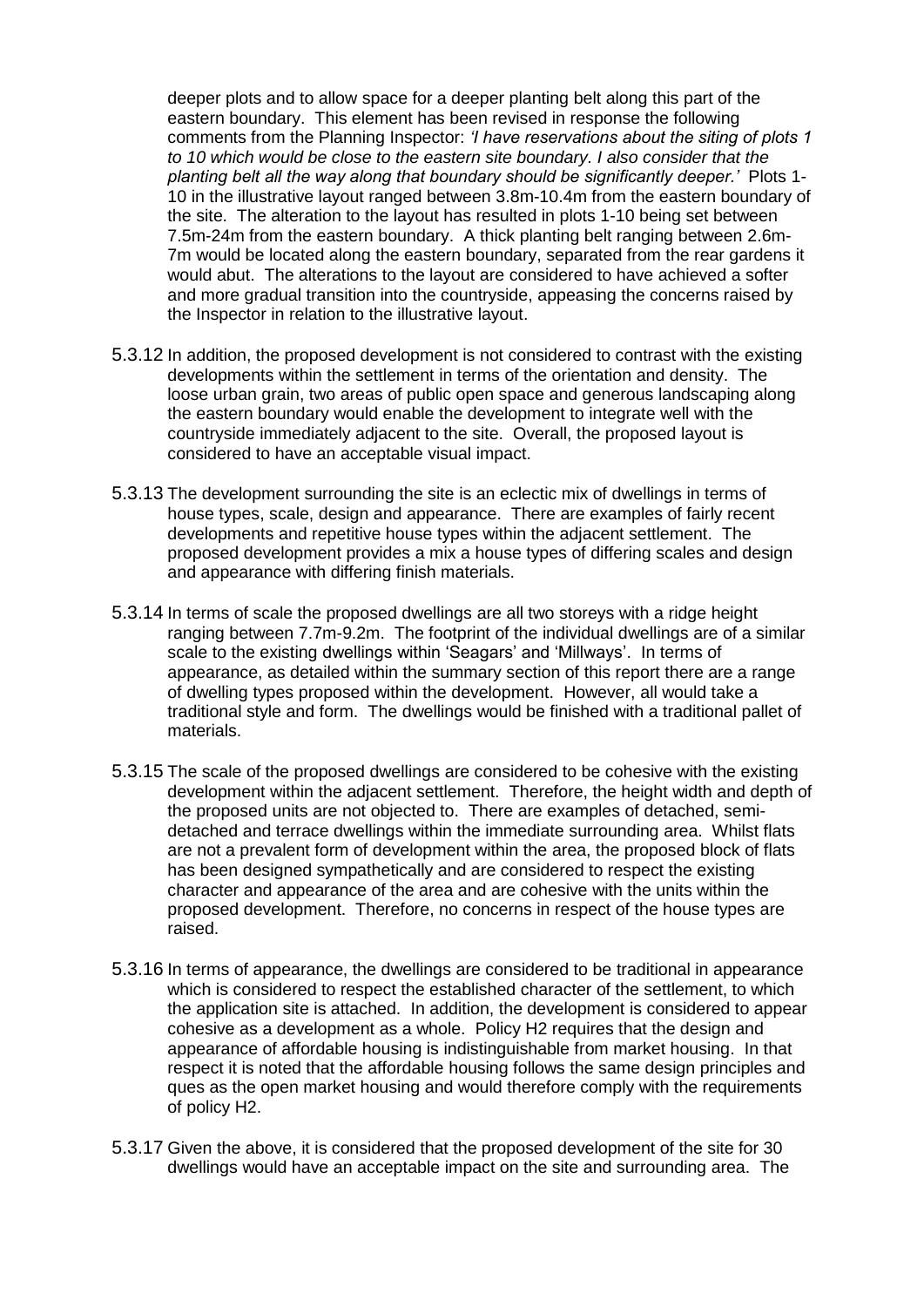appearance, layout and scale of the proposal is considered to be of an acceptable quality and would not harm the character and appearance of the site or surrounding area. Therefore, it is considered to accord with the criteria of policies D1 and H4 of the LDP, the MDDG, and guidance and provision as contained in the NPPF.

## **5.4 Impact upon Historic Interest of Listed Building**

5.4.1 A grade II listed building lies to the south west of the application site; 'Honywood School'. Given the significant amount of modern development that surrounds the listed building, it is not considered that the proposed development would harm its significance or setting.

### **5.5 Impact on Residential Amenity**

- 5.5.1 The basis of policy D1 of the approved LDP seeks to ensure that development will protect the amenity of its surrounding areas taking into account privacy, overlooking, outlook, noise, smell, light, visual impact, pollution, daylight and sunlight. This is supported by section C07 of the MDDG (2017).
- 5.5.2 The application site abuts residential properties along the north and west boundaries of the application site and there are residential properties opposite the southern boundary of the site, located on the opposite side of Hall Road.
- 5.5.3 The apartment block proposed to occupy plots 1-4 is located adjacent to the southern boundary of the site and it is the closest proposed building to the dwellings which are located opposite the southern boundary of the site. To the south and on the opposite side of Hall Road the closest residential dwellings are 34 Hall Road and 32 Hall Road. Given the minimum separation distance of 19.9m between the proposed building and neighbouring dwellings and the proposed vegetation which would run along the southern boundary of the site, it is not considered that the proposed flats would result in overlooking, a loss of light or have an overbearing effect on these neighbouring properties. An area of public open space is located opposite plots 1-4, adjacent to the southern boundary of the site. Therefore, there are no further proposed units that would detrimentally impact the neighbouring dwellings which lie to the south of the site.
- 5.5.4 Plot 14 is adjacent to the western boundary of the site and is one of a pair of semidetached dwellings. The western side elevation of this proposed dwelling faces the rear garden of 35 Hall Road with a separation distance of 8.7m between the shared boundary and 16.7m between the western side elevation of the proposed dwelling and rear elevation of the neighbouring dwelling. Given the separation distance it is not considered that the proposed dwelling would result in a loss of light or have an overbearing impact to the detriment of the adjacent neighbouring occupier. In terms of overlooking there is a first floor window proposed on the west side elevation, however, this serves a bathroom and therefore it can be conditioned to be glazed.
- 5.5.5 Plot 30 is adjacent to the western boundary of the site and the rear garden of this plot abuts the ends of the rear gardens of 33 Hall Road and 9 Millways. The proposed dwelling within plot 30 would be 15m from the shared boundary and a minimum of 38m from the neighbouring dwellings. Given the separation distance and the orientation of the proposed building in relational to the neighbouring properties, it is not considered that this dwelling would detrimentally impact the residential amenity of the neighbouring occupiers.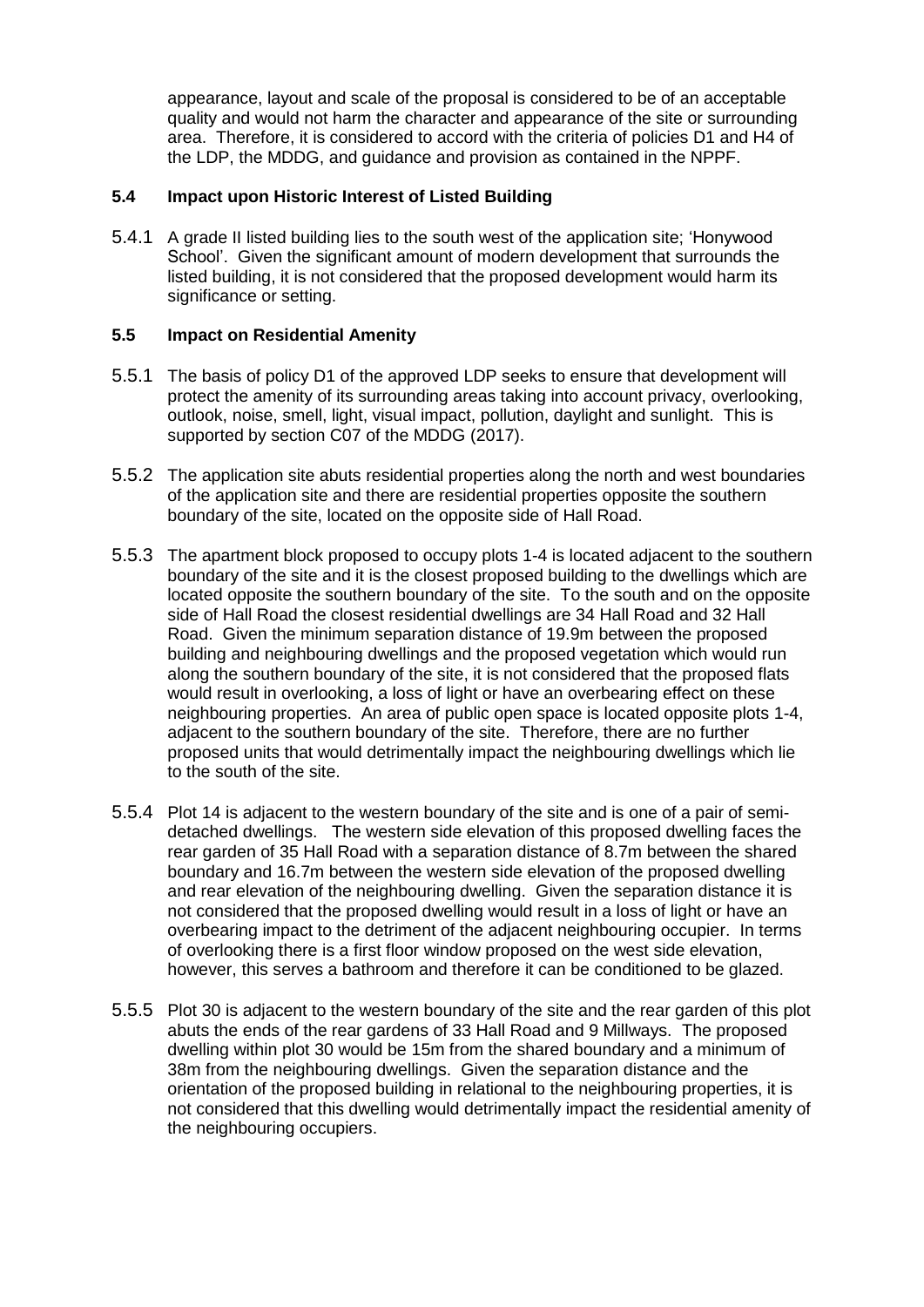- 5.5.6 Plot 29 is just north west of plot 30 and would also abut the rear garden of 9 Millways. There would be a separation distance of 6.7m between the rear elevation of the proposed dwelling and the shared boundary and a distance in excess of 20m dwelling to dwelling. Further, given the orientation of the dwelling at 9 Millways the proposed dwelling would not have a direct view of the rear elevation of the neighbouring dwelling. Given the latter, it is not considered that the proposed dwelling would detrimentally impact 9 Millways by way of a loss of light nor would it have an overbearing impact. Whilst it is noted that due to the presence of windows in the first floor of the rear elevation of the dwelling within plot 29, part of the neighbouring rear garden would be visible from this property, it is not considered that the level of overlooking would be so detrimental as to warrant a reason for refusal.
- 5.5.7 The rear gardens of plots 25 and 26, which would occupy semi-detached dwellings, abut the rear gardens of 8 Millways, 7 Millways, 6 Millways and 5 Millways. The existing dwellings at 5, 6, and 7 Millways would be directly back to back with the proposed semi-detached dwellings with a separation distance ranging from 22.7m-24m. The distance is considered to prevent a significant loss of amenity in terms of a loss of light, dominating effect and overlooking. Whilst it is noted that the proposed semi-detached dwellings would have some impact particularly in terms of overlooking, given the first floor windows on the rear elevation, it is not considered to be so detrimental as to warrant a reason for refusal.
- 5.5.8 Plots 23 and 24 are adjacent to the northern boundary of the site. Plot 24 would abut the rear garden of 51 Seagers and plots 23 and 24 would abut the rear garden of 52 Seagers. In respect of the impact of the proposal on 51 Seagers, there is a minimum separation distance of 21.2m, which is considered to prevent a significant impact in terms of a loss of light or an overbearing impact. Whilst there is a proposed window on the first floor of the rear gable projection which faces the rear elevation of 51 Seagers the distance is considered to minimise any significant overlooking issues. Similarly, in respect of the impact on 52 Seagers, the distance between the proposed dwellings and the neighbouring dwelling, which is a minimum of 19m is considered to minimise any significant impacts in terms of a loss of light, overlooking or an overbearing impact.
- 5.5.9 The remaining proposed plots are not directly adjacent to neighbouring properties and are further from the neighbouring dwellings than the aforementioned plots. Therefore, no concerns in relation to plots 5-12, 15-22, 27, 28 or 30 and their impact on upon the residential amenity are raised.
- 5.5.10 There are six garage blocks adjacent or in close proximity to the western boundary of the site. However, given that these are single storey structures and the nature of the intermittent use, it is not considered that they would detrimentally impact the amenity of the surrounding neighbouring properties.
- 5.5.11 Internally within the development the dwellings have all been designed to minimise the impacts of overlooking and a loss of light where possible. It is considered the living conditions of the future occupiers would be acceptable.
- 5.5.12 Overall it is considered that subject to appropriate conditions the development would accord with LDP policy D1 with regard to impact upon neighbouring occupiers

#### **5.6 Access, Parking and Highway Safety**

5.6.1 Policy T2 aims to create and maintain an accessible environment, requiring development proposals, inter alia, to provide sufficient parking facilities having regard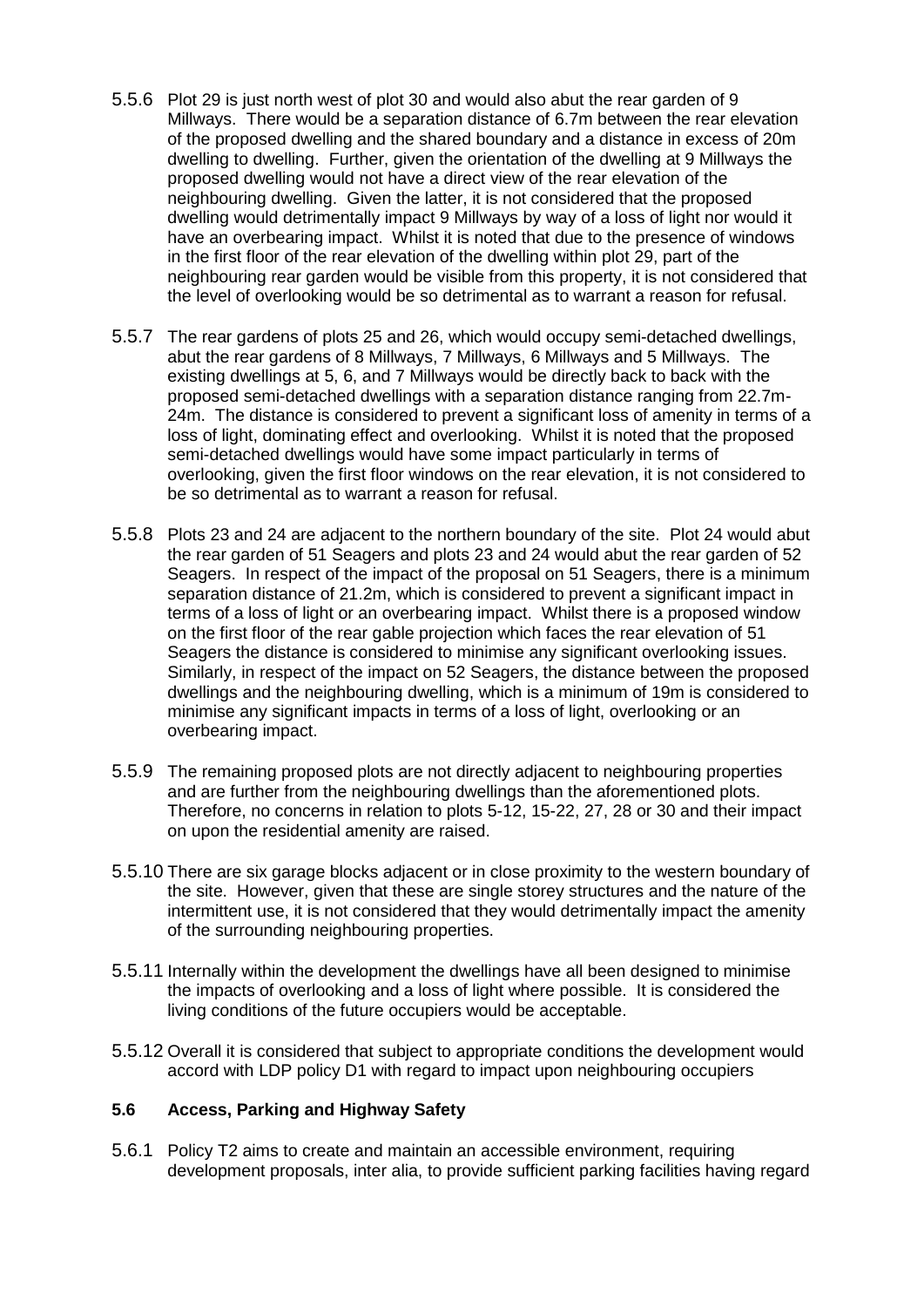to the Council's adopted parking standards. Similarly, policy D1 of the approved LDP seeks to include safe and secure vehicle and cycle parking having regard to the Council's adopted parking standards and maximise connectivity within the development and to the surrounding areas including the provision of high quality and safe pedestrian, cycle and, where appropriate, horse riding routes.

- 5.6.2 As detailed within the summary section of this report all of the proposed dwellings would meet the parking standards set out in the adopted VPS SPD. Nine visitor parking spaces are also shown on the submitted plans, which is in excess of the adopted standards of 1 visitor space per four dwellings. Furthermore, the garage sizes proposed would all meet the space standard set in the adopted VPS SPD. With regard to parking provision the proposal accords with policies T2 and D1 of the LDP.
- 5.6.3 A Transport Statement dated March 2016 has been submitted with the application. Essex County Council Highways Authority (ECC) has been consulted and have assessed the proposal and submitted information. They have confirmed that the scale of the development and the associated vehicle movements are not expected to have a significant impact upon the local highway network subject to conditions. Therefore, no concerns in terms of highway safety are raised.
- 5.6.4 The proposed access point would be relocated slightly to the west of the existing access point, taken from Hall Road. No concerns, subject to conditions, in respect of the proposed access point have been raised by the Highways Authority, therefore, the proposed access point is considered to be acceptable.
- 5.6.5 As part of the application it is proposed to slightly widen Hall Road adjacent to the site, to the west. This would ensure a minimum carriageway width of 5.0m. The widening would extend as far as the site access before tapering back to the existing carriageway width to the east of the access. The Highways Authority are supportive of the proposal stating *'The highway works proposed will not only help facilitate the development but will also help improve highway efficiency and accessibility for all highway users in the locality. The Highway Authority is therefore satisfied that the impact of the proposals would not be detrimental to highway safety and efficiency in the vicinity.'*
- 5.6.6 The Highways Authority have recommended conditions in relation to the road widening, bus stop improvements and the implementation and distribution of a Residential Travel Information Pack. These requirements would be secured via a Planning Obligation.
- 5.6.7 Given the above assessment no concerns in respect of access, parking or highway safety are raised.

## **5.7 Private Amenity Space, Landscaping and Trees**

- 5.7.1 Policy D1 of the approved LDP requires all development to provide sufficient and usable private and public amenity spaces, green infrastructure and public open spaces. In addition, the adopted Maldon Design Guide (MDG) SPD advises a suitable garden size for each type of dwellinghouse, namely 100m2 of private amenity space for dwellings with three or more bedrooms, 50m2 for smaller dwellings and 25 m2 for flats.
- 5.7.2 The private amenity space for each proposed dwelling is shown within the summary section of this report. All dwellings except plots 10, 13, 16, 25 and 27 would meet the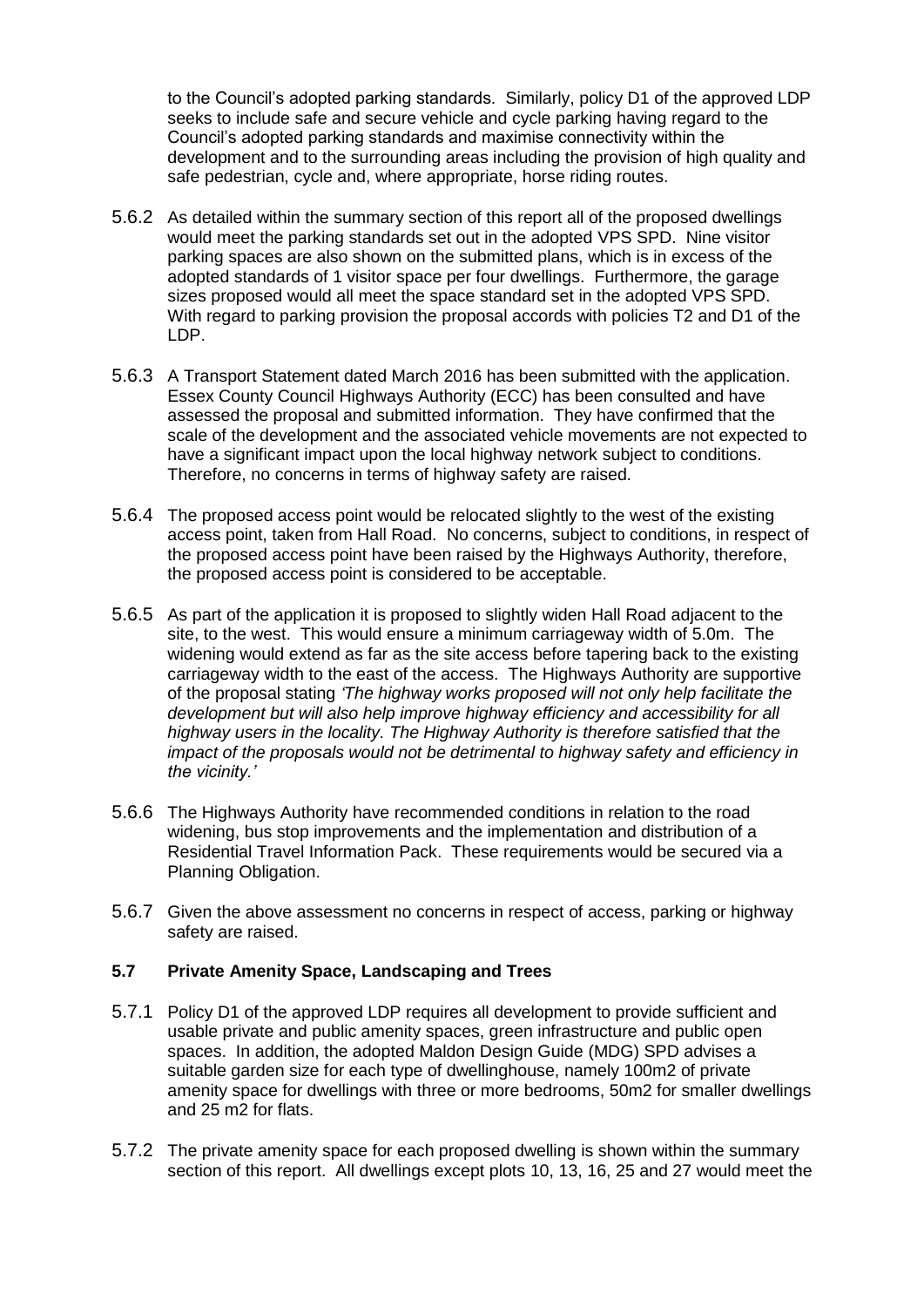private amenity space standards. Plots 13, 16, 25 and 27 are three bedroom dwellings which would have private amenity space totalling 75 square metres, 90 square metres, 90 square metres, 80 square metres and 95 square metres respectively. Three bedroom dwellings should have 100 metres squared of private amenity space. However, given the two areas of proposed public open space, on balance the departure from the abovementioned standards is not considered to be unacceptable to such a degree to warrant refusal of the application. Therefore, no objection is raised to the reduced amenity space provision for these four plots.

- 5.7.3 In respect of the proposed hard and soft landscaping scheme and boundary treatments, a detailed scheme has been submitted within the application documents on plans reference 20.053/LA01 Rev C and 20.053/LA02 Rev C.
- 5.7.4 The hard landscaping scheme shows that the access and access track would be tarmacked along with the adjacent footpaths and conservation kerb and edging would be used where necessary, up to plots 19 and 28. Block paving would be laid for the accesses branching off the main access track to serve the individual plots, the same block paving would be used to continue the access road for plots 20-26 and 29-30. A different coloured block paving would be used to demark the parking spaces. A buff block paving would be used for the pathways and patios serving the dwellings. The details submitted, which include the types and colours of the proposed materials, are considered to be acceptable and a condition to ensure that the hard landscaping is carried out in accordance with the submitted details will be imposed should the application be approved.
- 5.7.5 The soft landscaping scheme shows that the vast majority of the boundaries of the site will be bordered by a native hedgerow mix and native thicket planting. Within the site, the areas of public open space, private amenity spaces and small sections to the front of a select number of properties will be laid to grass, with a number of new trees planted within these areas. In addition, beech hedging, and evergreen flowering hedging will be used in various areas around the site to break up the areas of hardstanding. The Council's Tree Consultant has advised that the information is acceptable, subject to further information, with the exception of the proposed Laurel which would be used to define or separate the frontage of plots. It is suggested that another species that offers better seasonal amenity and eco net gain is used. In addition, further detail in relation to the species, size and number of trees and shrubs will be required to ensure that the tree species are planted with suitable space to develop and with consideration for their characteristics, so they do not become a nuisance. Therefore, a condition to ensure that this information is provided will be imposed, should the application be approved.
- 5.7.6 The proposed boundary treatments to bound the application site include a 1.8m high close boarded fence which would be erected along the western boundary of the site and the majority of the northern boundary, it would also run along the eastern boundary of the site between the private amenity spaces and proposed landscaping buffer and to separate these areas. A 1.2m high post and rail fence would run along the eastern boundary enclosing the landscaping buffer and along parts of the northern and front boundary of the site, either side of the vehicular access. Within the site to enclose the front and rear gardens of the proposed dwellings a mix of 1.8m high close boarded fencing, 1.2m high vertical galvanised black painted bar railings with matching gates, 1.8m high soft red brick wall and 0.6m high treated timber rails on timber posts are proposed. The details submitted, are considered to be acceptable and a condition to ensure that the boundary treatments are carried out in accordance with the submitted details will be imposed should the application be approved.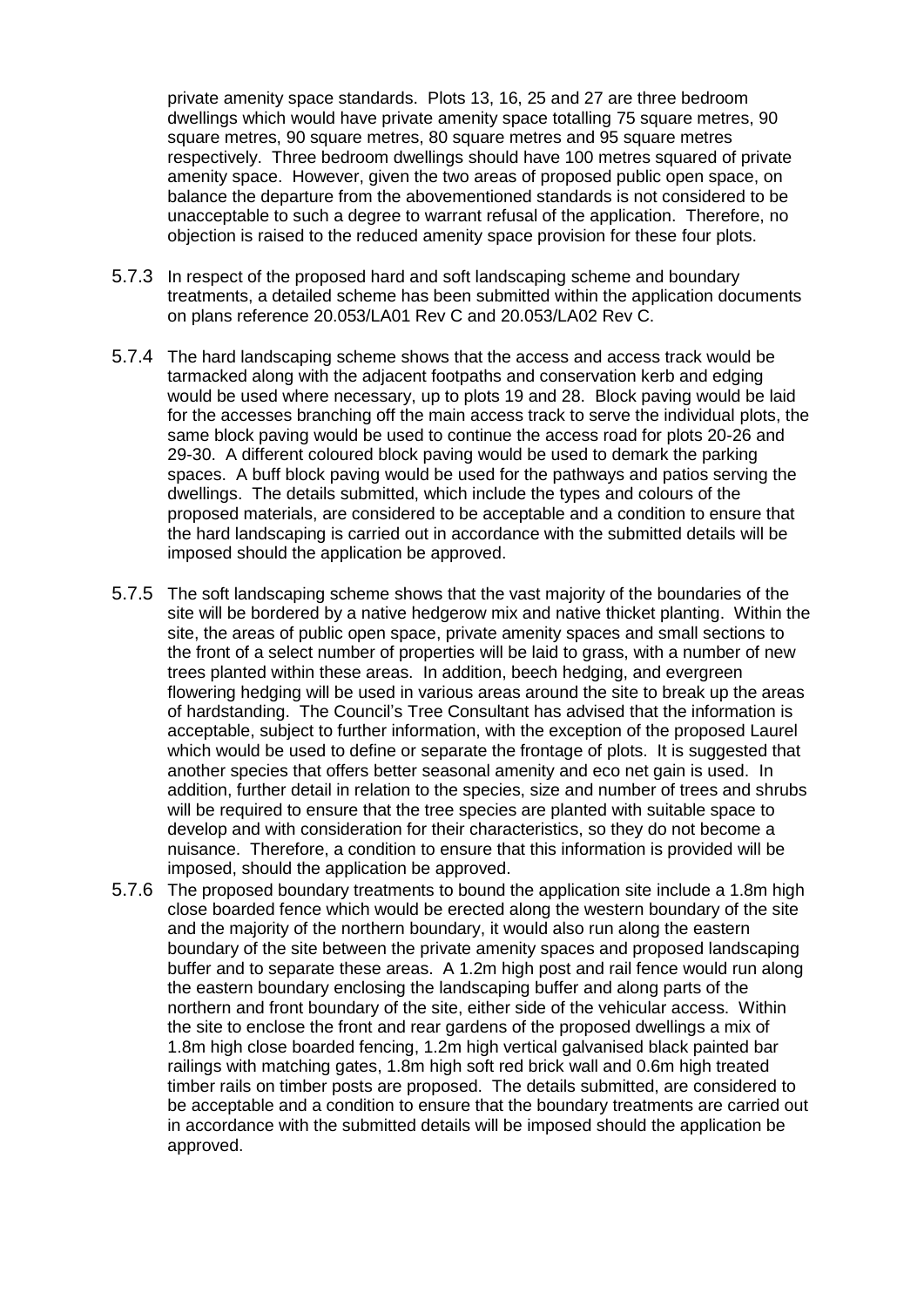5.7.7 An Arboricultural Method Statement and Tree Protection Plan (TPO) have been submitted with the application. The information provided is sufficient in relation to the protection of the trees which are proposed to be retained. Further information in relation to a schedule for the Arboricultural Supervision which is required prior to the development beginning, to ensure the protection measures are installed, will need to be provided to the LPA. Therefore, a condition in this respect will be imposed, should the application be approved.

## **5.8 Flood Risk and Drainage**

- 5.8.1 Policy D5 of the LDP sets out the Council's approach to minimising flood risk. Policy S1 requires that new development is either located away from high risk flood areas or is safe and flood resilient when it is not possible to avoid such areas.
- 5.8.2 The site is more than 1 hectare in size, the Environment Agency (EA)and the NPPG requires a Flood Risk Assessment (FRA), although the site does not fall within a high risk flood zone. The site falls within Flood Zone 1 and is identified in the FRA to be at low risk of flooding from fluvial or tidal forces.
- 5.8.3 Essex County Council (ECC), the Lead Local Flood Authority initially raised an objection to the proposal. However, additional information was received during the course of the application, which demonstrates that the proposal would not increase the risk of surface water flooding. Therefore, no objection to the proposal on the grounds of flood risk and drainage are raised, subject to conditions regarding a detailed surface water drainage scheme for the site, surface water run-off / groundwater, and maintenance plan to be submitted and approved by the Council.

## **5.9 Nature Conservation**

- 5.9.1 Paragraph 170 of the NPPF states that '*Planning policies and decisions should contribute to and enhance the natural and local environment by; (amongst other things) minimising impacts on and providing net gains for biodiversity*.'
- 5.9.2 Strategic LDP policy S1 includes a requirement to conserve and enhance the natural environment, by providing protection and increasing local biodiversity and geodiversity, and effective management of the District's green infrastructure network.
- 5.9.3 Policy N1 states that open spaces and areas of significant biodiversity or historic interest will be protected. There will be a presumption against any development which may lead to the loss, degradation, fragmentation and/or isolation of existing or proposed green infrastructure. LDP Policy N2 states that, any development which could have an adverse impact on sites with designated features, priority habitats and/or protected or priority species, either individually or cumulatively, will require an assessment as required by the relevant legislation or national planning guidance. Where any potential adverse effects to the conservation value or biodiversity value of designated sites are identified, the proposal will not normally be permitted.
- 5.9.4 The application has been accompanied by a Phase 1 Habitat Survey (DF Clark 2016), an Ecological Survey Update (DF Clarke 2018), and the Reptile Translocation Report (DF Clark 2019). These reports relate to the likely impacts of development on protected species and priority species & habitats and recommend mitigation measures to protect the wildlife on this site.
- 5.9.5 The Council's Ecology Consultant has assessed the information provided and confirms that it demonstrates that the proposed development could be undertaken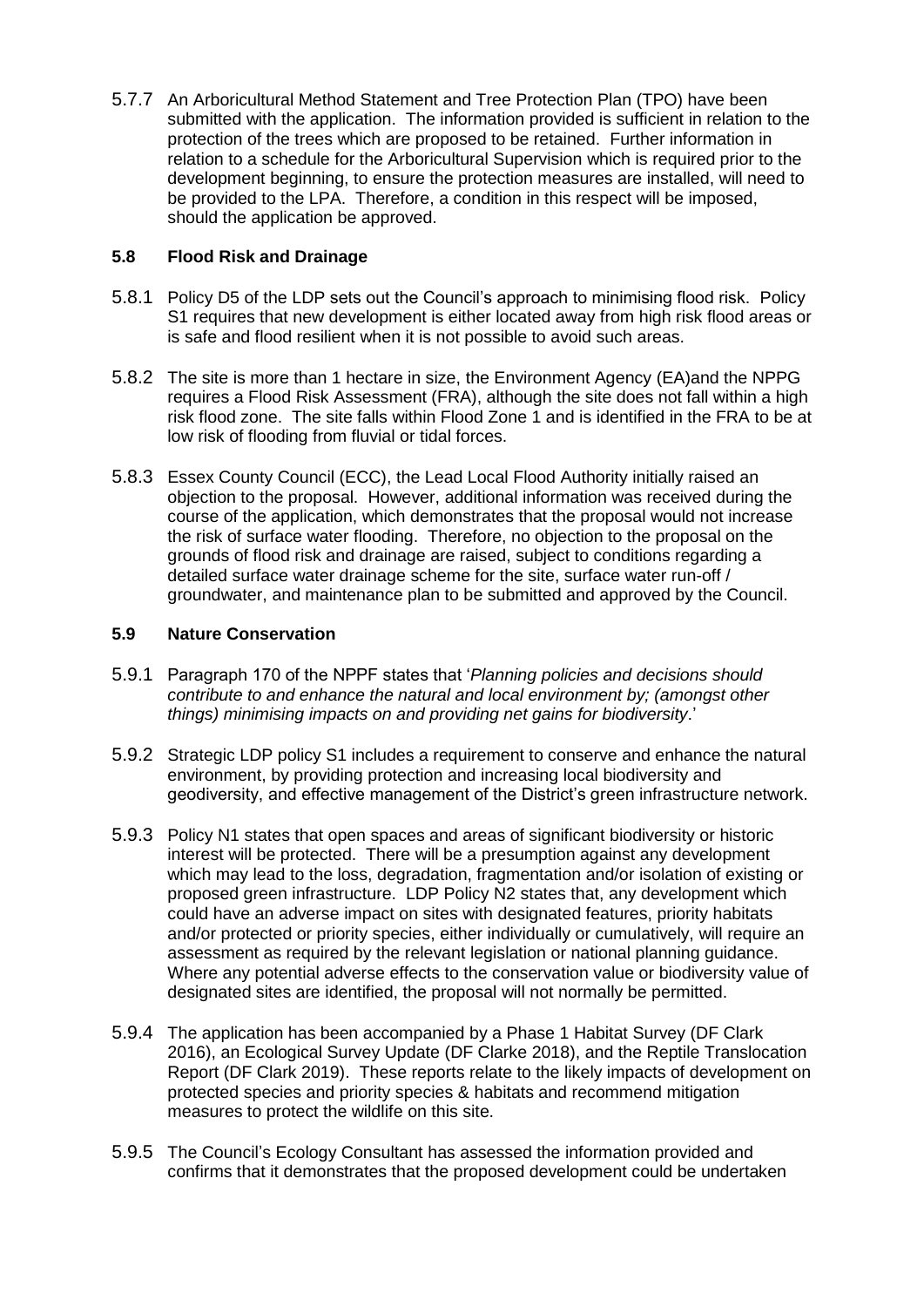without an unacceptable impact on the wildlife at the site. Conditions have been recommended in relation to the mitigation and enhancement measures, a biodiversity enhancement strategy and a wildlife sensitive lighting design scheme, these conditions will be imposed should the application be approved.

- 5.9.6 In terms of off-site impacts, Natural England (NE) have advised that this development falls within the 'Zone of Influence' (ZoI) for one or more of the European designated sites scoped into the emerging Essex Coast Recreational disturbance Avoidance and Mitigation Strategy (RAMS). It is anticipated that, without mitigation, new residential development in this area and of this scale is likely to have a significant effect on the sensitive interest features of these coastal European designated sites, through increased recreational pressure when considered 'in combination' with other plans and projects. The Essex Coast RAMS is a large-scale strategic project which involves a number of Essex authorities, including Maldon District Council (MDC), working together to mitigate the effects arising from new residential development. Once adopted, the RAMS will comprise a package of strategic measures to address such effects, which will be costed and funded through developer contributions. NE advise that MDC must undertake a Habitats Regulations Assessment (HRA) to secure any necessary mitigation and record this decision within the planning documentation.
- 5.9.7 NE has produced interim advice to ensure new residential development and any associated recreational disturbance impacts on European designated sites are compliant with the Habitats Regulations. The European designated sites within MDC are as follows: Essex Estuaries Special Area of Conservation (SAC), Blackwater Estuary SPA and Ramsar site, Dengie SPA and Ramsar site, Crouch and Roach Estuaries SPA and Ramsar site. The combined recreational 'zones of influence' of these sites cover the whole of the Maldon District.
- 5.9.8 NE anticipate that, in the context of the LPA's duty as competent authority under the provisions of the Habitat Regulations, new residential development within these ZoI constitute a likely significant effect on the sensitive interest features of these designated site through increased recreational pressure, either when considered 'alone' or 'in combination'. Residential development includes all new dwellings (except for replacement dwellings), Houses in Multiply Occupation (HMOs), student accommodation, residential care homes and residential institutions (excluding nursing homes), residential caravan sites (excluding holiday caravans and campsites) and gypsies, travellers and travelling show people plots.
- 5.9.9 Prior to the RAMS being adopted, NE advise that these recreational impacts should be considered through a project-level HRA – NE has provided a HRA record template for use where recreational disturbance is the only HRA issue.
- 5.9.10 As the proposal is for less than 100 houses (or equivalent) and not within or directly adjacent to one of the designated European sites, NE does not provide bespoke advice. However, NE's general advice is that a HRA should be undertaken and a 'proportionate financial contribution should be secured' from the developer for it to be concluded that the development proposed would not have an adverse effect on the integrity of the European sites from recreational disturbance. The financial contribution is expected to be in line with the Essex Coast RAMS requirements to help fund strategic 'off site' measures (i.e. in and around the relevant European designated site(s)) targeted towards increasing the site's resilience to recreational pressure and in line with the aspirations of emerging RAMS and has currently been set at £125.58 per dwelling.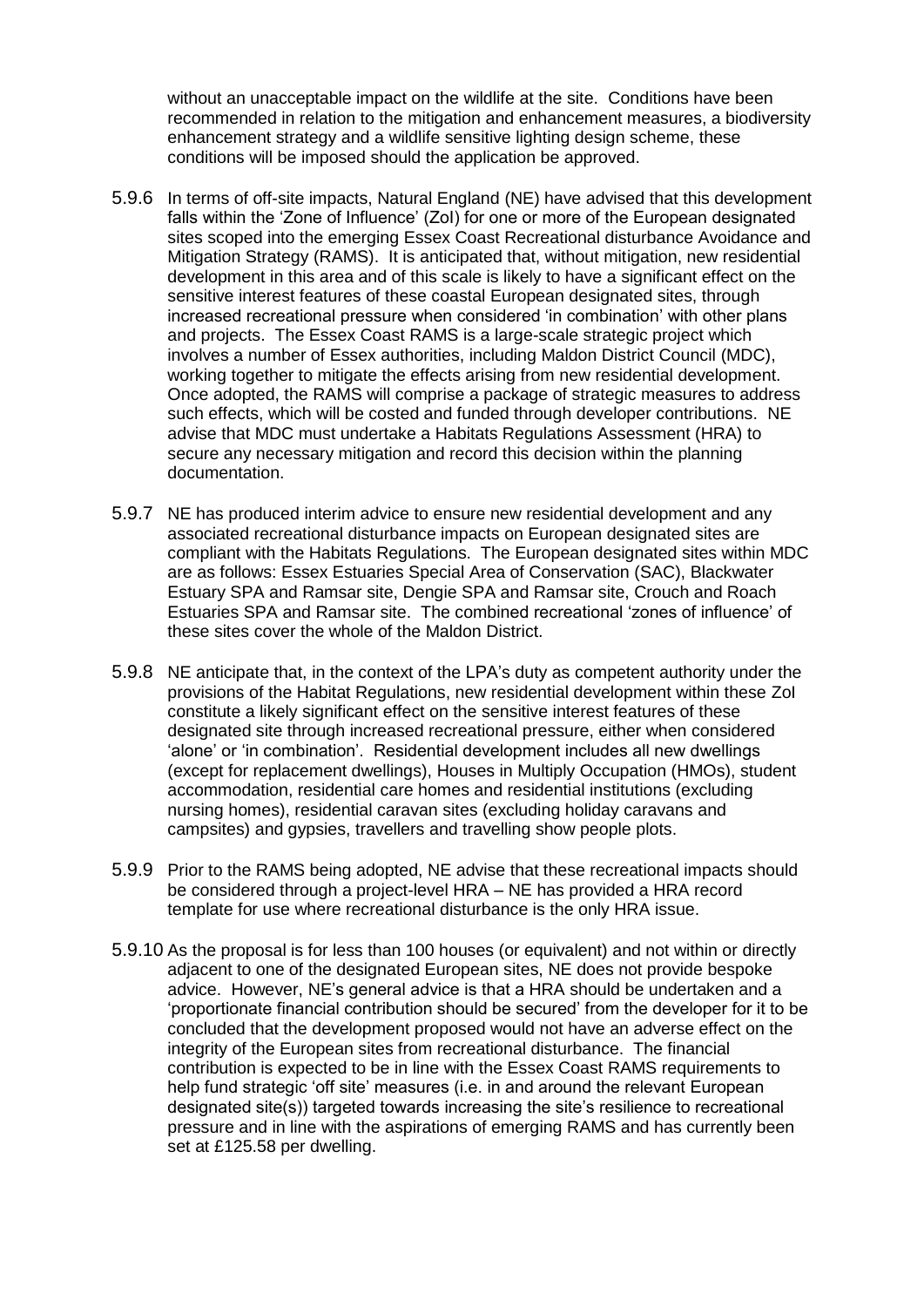5.9.11 To accord with NE's requirements, a Essex Coast RAMS HRA Record has been completed to assess if the development would constitute a 'Likely Significant Effect' (LSE) to a European site in terms of increased recreational disturbance, as follows:

HRA Stage 1: Screening Assessment – Test 1 - the significance test Is the development within the zone of influence (ZoI) for the Essex Coast RAMS with respect to the previously listed sites? Yes

Does the planning application fall within the specified development types? Yes

HRA Stage 2: Appropriate Assessment- Test 2 – the integrity test Is the proposal for 100 houses + (or equivalent)? No

Is the proposal within or directly adjacent to one of the above European designated sites? No.

Summary of Appropriate Assessment - as a competent authority, the LPA concludes that the project will, without mitigation, have a likely significant effect on the sensitive interest features of the European designated sites due to the scale and location of the development proposed. Based on this and taking into account NE's advice, it is considered that mitigation, in the form of a financial contribution of £3,767.40 is necessary. The applicant has signed and submitted a legal agreement in this respect. Therefore, as long as this contribution is met the harm will be adequately mitigated.

#### **5.10 Land Contamination**

- 5.10.1 The application site is a former gravel pit and landfill site which operated from 1979 1989 and was licensed from 1979 - 1994 to receive inert, industrial, commercial and household wastes, described as solid, non-hazardous builders' rubble, soil and excavated material. Also, according to our records, a former landfill site is located to the south east of the development site, adjacent to the other side of Hall Road.
- 5.10.2 The following documents have been submitted in relation to land contamination; Richard Jacksons Engineering Consultants Ground Investigation Report of March 2016 (ref: 44569 – Rev (B)), Richard Jacksons Engineering Consultants Geoenvironmental Assessment of December 2017 (ref: 44569) and Richard Jacksons Engineering Consultants Letter Report of 19 March 2030 (ref: KB/44569).
- 5.10.3 The EA has been consulted and have assessed the above information. They have stated that the site is located above a Secondary A Aquifer (Glaciofluvial Sand and Gravel deposits) and the application overlies a Water Framework Directive (WFD) groundwater body, and is also in a WFD drinking water protected area. The site is considered to be of moderate environmental sensitivity. The historic and future use could present potential pollutant linkages to controlled waters. Consideration for the risk posed by surface water drainage and foundations will need to be undertaken. In addition, it is noted that the conclusion of the reports submitted by the Applicant was that no further investigation or remediation related to ammonia or nickel was required. Whilst it is agreed that no further investigation is required for nickel, the EA disagree with the conclusion with respect to ammonia as the evidence this is based on is insufficient.
- 5.10.4 Notwithstanding the above, both the EA and EH have not raised an objection to the application subject to a number of conditions in relation to land contamination.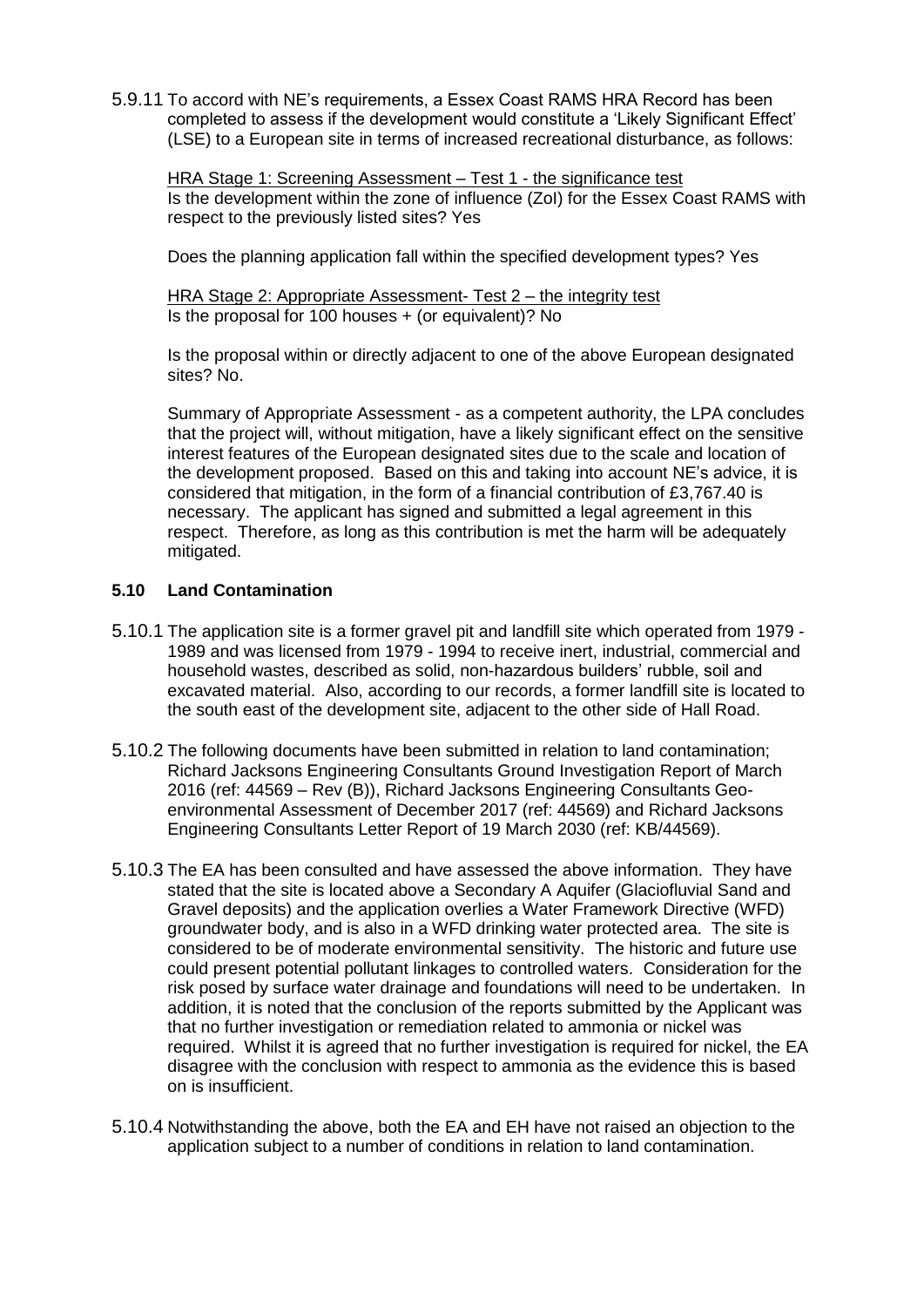Therefore, no objection is raised in this respect and the recommended conditions will be imposed, should the application be approved.

## **5.11 Education**

- 5.11.1 The Education Department at ECC have assessed the application and the additional demand the proposed residential development would have on local childcare provision, primary education, secondary education and school transport.
- 5.11.2 In respect of early year and childcare provision, ECC has a statutory duty to ensure that there is sufficient and accessible high-quality early years and childcare provision to meet local demand. ECC, to meet its statutory duties, must both facilitate sufficient places to meet free childcare entitlement demand and also ensure a diverse range of provision so that different needs can be met. The development would result in an additional 2.7 places being required within the Great Totham Ward or within a 3 mile radius of the development. Therefore, a developer contribution is requested by ECC to mitigate the impact of the development.
- 5.11.3 In respect of primary education provision, the development would sit within a Priority Admissions Area of Great Totham Primary School, which offers up to 60 places per year group in Key Stage 1 and 64 in Key Stage 2. The school is full in most year groups and there is a waiting list for Reception in September. Looking at the wider area, forecasts for the Maldon and Heybridge area which are set out in the Essex School Organisation Service's 10 Year Plan to meet demand for school places suggest that up to 73 additional Reception places will be required by the end of the plan period. It is therefore proposed that a financial contribution is made towards creating these additional places within the Maldon and Heybridge planning area or within a 3 mile radius of the development. The development would result in an additional 7 places being required. Therefore, a developer contribution is requested by ECC to mitigate the impact of the development on local primary school provision.
- 5.11.4 No request is being sought towards secondary education. However, given the proximity of the site to the nearest secondary school, which is over 3 miles from the development, a secondary transport contribution is requested.
- 5.11.5 The Education Department has therefore requested a Section 106 legal agreement to be completed should the application be approved for early years and childcare provision, primary school provision and home to school transport for secondary school. The applicant has agreed to this request.

#### **5.12 Planning Obligations**

- 5.12.1 The NPPF at paragraph 56 advises that 'Planning obligations should only be sought where they meet all of the following tests:
	- 1. necessary to make the development acceptable in planning terms;
	- 2. directly related to the development; and
	- 3. fairly and reasonably related in scale and kind to the development.'
- 5.12.2 As detailed above, planning obligations are sought for affordable housing provision, RAMS, a residential travel plan, highway improvements and early years, primary education and secondary school transport provision contribution. In addition, the public open space and its future maintenance will be secured via a planning obligation.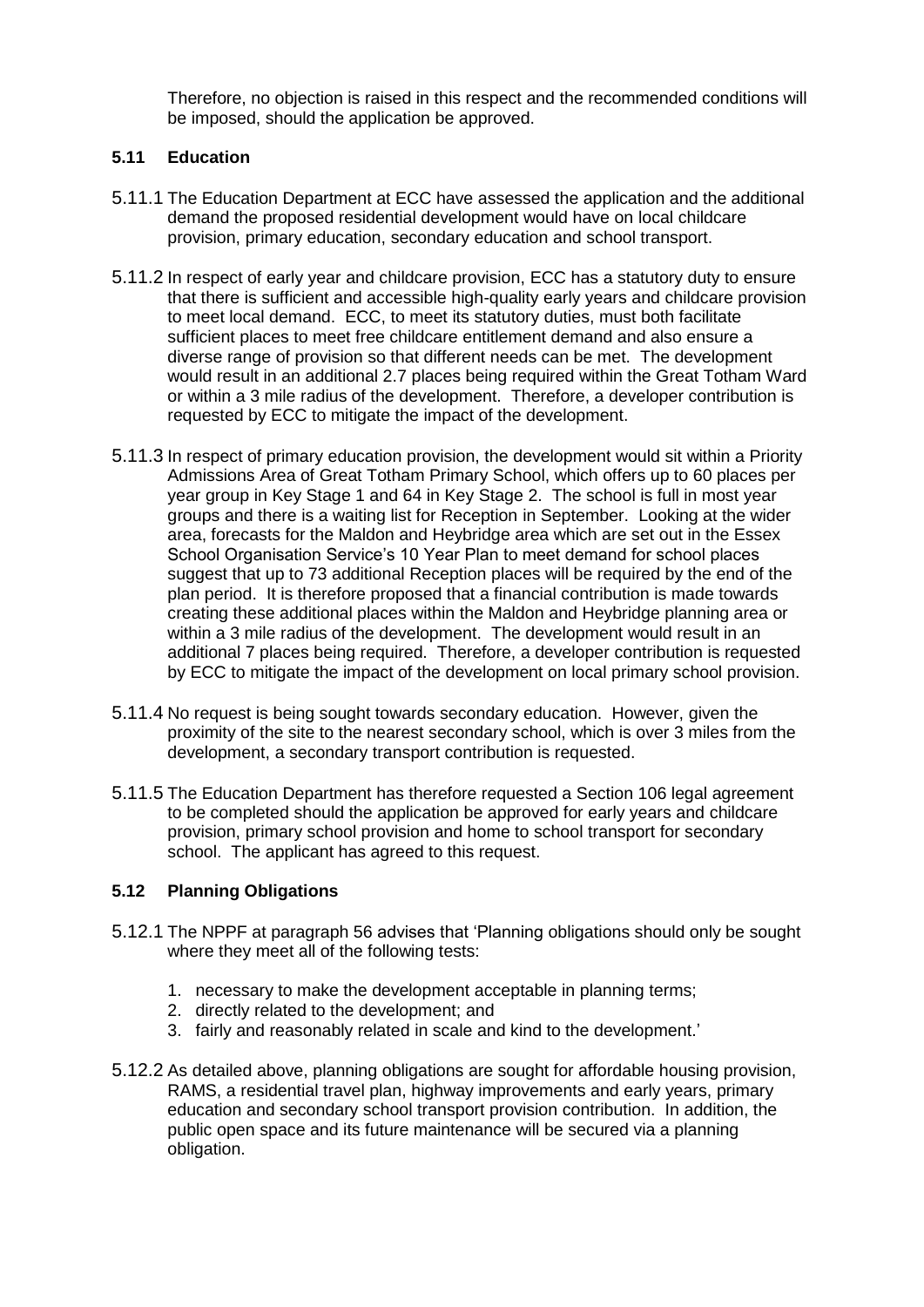## **6. ANY RELEVANT SITE HISTORY**

- **09/00219/FUL -** Erection of two box stable block with tack room. Refused: 08.05.2009.
- **09/00600/FUL -** Erection of new stable block containing two stables and tack room, with grazing land. Refused: 14.09.2009.
- **11/00278/FUL -** Installation of a 'Nissen hut' within a secure compound for a temporary period of 12 months. Refused: 26.05.2011.
- **13/00786/OUT -** Erection of 50 no. market and affordable housing units, and a community pocket park, accessed from existing Hall Road access point. Refused: 03.07.2014 – Dismissed on Appeal: 29.06.2015.
- **16/00289/OUT -** Residential development. Refused: 05.10.2016 Allowed on Appeal: 14.03.2017.

## **7. CONSULTATIONS AND REPRESENTATIONS RECEIVED**

| Name of Parish / Town<br><b>Council</b> | <b>Comment</b>                                                                                                                                                                                                                                                                                                                                                                                                                                                                                                                                                                                                                                                                                                                                                                                                           | <b>Officer Response</b>                                    |
|-----------------------------------------|--------------------------------------------------------------------------------------------------------------------------------------------------------------------------------------------------------------------------------------------------------------------------------------------------------------------------------------------------------------------------------------------------------------------------------------------------------------------------------------------------------------------------------------------------------------------------------------------------------------------------------------------------------------------------------------------------------------------------------------------------------------------------------------------------------------------------|------------------------------------------------------------|
| <b>Great Totham Parish</b><br>Council   | Object<br>• Intrusive visual impact<br>upon the area and its<br>surroundings<br>Unwelcome domestic<br>activity to the site<br>presenting an<br>inappropriate and<br>insensitive urbanising<br>effect having a damaging<br>impact upon the<br>character and<br>appearance of this edge<br>of settlement.<br>These reasons for<br>$\bullet$<br>refusal have been<br>tested and found to be<br>material and sound at a<br>planning appeal in June<br>2015 which dismissed<br>an application for<br>development on the<br>same site.<br>Concerns in relation to<br>traffic generation and<br>road safety.<br>Concerns in relation to<br>$\bullet$<br>the effect on the habitat<br>for wildlife including<br>slow worms, grass<br>snakes and lizards.<br>Outside of settlement<br>boundary and the<br>Council has a Five Year | Noted and dealt with in<br>the main body of the<br>report. |

#### **7.1 Representations received from Parish / Town Councils**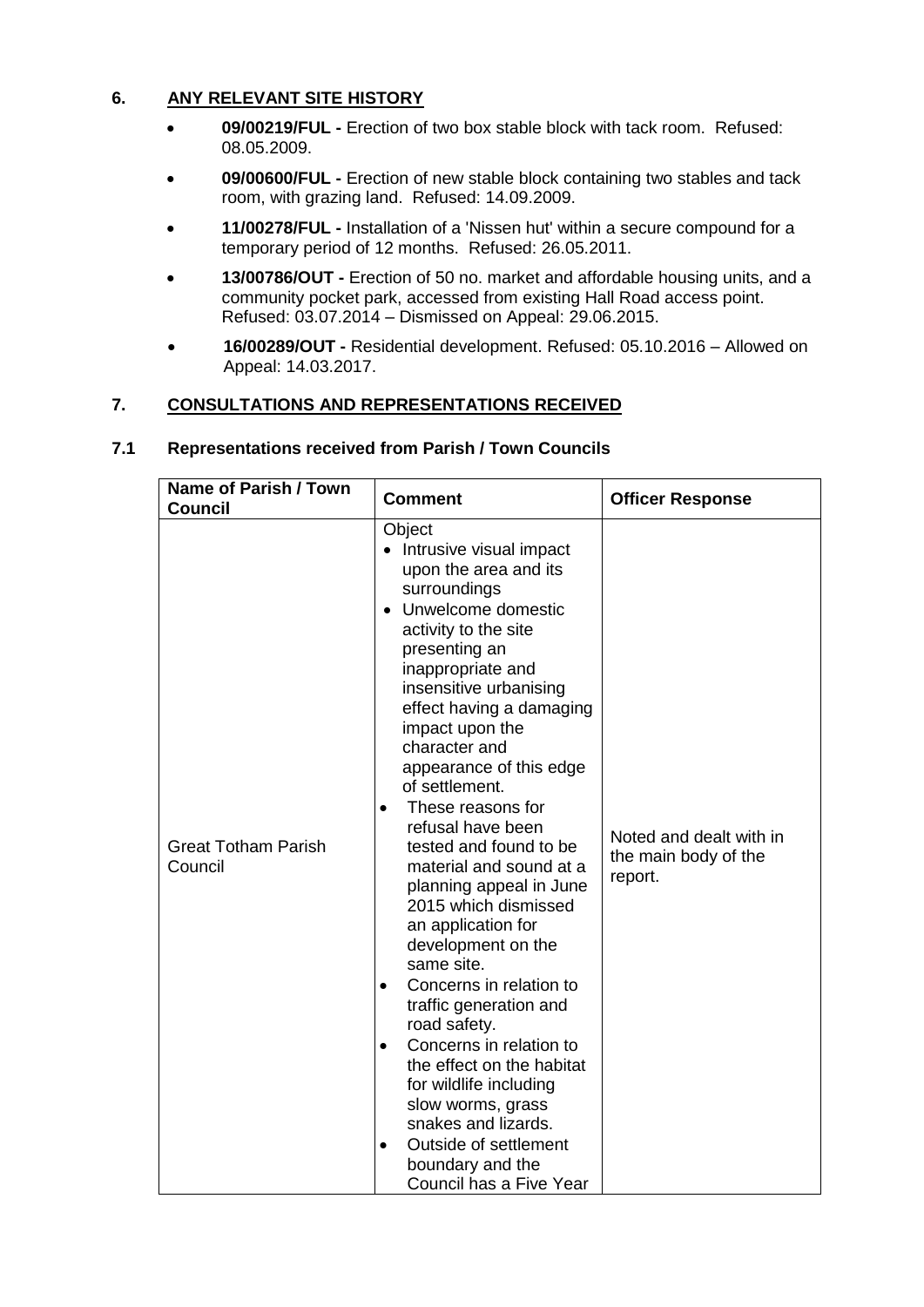| Name of Parish / Town<br>Council | <b>Comment</b>                                                                                                                                                                                                                                                                                                                                                                                                                                               | <b>Officer Response</b> |
|----------------------------------|--------------------------------------------------------------------------------------------------------------------------------------------------------------------------------------------------------------------------------------------------------------------------------------------------------------------------------------------------------------------------------------------------------------------------------------------------------------|-------------------------|
|                                  | Housing Land Supply.<br>Reference to emerging<br>٠<br>neighbourhood plan<br>Surveys showed that<br>$\bullet$<br>electors in the Parish<br>firmly reported that they<br>do not want any<br>large scale development<br>in the Parish.<br>The Parish Council<br>$\bullet$<br>believes that for the<br>scale of development<br>contained in this<br>application should rest<br>on the LDP and draft<br>Neighbourhood Plan<br>rather than being<br>developer led. |                         |

# **7.2 Statutory Consultees and Other Organisations**

| <b>Name of Statutory</b><br><b>Consultee / Other</b><br>Organisation | <b>Comment</b>                                                                                                                                                                                   | <b>Officer Response</b>                          |
|----------------------------------------------------------------------|--------------------------------------------------------------------------------------------------------------------------------------------------------------------------------------------------|--------------------------------------------------|
| <b>Essex County Council</b><br><b>Highways Authority</b><br>(ECC)    | No objection subject to<br>conditions.                                                                                                                                                           | Discussed within section<br>5.6 of this report.  |
| Natural England                                                      | No objection, general<br>advice received.                                                                                                                                                        | Noted.                                           |
| Anglian Water Services                                               | No objection subject to<br>Noted.<br>conditions.                                                                                                                                                 |                                                  |
| <b>SUDs</b>                                                          | No objection subject to<br>conditions.                                                                                                                                                           | Discussed within section<br>5.8 of this report.  |
| <b>Education Department</b>                                          | If planning permission for<br>this development is<br>granted it should be<br>subject to a section 106<br>agreement to mitigate its<br>impact on childcare,<br>education and school<br>transport. | Discussed within section<br>5.11 of this report. |
| <b>Environment Agency</b>                                            | No objection subject to<br>conditions.                                                                                                                                                           | Discussed within section<br>5.10 of this report. |

# **7.3 Internal Consultees**

| <b>Name of Internal</b><br><b>Consultee</b> | <b>Comment</b>                                                                                 | <b>Officer Response</b>                         |
|---------------------------------------------|------------------------------------------------------------------------------------------------|-------------------------------------------------|
| <b>Housing Department</b>                   | Support the application<br>which will meet the<br>affordable housing needs<br>of the district. | Discussed within section<br>5.2 of this report. |
| <b>Environmental Health</b>                 | No objection subject to                                                                        | Noted.                                          |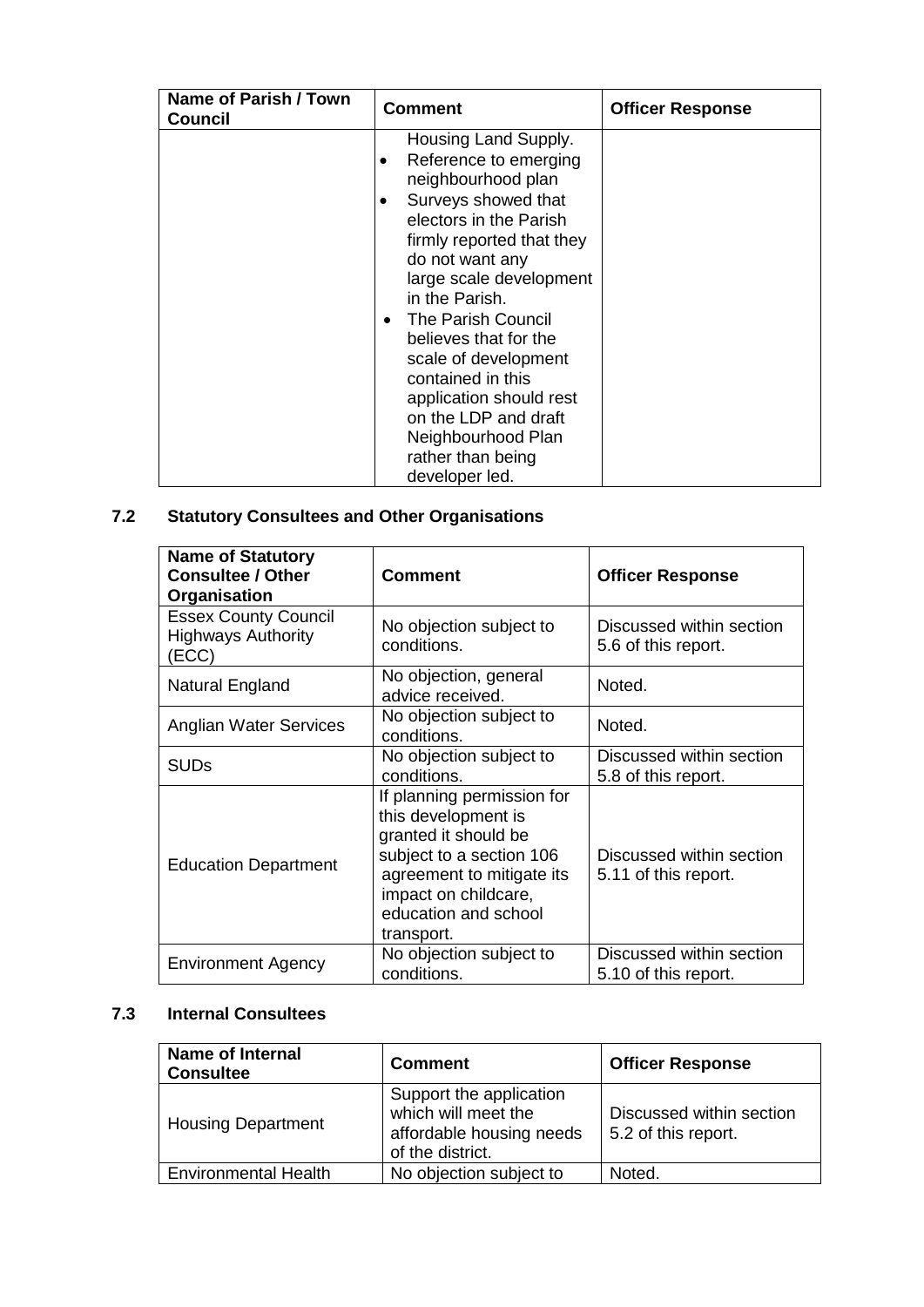| <b>Name of Internal</b><br><b>Consultee</b> | <b>Comment</b>                         | <b>Officer Response</b>                         |
|---------------------------------------------|----------------------------------------|-------------------------------------------------|
|                                             | conditions.                            |                                                 |
| <b>Tree Consultant</b>                      | No objection subject to<br>conditions. | Discussed within section<br>5.7 of this report. |
| Ecology                                     | No objection subject to<br>conditions. | Discussed within section<br>5.9 of this report. |
| <b>Conservation Officer</b>                 | No objection.                          | Discussed within section<br>5.4 of this report. |

# **7.4 Representations received from Interested Parties**

7.4.1 **21** letters were received **objecting** to the application and the reasons for objection are summarised as set out in the table below:

| <b>Objection Comment</b>                                     | <b>Officer Response</b>                |  |
|--------------------------------------------------------------|----------------------------------------|--|
| Outside of the settlement boundary of<br><b>Great Totham</b> | Please see section 5.1 of this report  |  |
| Contaminated land                                            | Please see section 5.10 of this report |  |
| Foul drainage concerns                                       | Noted and condition recommended        |  |
| Infant and Primary schools are at                            |                                        |  |
| capacity and Senior schools are                              | Please see section 5.11 of this report |  |
| experiencing the same problem.                               |                                        |  |
| Doctors Surgeries are full                                   | Noted                                  |  |
| Little work locally and there is                             |                                        |  |
| insufficient parking at the local train                      | Please see section 5.1 of this report  |  |
| stations for people to commute.                              |                                        |  |
| Ecology and biodiversity concerns                            | Please see section 5.9 of this report  |  |
| The Council has a five year housing<br>land supply           | Please see section 5.1 of this report  |  |
| The village is in the process of                             | This document has not been adopted by  |  |
| producing a Neighbourhood Plan.                              | MDC.                                   |  |
| Increased traffic on small country lane                      | Please see section 5.6 of this report  |  |
| Flooding concerns                                            | Please see section 5.8 of this report  |  |
| Development is not in keeping with the                       | Please see section 5.3 of this report  |  |
| existing village.                                            |                                        |  |
| Highway safety concerns                                      | Please see section 5.6 of this report  |  |
| Ruin views from neighbouring                                 | The loss of a view is not a planning   |  |
| properties                                                   | consideration.                         |  |
| Contrary to policies in the Local                            | Noted and addressed within the report. |  |
| Development Plan                                             |                                        |  |
| Light pollution                                              | Noted.                                 |  |
| Environmental Impact                                         | Noted                                  |  |
| North Heybridge Garden Suburb has                            |                                        |  |
| been approved and over 700 of these                          | Noted                                  |  |
| home fall within Great Totham.                               |                                        |  |
| Bungalows are required, not large                            | Noted                                  |  |
| detached properties.                                         |                                        |  |
| There is only one bus service and no                         | Please see section 5.1 of this report  |  |
| amenities serving Great Totham.                              |                                        |  |
| Great Totham is a village not a town.                        | Noted                                  |  |
| Lack of Police Officers in the area.                         | <b>Noted</b>                           |  |
| Overlooking concerns                                         | Please see section 5.5 of this report  |  |
| Lack of infrastructure to cope with all                      | <b>Noted</b>                           |  |
| the development going on in the area.                        |                                        |  |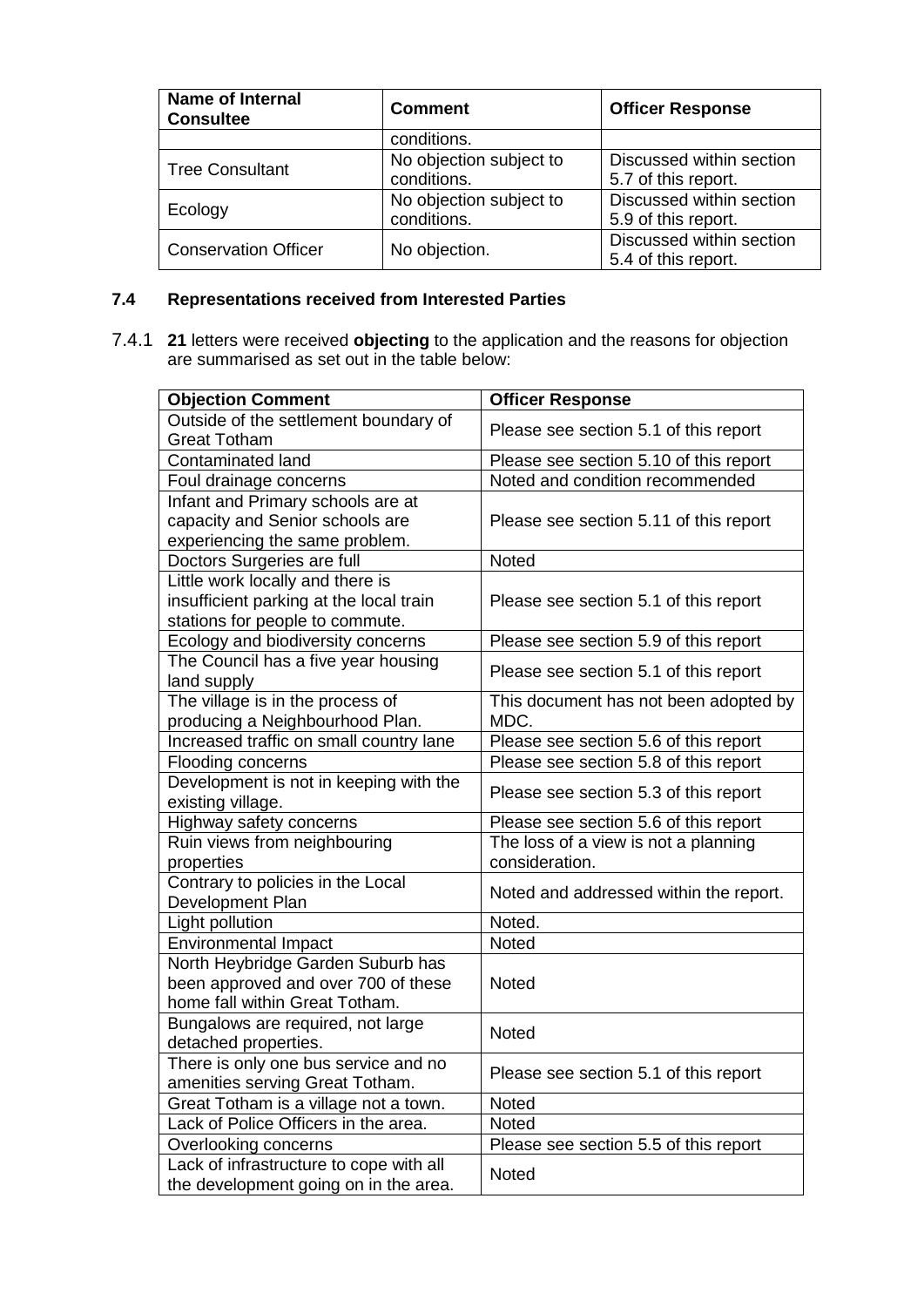| <b>Objection Comment</b>                                                                                                 | <b>Officer Response</b>                                                                                                                         |
|--------------------------------------------------------------------------------------------------------------------------|-------------------------------------------------------------------------------------------------------------------------------------------------|
| 30 houses will urbanise the countryside<br>area and completely ruin the village.                                         | Please see section 5.3 of this report.                                                                                                          |
| Capacity problem in the sewer                                                                                            | Noted and condition recommended                                                                                                                 |
| No community engagement by the<br>developer.                                                                             | <b>Noted</b>                                                                                                                                    |
| The development would appear as an<br>add on to the settlement.                                                          | Please see section 5.3 of this report.                                                                                                          |
| The plan shows the general position,<br>not the exact line of the boundaries.                                            | If the application is approved, a<br>condition to ensure that the developed<br>is carried out in accordance with the<br>plans, will be imposed. |
| Cramped and visually unappealing<br>development with 'off the peg' housing<br>from a developer's catalogue.              | Please see section 5.3 of this report.                                                                                                          |
| Noise concerns during construction<br>works.                                                                             | <b>Noted</b>                                                                                                                                    |
| The local development plan has been<br>adopted since the determination of the<br>previous application.                   | Please see section 5.1 of this report                                                                                                           |
| Under the LDP Great Totham does not<br>have any specific requirement to deliver<br>housing, employment or retail growth. | <b>Noted</b>                                                                                                                                    |
| No provision for sustainable transport                                                                                   | Please see section 5.1 of this report                                                                                                           |
| Concerns with regards to the<br>landscaping scheme.                                                                      | Please see section 5.7 of this report                                                                                                           |
| Concerns with regards to the site levels.                                                                                | <b>Noted</b>                                                                                                                                    |
| An existing covenant applies                                                                                             | This is not a material planning<br>consideration.                                                                                               |
| Approval could lead to further                                                                                           | This is not a material planning<br>consideration.                                                                                               |
| development.                                                                                                             |                                                                                                                                                 |

## **8. PROPOSED CONDITIONS AND HEADS OF TERMS OF ANY SECTION 106 AGREEMENT**

#### **HEADS OF TERMS OF ANY SECTION 106 AGREEMENT**

**APPROVE** subject to the applicant entering into a legal agreement pursuant to section 106 of the Town and Country Planning Act 1990 (as amended) to require the following planning obligations:

- Residential Travel Plan and Pack
- Education Contributions
- Highways Improvement Works
- Affordable Housing provision
- Public Open Space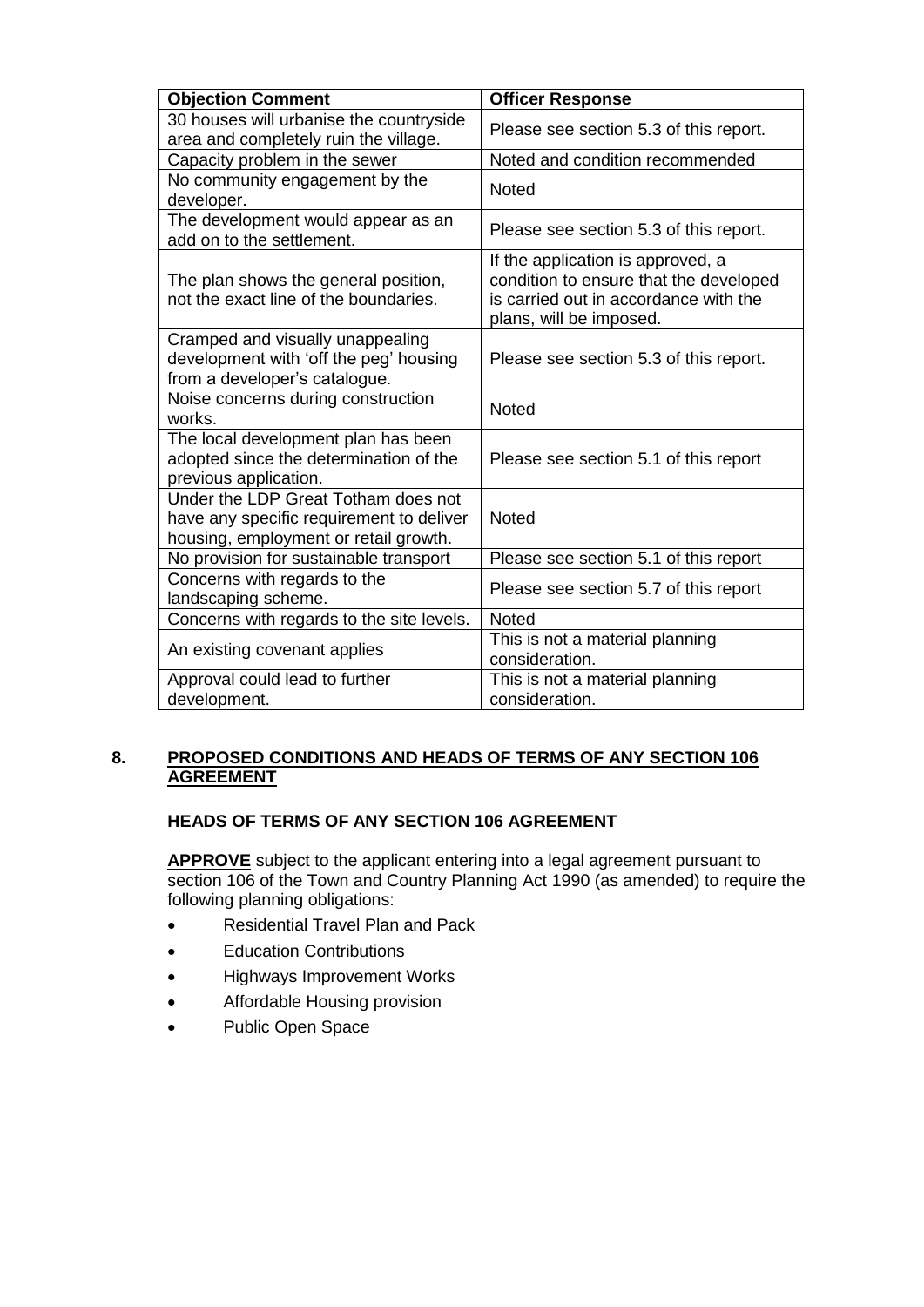# **PROPOSED CONDITIONS**

- 1. The development hereby permitted shall be begun before the expiration of three years from the date of this permission. REASON To comply with Section 91(1) of The Town & Country Planning Act 1990 (as amended).
- 2. The development hereby permitted shall be carried out in complete accordance with approved drawings 19.7013/M001, 19.7013/E101, 19.7013/P201G, 19.7013/P202, 19.7013/P203, 19/7013/M002, 19.7013/P204, 19.7013/P235, 19.7013/P234, 19.7013/P229, 19.7013/P225, 19.7013/P224, 19.7013/P223, 19.7013/P222, 19.7013/P240, 19.7013/P239, 19.7013/P237, 19.7013/P236, 19.7013/P233, 19.7013/P232, 19.7013/P231, 19.7013/P230, 19.7013/P228, 19.7013/P227, 19.7013/P226, 19.7013/P221, 19.7013/P219, 19.7013/P217, 19.7013/P215, 19.7013/P213 Rev B, 19.7013/P211, 19.7013/P209, 19.7013/P207, 19.7013/P205, 19.7013/P220, 19.7013/P218, 19.7013/P216, 19.7013/P214, 19.7013/P212 Rev A, 19.7013/P210, 19.7013/P208, 19.7013/P206, 20.053/LA01 Rev C, 20.053/LA02 Rev C, 200107/1 REV A, 200107/2 REV A and 20.053/HW01 Rev A. REASON To ensure the development is carried out in accordance with the details as approved.
- 3. The development shall be implemented in accordance with the details of external finishing materials set out within the document titled Schedule of Materials and shall be retained as such in perpetuity.

REASON To ensure the external appearance of the development is appropriate to the locality in accordance with policy D1 of the approved Maldon District Local Development Plan and the guidance contained in the Maldon District Design Guide SPD.

- 4. The development shall be implemented in accordance with the boundary treatment details included on plan references 20.053/LA01 Rev C and 20.053/LA02 Rev C and be retained as such in perpetuity. REASON To ensure the external appearance of the development is appropriate to the locality and that the development would protect the amenities of the neighbouring occupiers in accordance with policy D1 of the approved Maldon District Local Development Plan and the guidance contained in the Maldon District Design Guide SPD.
- 5. The development shall be implemented in accordance with the hard landscaping details included on plan references 20.053/LA01 Rev C and 20.053/LA02 Rev C and be retained as such in perpetuity. REASON To ensure the external appearance of the development is appropriate to the locality and that the development would protect the amenities of the neighbouring occupiers in accordance with policy D1 of the approved Maldon District Local Development Plan and the guidance contained in the Maldon
- District Design Guide SPD. 6. Full details of the provision and subsequent retention of the soft landscape works on the site shall be submitted to and approved in writing by the local planning authority prior to any works occurring above ground level at the application site. These details shall include:
	- 1) Details of proposed schedules of species of trees and shrubs to be planted, planting layouts with stock sizes and planting numbers/densities.
	- 2) Details of the planting scheme implementation programme, including ground protection and preparation, weed clearance, stock sizes, seeding rates, planting methods, mulching, plant protection, staking and/or other support.
	- 3) Details of the aftercare and maintenance programme.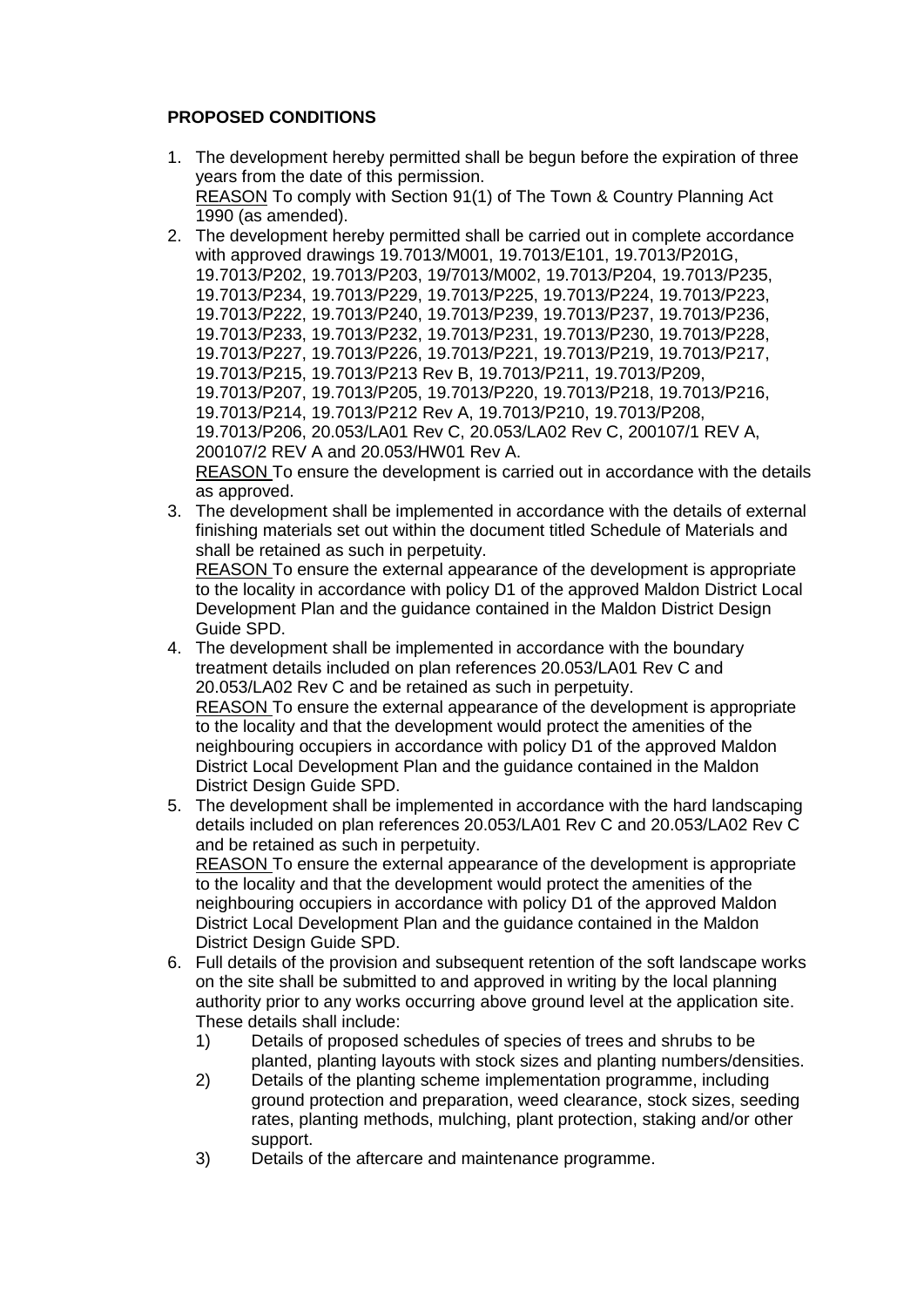The soft landscape works shall be carried out as approved within the first available planting season (October to March inclusive) following the occupation of any part of the development hereby approved unless otherwise agreed in writing by the local planning authority. If within a period of five years from the date of the planting of any tree or plant, or any tree or plant planted in its replacement, is removed, uprooted, destroyed, dies, or becomes, in the opinion of the local planning authority, seriously damaged or defective, another tree or plant of the same species and size as that originally planted shall be planted in the same place, unless the local planning authority gives its written consent to any variation REASON To ensure the external appearance of the development is appropriate to the locality in accordance with policy D1 of the approved Maldon District Local Development Plan and the guidance contained in the Maldon District Design Guide SPD.

- 7. The approved arboricultural method statement prepared by Writtle Forest Consultancy dated April 2020 and the Tree Protection Plan reference 200107/2 Rev A submitted in support of the application shall be adhered to in full, subject to the pre-arranged supervision detailed in section 3 of the statement, by a suitably qualified and pre-appointed tree specialist. Further, written evidence of contemporaneous supervision and monitoring of the tree protection throughout construction by a suitably qualified and pre-appointed tree specialist shall be submitted to the local planning authority upon completion of the development. REASON To secure the retention of appropriate landscaping of the site in the interests of visual amenity and the character of the area and for their biodiversity value in accordance with policies D1 and N2 of the Maldon District Local Development Plan.
- 8. The first floor window on the west elevation of the dwelling which shall occupy plot 14 shall only be glazed in obscure glass (the glass to be obscure to at least Level 4 on the Pilkington Levels of Privacy, or such equivalent as may be agreed in writing with the local planning authority) and fixed shut, except for any top hung fan light which shall be a minimum of 1.7 metres above internal floor level unless otherwise agreed in writing by the local planning authority. In the case of multiple or double glazed units at least one layer of glass in the relevant units shall be glazed in obscure glass to at least Level 4.

REASON To protect the privacy and environment of people in neighbouring residential properties, in compliance with the National Planning Policy Framework (2019) and policies D1 and H4 of the approved Local Development Plan and the guidance contained in the Maldon District Design Guide SPD.

9. No development above ground level shall take place, until a Construction Management Plan has been submitted to and approved in writing by the local planning authority. The approved Plan shall be adhered to throughout the construction period. The Plan shall provide for:

i. the parking of vehicles of site operatives and visitors

ii. loading and unloading of plant and materials

iii. storage of plant and materials used in constructing the development iv. wheel and underbody washing facilities

REASON To ensure that on-street parking of these vehicles in the adjoining streets does not occur and to ensure that loose materials and spoil are not brought out onto the highway in the interests of highway safety in accordance with policy T2 of the approved Local Development Plan.

10. Prior to occupation of the development, the proposed site access at its centre line shall be provided with a clear to ground visibility splay with dimensions of 2.4 metres by 60 metres in both directions on Hall Road, as measured from and along the nearside edge of the carriageway. Such vehicular visibility splays shall be provided before the access is first used by vehicular traffic and retained free of any obstruction at all times.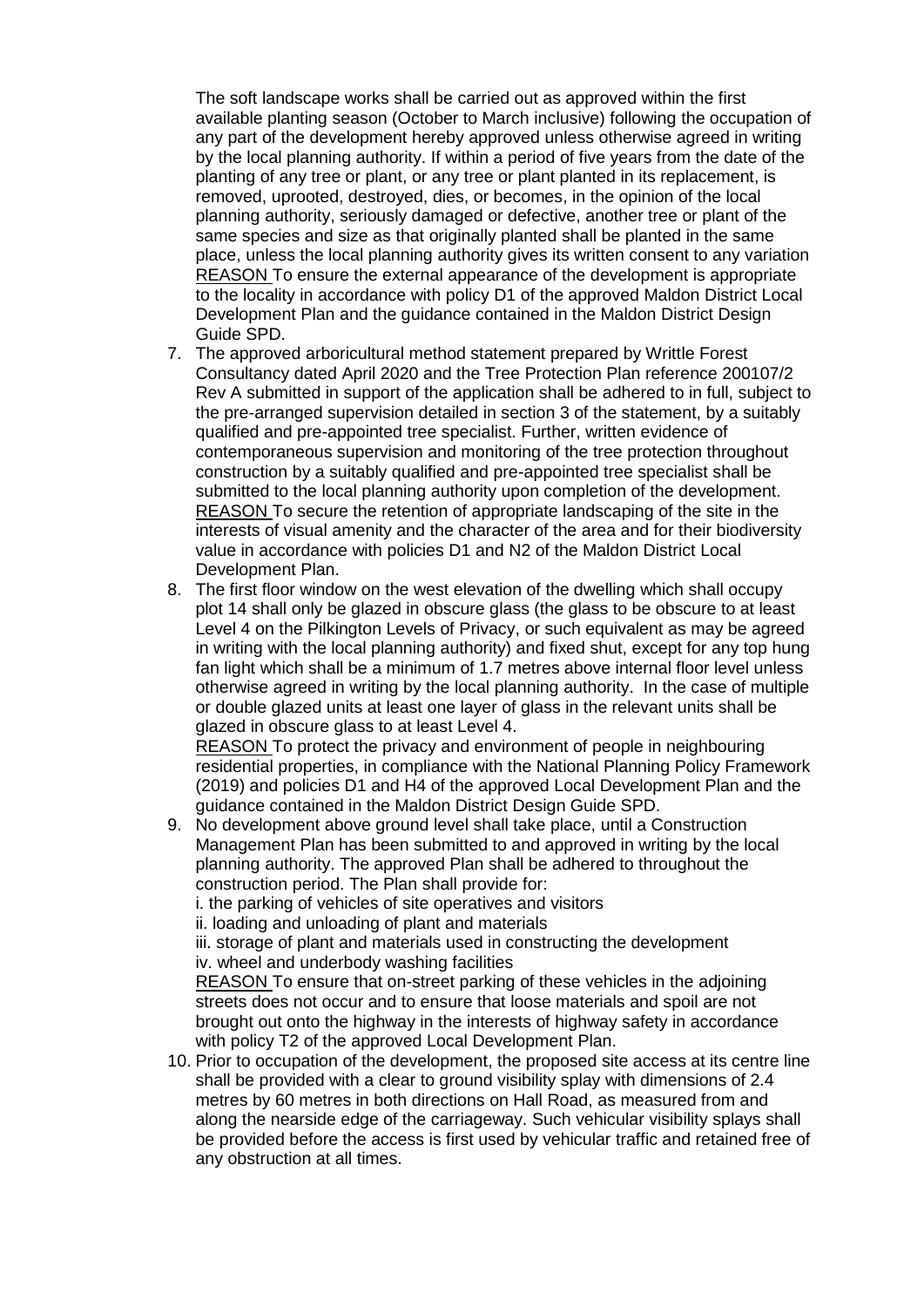REASON To provide adequate inter-visibility between vehicles using the access and those in the existing public highway in the interest of highway safety in accordance with policy T2 of the approved Local Development Plan.

- 11. Prior to first occupation of the development, highway works as shown in principle in the Proposed Site Plan shall be implemented to include, but not be limited to, the following:
	- The widening and construction of Hall Road to a width of 5 metres, from a point approximately outside 22 Hall Road to the site access, and then tapering back down to align with the original carriageway;
	- A 2m footway on the southern side of Hall Road extending from a point approximately outside 22 Hall Road to a point approximately 20m west of the proposed site access road, to connect with the proposed footway into the site;
	- two dropped kerbs with appropriate tactile paving across Hall Road to connect the two footways above;
	- A bellmouth access into the development with minimum radii of 6m and including two dropped kerbs with appropriate tactile.

REASON In the interests of highway safety, efficiency and accessibility, and to ensure suitable pedestrian access is provided in accordance with policy T2 of the approved Local Development Plan.

12. Cycle parking shall be provided in accordance with Maldon District Council's Parking Standards. The approved facilities shall be secure, convenient, covered and provided prior to occupation of the development and retained as such thereafter.

REASON To encourage trips by sustainable transport modes and in the interest of accessibility in accordance with policy T2 of the approved Local Development Plan.

- 13. No development above ground level shall occur until details of the development details of the foul drainage scheme to serve the development shall be submitted to and agreed in writing by the local planning authority. The agreed scheme shall be implemented prior to the first occupation of the development. REASON To avoid the risk of water flooding and pollution in accordance with policy D2 of the Maldon Local Development Plan (2017).
- 14. No development works above ground level shall occur until details of the surface water drainage scheme to serve the development shall be submitted to and agreed in writing by the local planning authority. The agreed scheme shall be implemented prior to the first occupation of the development. The scheme shall ensure that for a minimum:
	- 1) The development should be able to manage water on site for 1 in 100 year events plus 40% climate change allowance.
	- 2) Run-off from a greenfield site for all storm events that have a 100% chance of occurring each year (1 in 1 year event) inclusive of climate change should be no higher than 10/ls and no lower than 1/ls. The rate should be restricted to the 1 in 1 greenfield rate or equivalent greenfield rates with long term storage (minimum rate 1l/s) or 50% betterment of existing run off rates on brownfield sites (provided this does not result in a runoff rate less than greenfield) or 50% betterment of existing run off rates on brownfield sites (provided this does not result in a runoff rate less than greenfield)

You are advised that in order to satisfy the soakaway condition the following details will be required:- details of the area to be drained, infiltration rate (as determined by BRE Digest 365), proposed length, width and depth of soakaway, groundwater level and whether it will be rubble filled.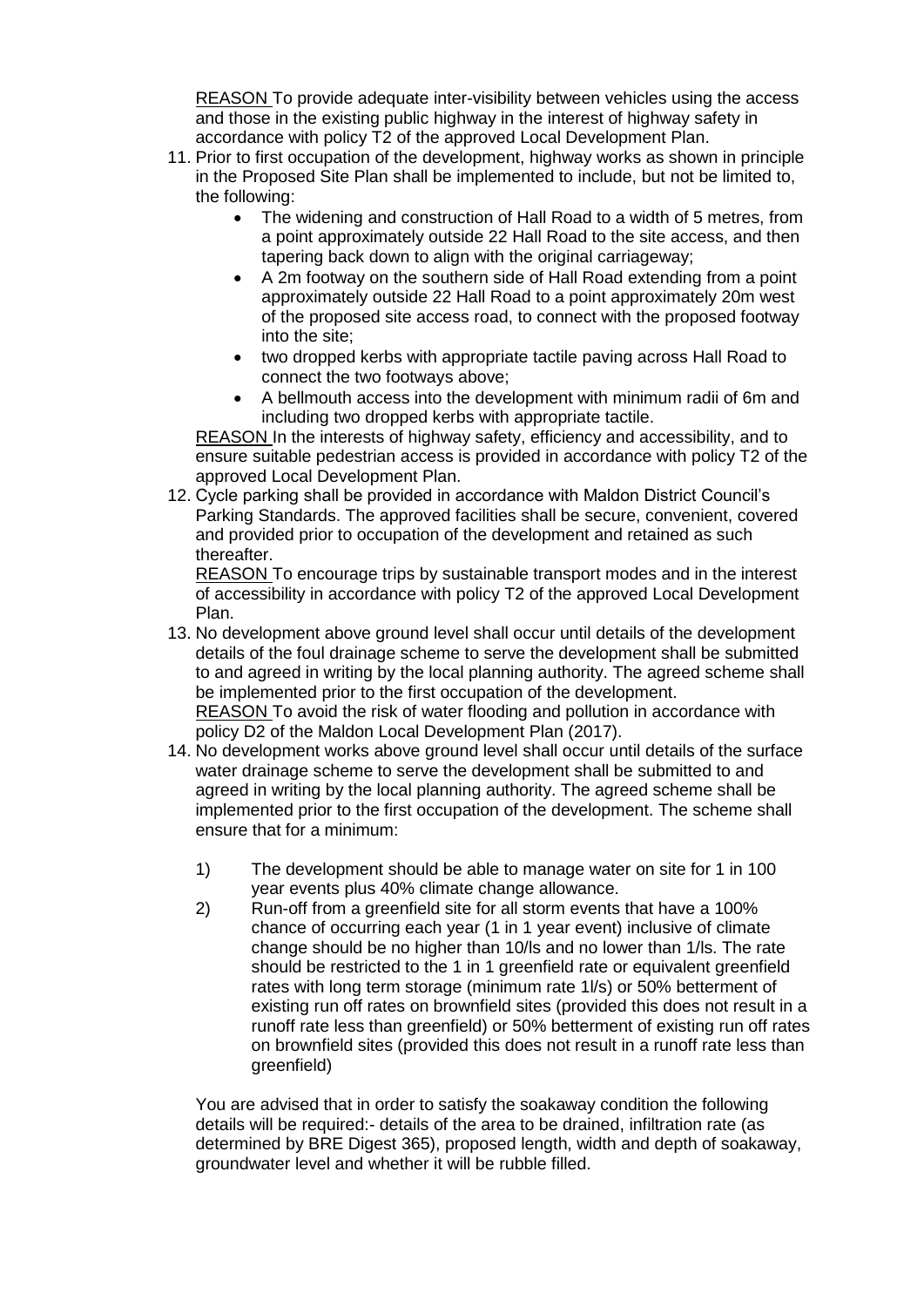Where the local planning authority accepts discharge to an adopted sewer network you will be required to provide written confirmation from the statutory undertaker that the discharge will be accepted.

REASON To avoid the risk of water flooding and pollution in accordance with policy D2 of the Maldon Local Development Plan (2017).

- 15. No works except demolition shall takes place until a final detailed surface water drainage scheme for the site, based on sustainable drainage principles and an assessment of the hydrological and hydro geological context of the development, has been submitted to and approved in writing by the local planning authority. The scheme should include but not be limited to:
	- 1) Limiting discharge rates to no more than 2.1l/s for all storm events up to and including the 1 in 100 year plus 40% allowance for climate change storm event. All relevant permissions to discharge from the site into any outfall should be demonstrated.
	- 2) Provide sufficient storage to ensure no off site flooding as a result of the development during all storm events up to and including the 1 in 100 year plus 40% climate change event.
	- 3) Demonstrate that all storage features can half empty within 24 hours for the 1 in 30 plus 40% climate change critical storm event.
	- 4) Final modelling and calculations for all areas of the drainage system.
	- 5) The appropriate level of treatment for all runoff leaving the site, in line with the Simple Index Approach in chapter 26 of the CIRIA SuDS Manual C753.
	- 6) Detailed engineering drawings of each component of the drainage scheme.
	- 7) A final drainage plan which details exceedance and conveyance routes, FFL and ground levels, and location and sizing of any drainage features.
	- 8) A written report summarising the final strategy and highlighting any minor changes to the approved strategy.

REASON To prevent flooding by ensuring the satisfactory storage of/disposal of surface water from the site, to ensure the effective operation of SuDS features over the lifetime of the development, to provide mitigation of any environmental harm which may be caused to the local water environment in accordance with policy D2 of the Maldon Local Development Plan (2017).

- 16. No works shall take place until a scheme to minimise the risk of offsite flooding caused by surface water run-off and groundwater during construction works and prevent pollution has been submitted to, and approved in writing by, the local planning authority. The scheme shall subsequently be implemented as approved. REASON To mitigate increased flood risk to the surrounding area during the construction of the development in accordance with policy D2 of the Maldon Local Development Plan (2017).
- 17. Prior to occupation of the development hereby approved a maintenance plan detailing the maintenance arrangements including who is responsible for different elements of the surface water drainage system and the maintenance activities/frequencies, has been submitted to and agreed, in writing, by the Local Planning Authority.

Should any part be maintainable by a maintenance company, details of long term funding arrangements should be provided.

REASON To ensure appropriate maintenance arrangements are put in place to enable the surface water drainage system to function as intended to ensure mitigation against flood risk in accordance with policy D2 of the Maldon Local Development Plan (2017).

18. The applicant or any successor in title must maintain yearly logs of maintenance which should be carried out in accordance with any approved Maintenance Plan.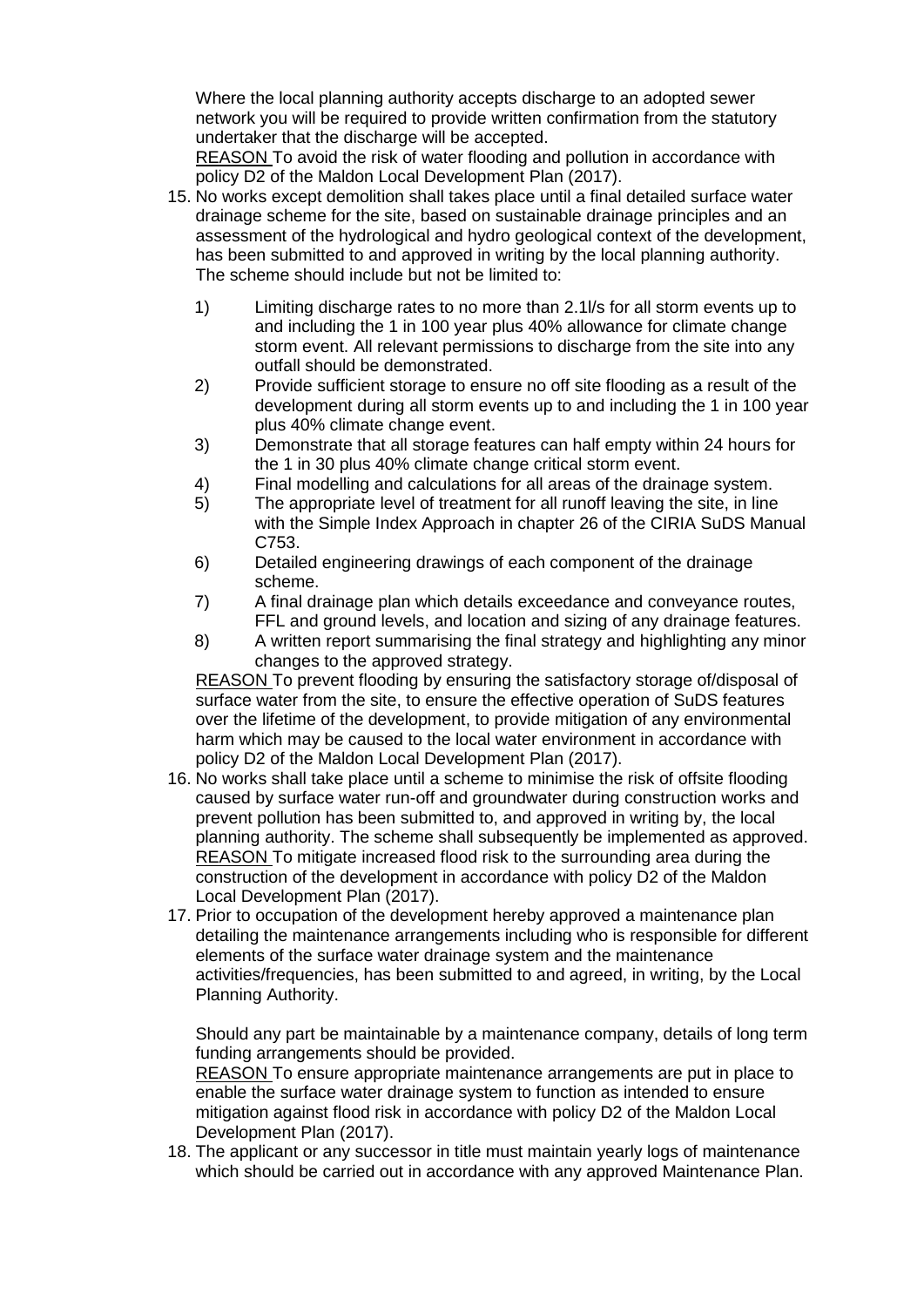These must be available for inspection upon a request by the Local Planning Authority.

REASON To ensure the SuDS are maintained for the lifetime of the development as outlined in any approved Maintenance Plan so that they continue to function as intended to ensure mitigation against flood risk in accordance with policy D2 of the Maldon Local Development Plan (2017).

19. All mitigation and enhancement measures and/or works shall be carried out in accordance with the details contained in the Phase 1 Habitat Survey (DF Clark 2016), the Ecological Survey Update (DF Clarke 2018), and the Reptile Translocation Report (DF Clark 2019) as submitted with the planning application.

This may include the appointment of an appropriately competent person e.g. an ecological clerk of works (ECoW,) to provide on-site ecological expertise during construction. The appointed person shall undertake all activities, and works shall be carried out, in accordance with the approved details."

REASON To conserve and enhance protected and priority species in accordance with policy N2 of the Local Development Plan.

22. Prior to any works above slab level a Biodiversity Enhancement Strategy for Protected and Priority species shall be submitted to and approved in writing by the local planning authority. The content of the Biodiversity Enhancement Strategy shall include the following:

a) Purpose and conservation objectives for the proposed enhancement measures;

b) detailed designs to achieve stated objectives;

c) locations of proposed enhancement measures by appropriate maps and plans;

d) persons responsible for implementing the enhancement measures;

e) details of initial aftercare and long-term maintenance (where relevant).

The works shall be implemented in accordance with the approved details and shall be retained in that manner thereafter.

REASON To conserve and enhance protected and priority species in accordance with policy N2 of the Local Development Plan.

23. Prior to the first occupation of the development hereby approved a lighting design scheme for biodiversity shall be submitted to and approved in writing by the local planning authority. The scheme shall identify those features on site that are particularly sensitive for bats and that are likely to cause disturbance along important routes used for foraging; and show how and where external lighting will be installed (through the provision of appropriate lighting contour plans, lsolux drawings and technical specifications) so that it can be clearly demonstrated that areas to be lit will not disturb or prevent bats using their territory.

All external lighting shall be installed in accordance with the specifications and locations set out in the scheme and maintained thereafter in accordance with the scheme.

REASON To protected priority species in accordance with policy N2 of the Local Development Plan.

24. No development shall commence, other than where necessary to carry out additional investigation, until a detailed remediation scheme to bring the site to a condition suitable for the intended use by removing unacceptable risks to human health, buildings and other property and the natural and historical environment has been submitted to and approved in writing by the local planning authority. The scheme must include all works to be undertaken, proposed remediation objectives and remediation criteria, timetable of works and site management procedures.

The scheme must ensure that the site will not qualify as contaminated land under Part 2A of the Environmental Protection Act 1990 in relation to the intended use of the land after remediation. The development hereby permitted shall not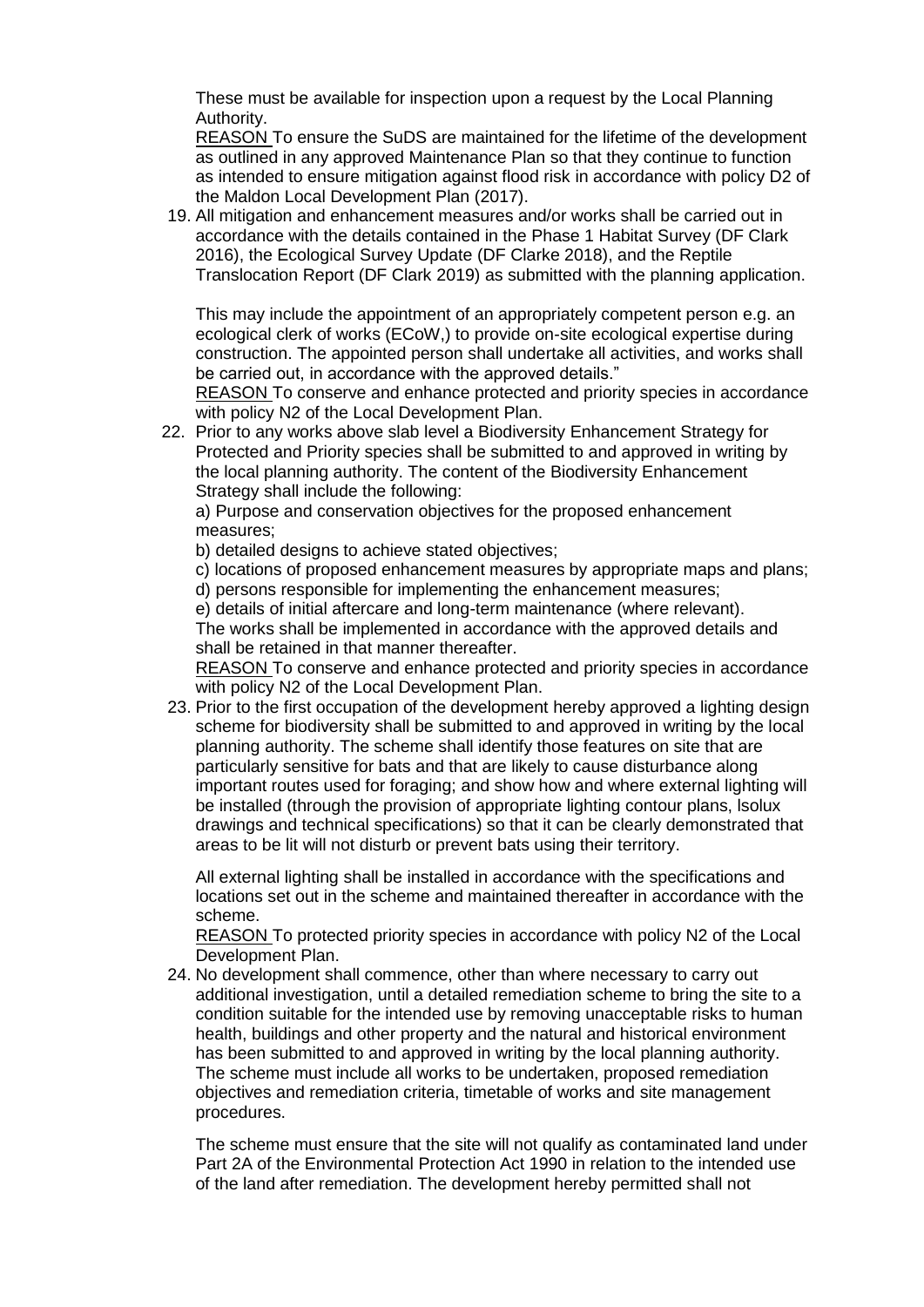commence until the measures set out in the approved scheme have been implemented, unless otherwise agreed in writing by the Local Planning Authority. The Local Planning Authority may give approval for the commencement of development prior to the completion of the remedial measures when it is deemed necessary to do so in order to complete the agreed remediation scheme. The Local Planning Authority must be given two weeks written notification of commencement of the remediation scheme works.

This shall be conducted in accordance with the Essex Contaminated Land Consortium's 'Land Affected by Contamination: Technical Guidance for Applicants and Developers' and DEFRA and the Environment Agency's 'Model Procedures for the Management of Land Contamination, CLR 11'. The development hereby permitted shall not commence until the measures set out in the approved report have been implemented.

REASON To ensure any contamination found present on the land is remediated in the interests of the occupiers of the dwellings on this development in accordance with policy of the D2 of the Local Development Plan, the guidance contained within the National Planning Policy Framework.

25. The approved remediation scheme must be carried out in accordance with its terms prior to the commencement of development other than that required to carry out remediation, unless otherwise agreed in writing by the Local Planning Authority. The Local Planning Authority must be given two weeks written notification of commencement of the remediation scheme works.

Following completion of measures identified in the approved remediation scheme, a verification report that demonstrates the effectiveness of the remediation carried out must be produced and submitted to the Local Planning Authority for approval.

The written verification shall include that:

i) All contaminated material removed from the site is removed by an appropriate licensed contractor to a facility approved by the Environment Agency ii) All imported material is suitable for its intended use

iii) All agreed remediation measures identified as necessary in the contaminated land assessment have been undertaken to render the site suitable for the use specified

This must be conducted by a competent person and in accordance with DEFRA and the Environment Agency's 'Model Procedures for the Management of Land Contamination, CLR 11' and the Essex Contaminated Land Consortium's 'Technical Guidance for Applicants and Developers' and is subject to the approval in writing of the Local Planning Authority.

REASON To ensure any contamination found present on the land is remediated in the interests of the occupiers of the dwellings on this development in accordance with policy of the D2 of the Local Development Plan, the guidance contained within the National Planning Policy Framework.

- 26. Prior to the commencement of the development a scheme that includes the following components to deal with the risks associated with contamination of the site shall each be submitted to and approved, in writing, by the local planning authority:
	- 1) A preliminary risk assessment which has identified: all previous uses potential contaminants associated with those uses - a conceptual model of the site indicating sources, pathways and receptors potentially unacceptable risks arising from contamination at the site.
	- 2) A site investigation scheme, based on (1) to provide information for a detailed assessment of the risk to all receptors that may be affected, including those off site.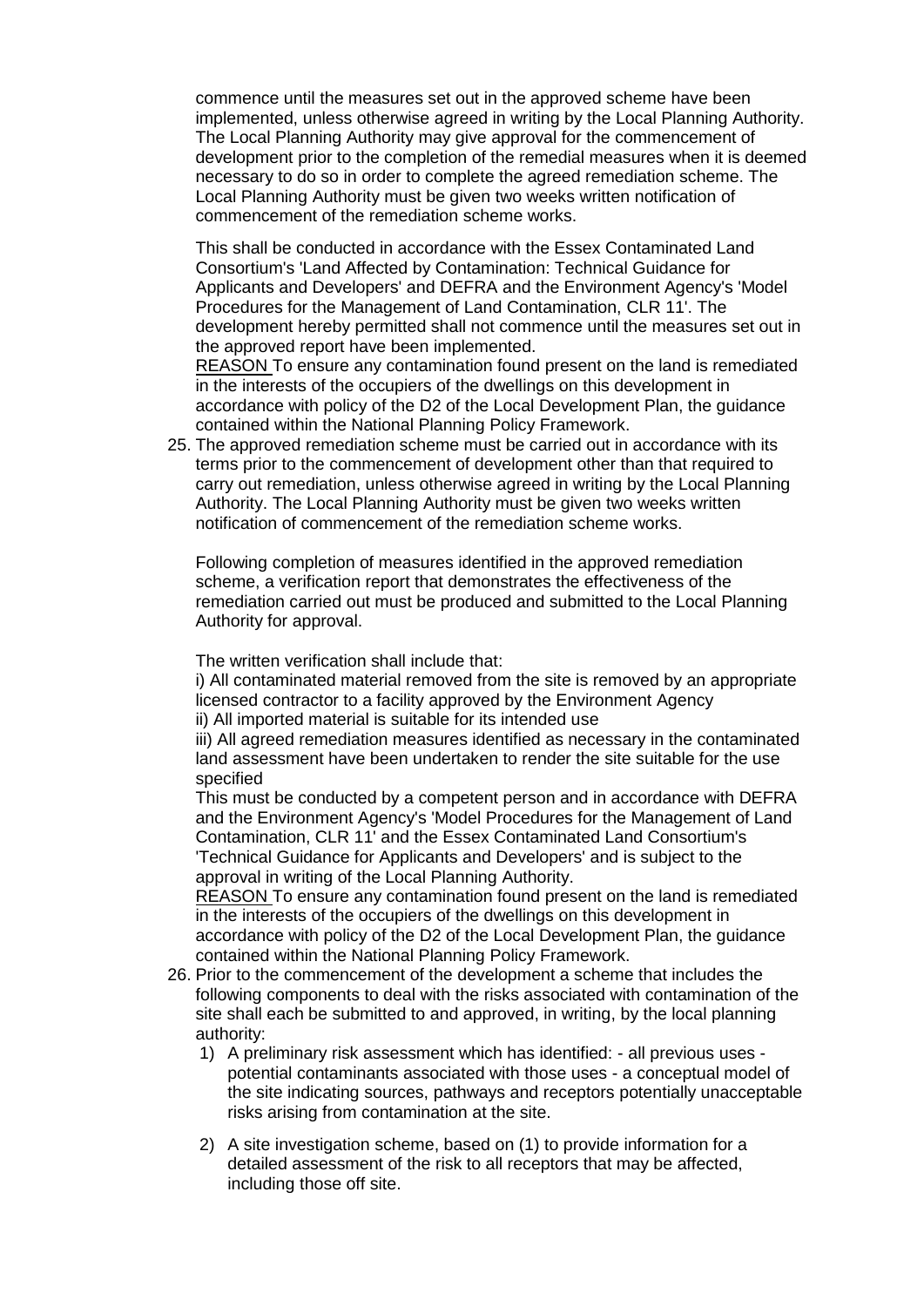- 3) The results of the site investigation and detailed risk assessment referred to in (2) and, based on these, an options appraisal and remediation strategy giving full details of the remediation measures required and how they are to be undertaken.
- 4) A verification plan providing details of the data that will be collected in order to demonstrate that the works set out in the remediation strategy in (3) are complete and identifying any requirements for longer-term monitoring of pollutant linkages, maintenance and arrangements for contingency action.

Any changes to these components require the express written consent of the local planning authority. The scheme shall be implemented as approved. REASON To protect and prevent the pollution of the water environment (particularly the Secondary A aquifer and EU Water Framework Directive Drinking Water Protected Area) from potential pollutants associated with current and previous land uses in compliance with policy D2 of the Local Development plan and guidance contained within the National Planning Policy Framework.

27. Prior to the occupation of the development hereby approved a verification report demonstrating completion of works set out in the approved remediation strategy and the effectiveness of the remediation shall be submitted to and approved, in writing, by the local planning authority. The report shall include results of sampling and monitoring carried out in accordance with the approved verification plan to demonstrate that the site remediation criteria have been met. It shall also include any plan (a "long-term monitoring and maintenance plan") for longer-term monitoring of pollutant linkages, maintenance and arrangements for contingency action, as identified in the verification plan. The long-term monitoring and maintenance plan shall be implemented as approved. REASON To protect and prevent the pollution of the water environment

(particularly the Secondary A aquifer and EU Water Framework Directive Drinking Water Protected Area) from potential pollutants associated with current and previous land uses in compliance with policy D2 of the Local Development plan and guidance contained within the National Planning Policy Framework.

28. Prior to the commencement of the development a long-term monitoring and maintenance plan in respect of contamination including a timetable of monitoring and submission of reports to the Local Planning Authority, shall be submitted to and approved in writing by the Local Planning Authority. Reports as specified in the approved plan, including details of any necessary contingency action arising from the monitoring, shall be submitted to and approved in writing by the Local Planning Authority. Any necessary contingency measures shall be carried out in accordance with the details in the approved reports. On completion of the monitoring specified in the plan a final report demonstrating that all long-term remediation works have been carried out and confirming that remedial targets have been achieved shall be submitted to and approved in writing by the Local Planning Authority.

REASON To protect and prevent the pollution of the water environment (particularly the Secondary A aquifer and EU Water Framework Directive Drinking Water Protected Area) from potential pollutants associated with current and previous land uses in compliance with policy D2 of the Local Development plan and guidance contained within the National Planning Policy Framework.

29. If, during development, contamination not previously identified is found to be present at the site then no further development (unless otherwise agreed in writing with the local planning authority) shall be carried out until the developer has submitted a remediation strategy to the local planning authority detailing how this unsuspected contamination shall be dealt with and obtained written approval from the local planning authority. The remediation strategy shall be implemented as approved.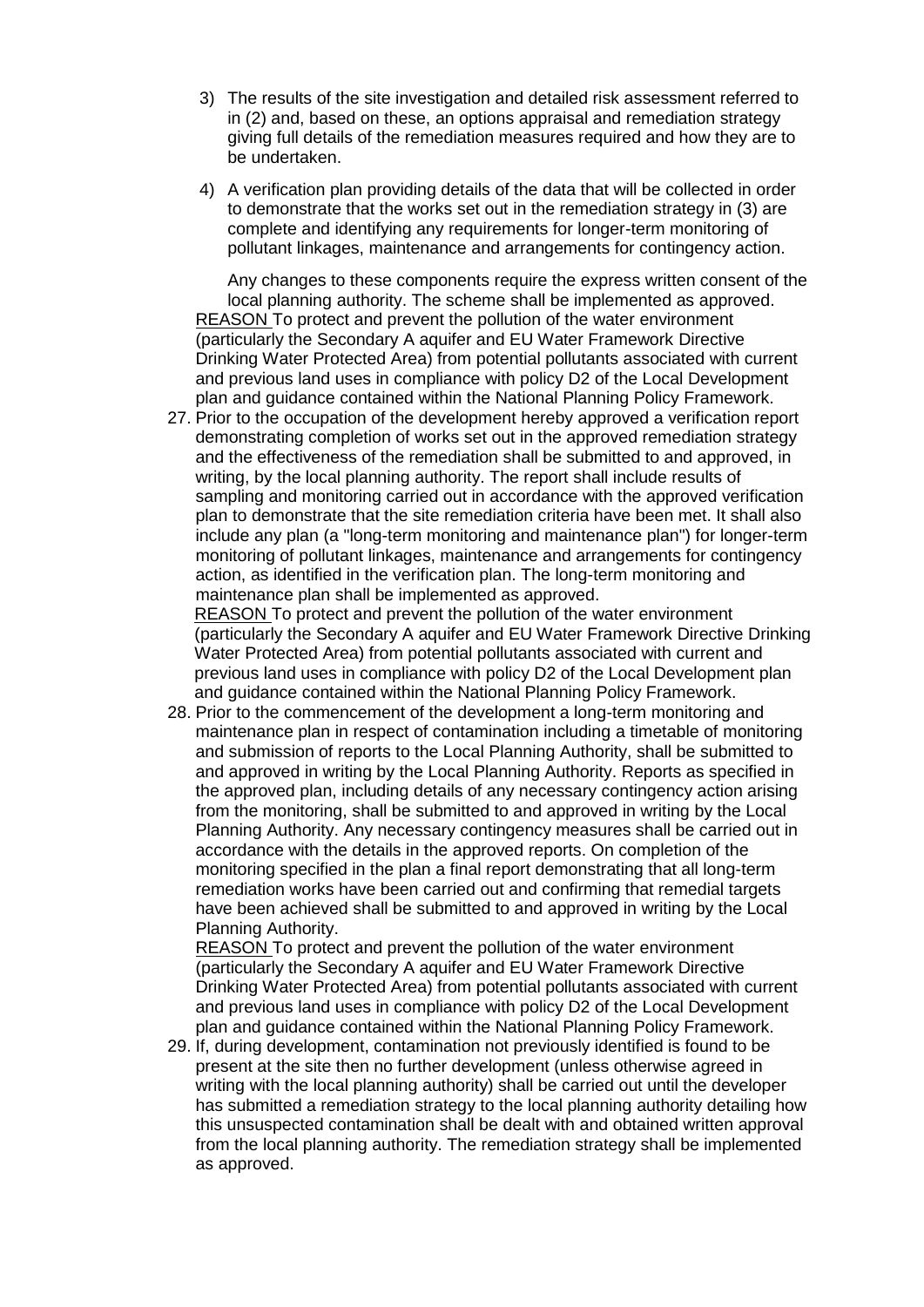REASON To ensure any contamination found present on the land is remediated in the interests of the occupiers of the dwellings on this development in accordance with policy of the D2 of the Local Development Plan, the guidance contained within the National Planning Policy Framework.

- 30. No drainage systems for the infiltration of surface water drainage into the ground are permitted other than with the express written consent of the local planning authority, which may be given for those parts of the site where it has been demonstrated that there is no resultant unacceptable risk to controlled waters. The development shall be carried out in accordance with the approval details. REASON To protect and prevent the pollution of the water environment (particularly the Secondary A aquifer and EU Water Framework Directive Drinking Water Protected Area) in line with policy of the D1 of the Local Development Plan, the guidance contained within the National Planning Policy Framework. The water environment is potentially vulnerable and there is an increased potential for pollution from inappropriately located and/or designed infiltration sustainable drainage systems (SuDS) such as soakaways, unsealed porous pavement systems or infiltration basins.
- 31. Piling or any other foundation designs using penetrative methods shall not be permitted other than with the express written consent of the Local Planning Authority, which may be given for those parts of the site where it has been demonstrated that there is no resultant unacceptable risk to groundwater. The development shall be carried out in accordance with the approved details. REASON Piling or other penetrative ground improvement methods can increase the risk to the water environment by introducing preferential pathways for the movement of contamination into the underlying aquifer and/or impacting surface water quality. For development involving piling or other penetrative ground improvement methods on a site potentially affected by contamination or where groundwater is present at a shallow depth, a suitable Foundation Works Risk Assessment based on the results of the site investigation and any remediation should be undertaken. This assessment should underpin the choice of founding technique and any mitigation measures employed, to ensure the process does not cause, or create preferential pathways for, the movement of contamination into the underlying aquifer, or impacting surface water quality.

#### **INFORMATIVES**

- 1. All housing developments in Essex which would result in the creation of a new street (more than five dwelling units communally served by a single all-purpose access) will be subject to The Advance Payments Code, Highways Act, 1980. The Developer will be served with an appropriate Notice within 6 weeks of building regulations approval being granted and prior to the commencement of any development must provide guaranteed deposits which will ensure that the new street is constructed in accordance with acceptable specification sufficient to ensure future maintenance as a public highway.
- 2. Owing to its configuration and access points, it is possible that the development's main spine road will not be formally adopted by the Highway Authority.
- 3. Arrangement shall be made for surface water drainage to be intercepted and disposed of separately so that it does not discharge from or onto the highway.
- 4. All work within or affecting the highway is to be laid out and constructed by prior arrangement with, and to the requirements and satisfaction of, the Highway Authority, details to be agreed before the commencement of works. The applicants should be advised to contact the Development Management Team by email at development.management@essexhighways.org or by post to: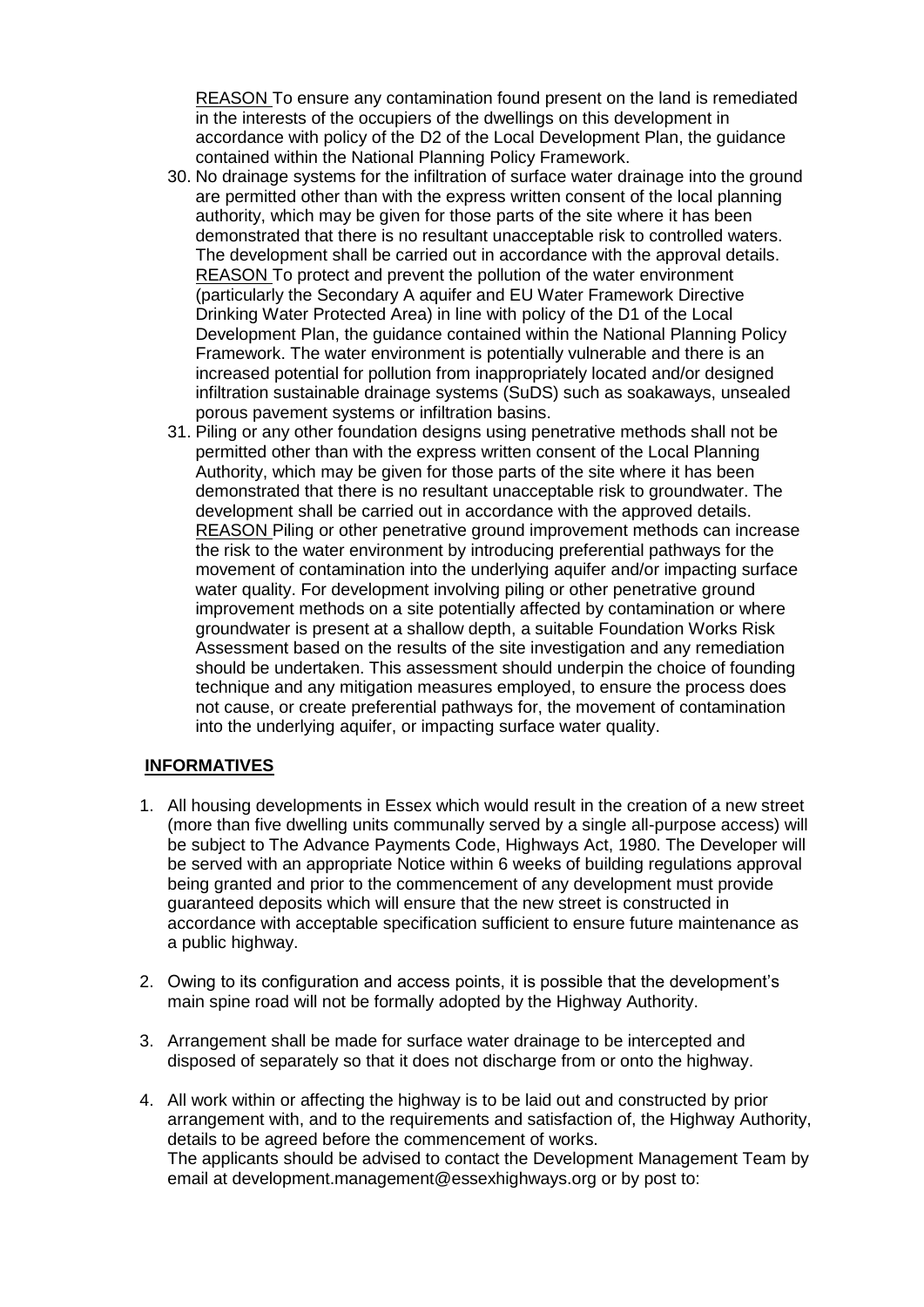SMO2 - Essex Highways, Springfield Highways Depot, Colchester Road, Chelmsford. CM2 5PU.

5. The applicant should ensure the control of nuisances during construction works to preserve the amenity of the area and avoid nuisances to neighbours and to this effect:

a) no waste materials should be burnt on the site, instead being removed by licensed waste contractors;

b) no dust emissions should leave the boundary of the site;

c) consideration should be taken to restricting the duration of noisy activities and in locating them away from the periphery of the site;

d) hours of works: works should only be undertaken between 0730 hours and 1800 hours on weekdays; between 0800 hours and 1300 hours on Saturdays and not at any time on Sundays and Public Holidays.

If it is known or there is the likelihood that there will be the requirement to work outside of these hours or there will be periods where the will be excessive noise that will significantly impact on sensitive receptors Environmental Health at Maldon District Council must be notified prior to the works as soon as is reasonably practicable. The developer is advised to consult nearby sensitive noise premises and may be advised to apply for a Prior Consent under Section 61 of the Control of Pollution Act 1974.

Care must be taken to prevent the pollution of ground and surface waters. This will include during works and the location of any hazardous materials including fuel from vehicles and equipment.

Where any soils that are known to be contaminated are being excavated or exposed a site waste plan must be prepared in order to store treat and dispose of the materials in accordance with the waste duty of care. It is recommended that advice is sought from the Environment Agency on this matter.

Where there is requirement for dewatering the site the relevant consent must be sought from the Environment Agency Where there is a requirement to obstruct or alter watercourses a consent under section 23 of the Land Drainage Act must be obtained from Essex County Council.

- 6. It is recommended that the developer seeks to discharge conditions at the earliest opportunity and in many respects it would be logical to do so before development commences. This is particularly the case with conditions which begin with the wording "no development works above ground level shall occur until…" because this will help to ensure that the developer does not go to the risk of incurring costs from commencing development and then finding issues which are difficult to comply with or which may then require the correction of works that have been undertaken.
- 7. The applicant should consult the Waste and Street Scene Team at Maldon District Council to ensure that adequate and suitable facilities for the storage and collection of domestic waste and recyclables are agreed, and that the site road is constructed to accommodate the size and weight of the Council's collection vehicles.
- 8. Should the existence of any contaminated ground or groundwater conditions and/or hazardous soil gases be found that were not previously identified or not considered in a scheme agreed in writing with the Local Planning Authority, the site or part thereof